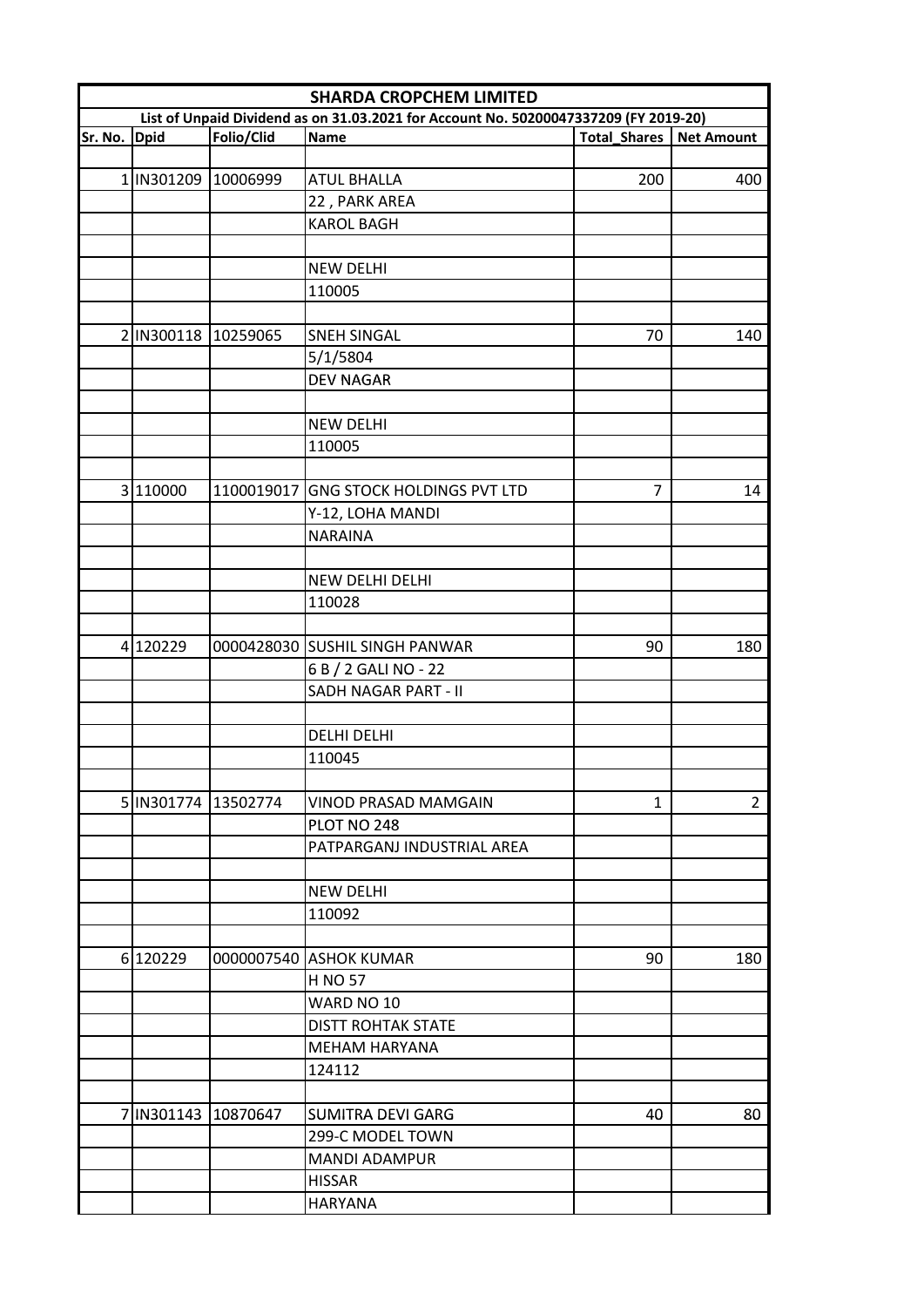|                      | 125052                          |     |     |
|----------------------|---------------------------------|-----|-----|
|                      |                                 |     |     |
| 8 IN300966 10521312  | <b>DOLLY JAIN</b>               | 6   | 12  |
|                      | HOUSE NO-18                     |     |     |
|                      | <b>NEAR SESSIONS HOUSE</b>      |     |     |
|                      | CIVIL LINES AMBALA CITY         |     |     |
|                      | <b>HARYANA</b>                  |     |     |
|                      | 134003                          |     |     |
|                      |                                 |     |     |
| 9 IN301557 20550697  | RANI CHAUHAN                    | 100 | 200 |
|                      | H NO-364, SHIVALIK VIHAR PH-2   |     |     |
|                      | AKS-2 TUBEWELL ROAD             |     |     |
|                      | PATIALA ROAD                    |     |     |
|                      | <b>ZIRAKPUR</b>                 |     |     |
|                      | 140603                          |     |     |
|                      |                                 |     |     |
| 10 IN302365 10864566 | SUSHIL KUMAR MITTAL             | 90  | 180 |
|                      | H.NO.-760, WARD NO.-12,         |     |     |
|                      | STREET NO.-4,                   |     |     |
|                      | VEDANT NAGAR, MOGA,             |     |     |
|                      | <b>PUNJAB</b>                   |     |     |
|                      |                                 |     |     |
|                      | 142001                          |     |     |
|                      |                                 |     |     |
| 11 IN301774 10896195 | <b>MEENAKSHI GUPTA</b><br>191-C | 20  | 40  |
|                      |                                 |     |     |
|                      | <b>NEAR MINI SECTRIATE</b>      |     |     |
|                      | PHULKIAN ENCLAVE                |     |     |
|                      | <b>PATIALA</b>                  |     |     |
|                      | 147001                          |     |     |
|                      |                                 |     |     |
| 12 120398            | 0000041639 SHAHNAZ PARVEEN      | 40  | 80  |
|                      | 195/49, JAGAT NARAIN ROAD,      |     |     |
|                      | <b>NEAR NOOR HOSPITAL</b>       |     |     |
|                      | <b>GOLAGANJ</b>                 |     |     |
|                      | <b>LUCKNOW Uttar Pradesh</b>    |     |     |
|                      | 226018                          |     |     |
|                      |                                 |     |     |
| 13 120304            | 0000039421 ASHISH KUMAR GUPTA   | 10  | 20  |
|                      | H.NO.182 CHAK AHMAD PUR         |     |     |
|                      | <b>WARD NO. 19,</b>             |     |     |
|                      |                                 |     |     |
|                      | RAEBARELI UTTAR PRADESH         |     |     |
|                      | 229001                          |     |     |
|                      |                                 |     |     |
| 14 IN300450 13771760 | HARSH VARDHAN SOMANI            | 8   | 16  |
|                      | C-10 ADM COLONY                 |     |     |
|                      | HINDALCO INDUSTRIES LTD         |     |     |
|                      | RENUKOOT SONBHADRA              |     |     |
|                      | RENUKOOT UTTAR PRADESH          |     |     |
|                      | 231217                          |     |     |
|                      |                                 |     |     |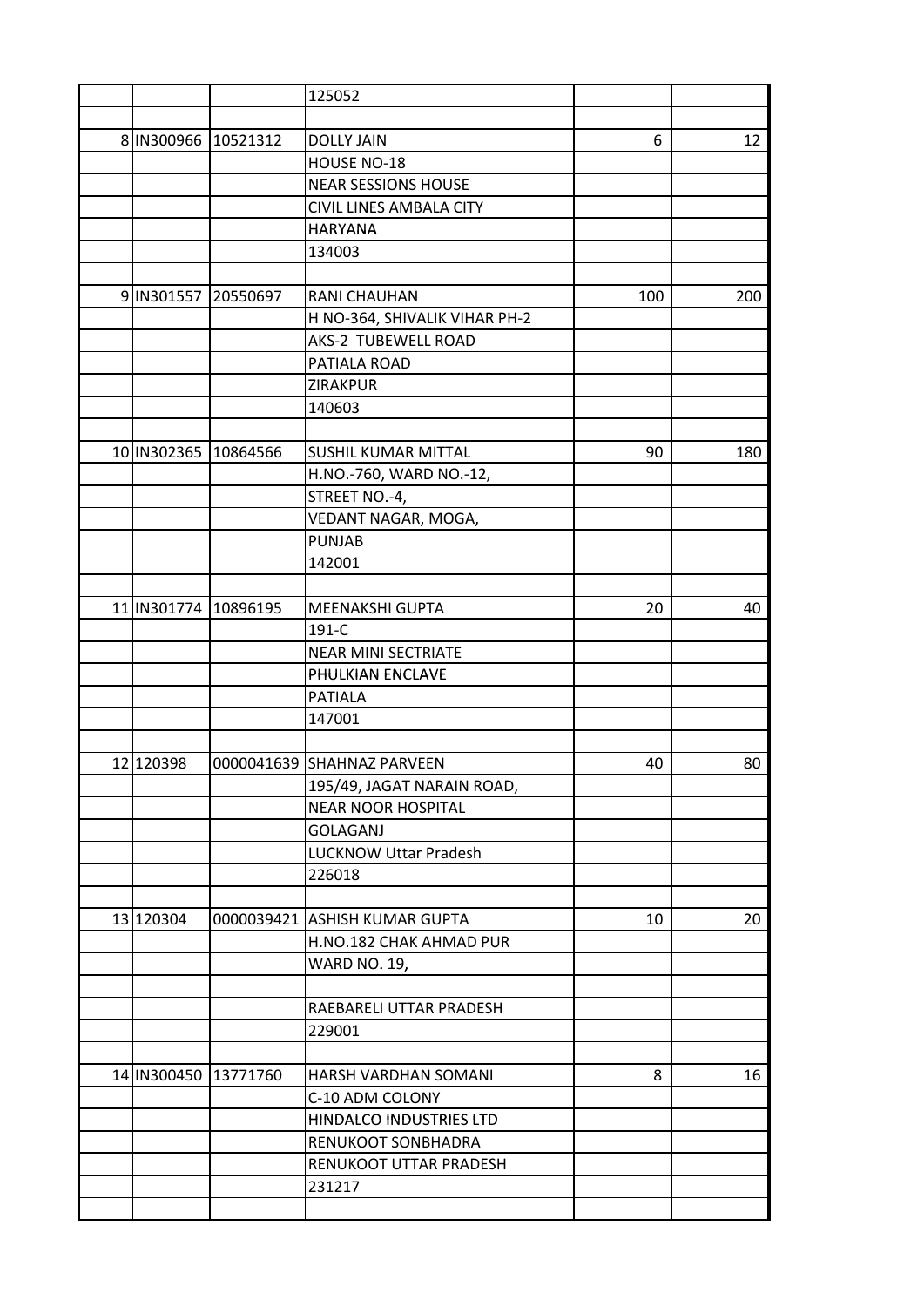| 15 120472             | 0009984583 PANKAJ SINGH       | 60  | 120            |
|-----------------------|-------------------------------|-----|----------------|
|                       | 215 UTSAV                     |     |                |
|                       | <b>MAHANAGAR PART 2</b>       |     |                |
|                       | PILIBHIT BYE PASS             |     |                |
|                       | <b>BAREILLY UTTAR PRADESH</b> |     |                |
|                       | 243001                        |     |                |
|                       |                               |     |                |
| 16 IN300214 12705140  | YOGESH PRAKASH                | 500 | 1,000          |
|                       | Y P MEDICINE                  |     |                |
|                       | RETI MOHALLA DINDAPURA        |     |                |
|                       |                               |     |                |
|                       | MORADABAD                     |     |                |
|                       | 244001                        |     |                |
|                       |                               |     |                |
| 17 IN301983 10669208  | <b>KAMAL JAIN</b>             | 100 | 200            |
|                       | STATION ROAD,                 |     |                |
|                       |                               |     |                |
|                       |                               |     |                |
|                       | DHAMPUR (U.P.)                |     |                |
|                       | 246761                        |     |                |
|                       |                               |     |                |
| 18 IN 302269 12671871 | RISHU KASHYAP                 | 1   | $\overline{2}$ |
|                       | <b>75 CHRISTIAN LANE</b>      |     |                |
|                       | <b>BEGUM BAGH MEERUT</b>      |     |                |
|                       | <b>UTTAR PRADESH</b>          |     |                |
|                       | <b>INDIA</b>                  |     |                |
|                       | 250001                        |     |                |
|                       |                               |     |                |
| 19 120300             | 0000267651 ANJU GUPTA         | 20  | 40             |
|                       | 40 SWAMI GHAT,                |     |                |
|                       | (63 CHURIWALI GALI),          |     |                |
|                       |                               |     |                |
|                       | MATHURA UTTAR PRADESH         |     |                |
|                       | 281001                        |     |                |
|                       |                               |     |                |
| 20 IN302201 10399104  | <b>RAJAT GARG</b>             | 100 | 200            |
|                       | 62, VIVEK VIHAR               |     |                |
|                       | SCHEME NO 10                  |     |                |
|                       |                               |     |                |
|                       | <b>ALWAR</b>                  |     |                |
|                       | 301001                        |     |                |
|                       |                               |     |                |
| 21 120177             | 0100785928 SHAILESH GODIKA    | 90  | 180            |
|                       | HOUSE NO 526                  |     |                |
|                       | SHANTI NAGAR OPP DURGAPURA    |     |                |
|                       | <b>RAILWAY STATION</b>        |     |                |
|                       | <b>JAIPUR RAJASTHAN</b>       |     |                |
|                       | 302018                        |     |                |
|                       |                               |     |                |
| 22 120191             | 0100695845   MANISH JAIN      | 10  | 20             |
|                       | 535                           |     |                |
|                       |                               |     |                |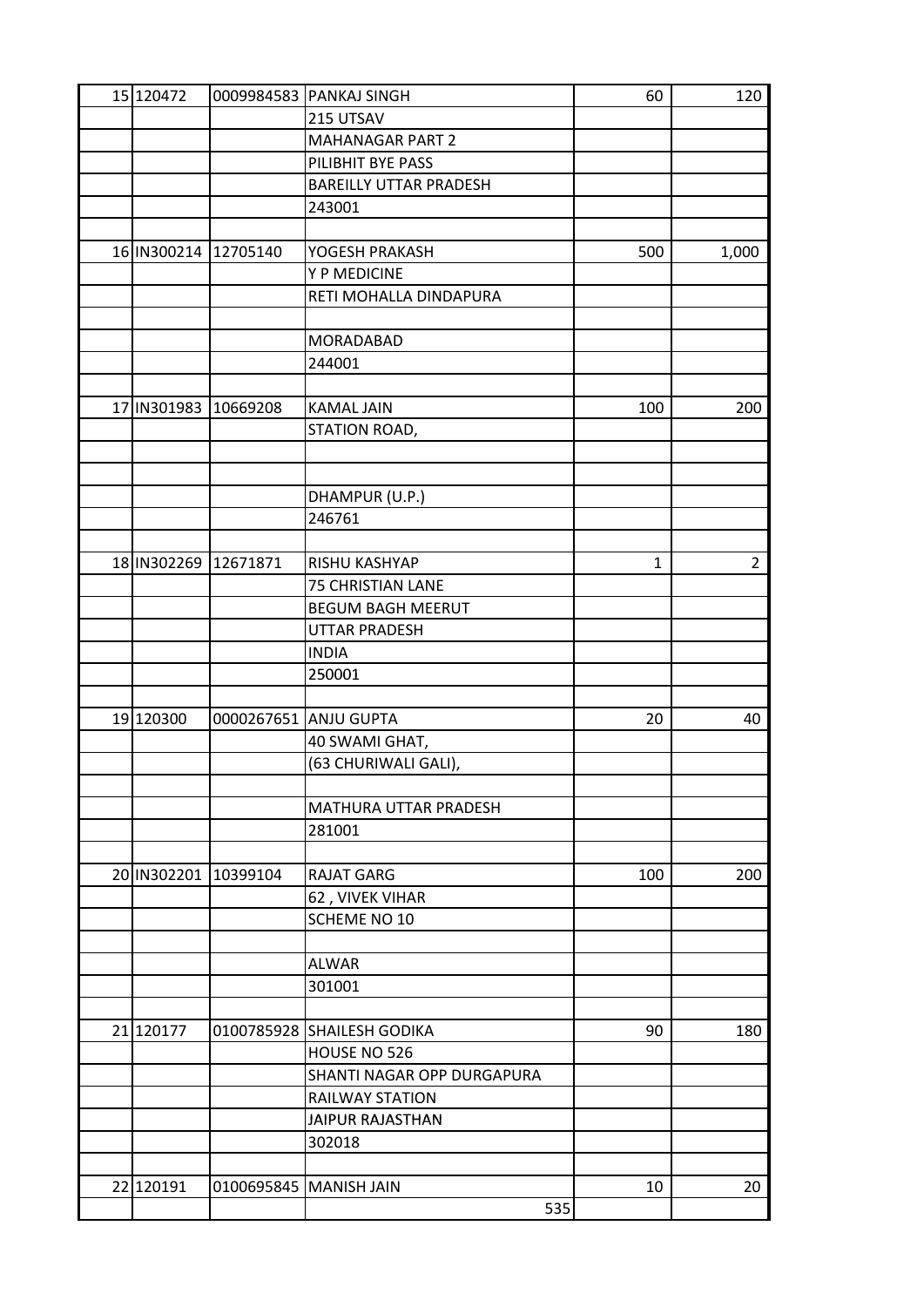|                      | <b>GAON THANAGAZZ</b>              |     |     |
|----------------------|------------------------------------|-----|-----|
|                      | <b>TEH THANAGAZZ</b>               |     |     |
|                      | ALWAR RAJASTHAN                    |     |     |
|                      | 301001                             |     |     |
|                      |                                    |     |     |
| 23 IN301127 16891794 | <b>DINESH KUMAR</b>                | 90  | 180 |
|                      | 35,                                |     |     |
|                      | SANJAY NAGAR,                      |     |     |
|                      | OPP. RAILWAY STATION,              |     |     |
|                      | <b>ALWAR</b>                       |     |     |
|                      | 301001                             |     |     |
|                      |                                    |     |     |
| 24 120177            | 0100062395 KOSHLYA VASDANI         | 90  | 180 |
|                      | C/O LAXMAN DAS                     |     |     |
|                      | SECTOR 11, PLOT NO 1284,           |     |     |
|                      | MALVIYA NAGAR,                     |     |     |
|                      | <b>JAIPUR RAJASTHAN</b>            |     |     |
|                      | 302017                             |     |     |
|                      |                                    |     |     |
| 25 IN300394 13426594 | YOGESH BHARGAVA                    | 90  | 180 |
|                      | 20                                 |     |     |
|                      | <b>SBI COLONY</b>                  |     |     |
|                      | POLICE LINES                       |     |     |
|                      | <b>AJMER</b>                       |     |     |
|                      | 305001                             |     |     |
|                      |                                    |     |     |
| 26 130176            | 0000104424 ABHISHEK MAHESHWARI     | 90  | 180 |
|                      | $D-41,$                            |     |     |
|                      | <b>BASANT VIHAR,</b>               |     |     |
|                      |                                    |     |     |
|                      | BHILWARA RAJASTHAN                 |     |     |
|                      | 311001                             |     |     |
|                      |                                    |     |     |
| 27 IN301774 16377070 | <b>GAJA NAND GUPTA</b>             | 100 | 200 |
|                      | <b>CAMPUS QUATER</b>               |     |     |
|                      | <b>CHC SALUMBER</b>                |     |     |
|                      |                                    |     |     |
|                      | <b>UDAIPUR</b>                     |     |     |
|                      | 313027                             |     |     |
|                      |                                    |     |     |
| 28 120121            | 0100222506 MAHESH BALANI           | 90  | 180 |
|                      | 3 KA-26                            |     |     |
|                      | <b>PAWAN PURI</b>                  |     |     |
|                      |                                    |     |     |
|                      | <b>BIKANER RAJ</b>                 |     |     |
|                      | 334003                             |     |     |
|                      |                                    |     |     |
| 29 130176            | 0000261974 VIMAL KISHORE RATHI HUF | 90  | 180 |
|                      | D-165 A                            |     |     |
|                      | SHASTRI NAGAR                      |     |     |
|                      |                                    |     |     |
|                      |                                    |     |     |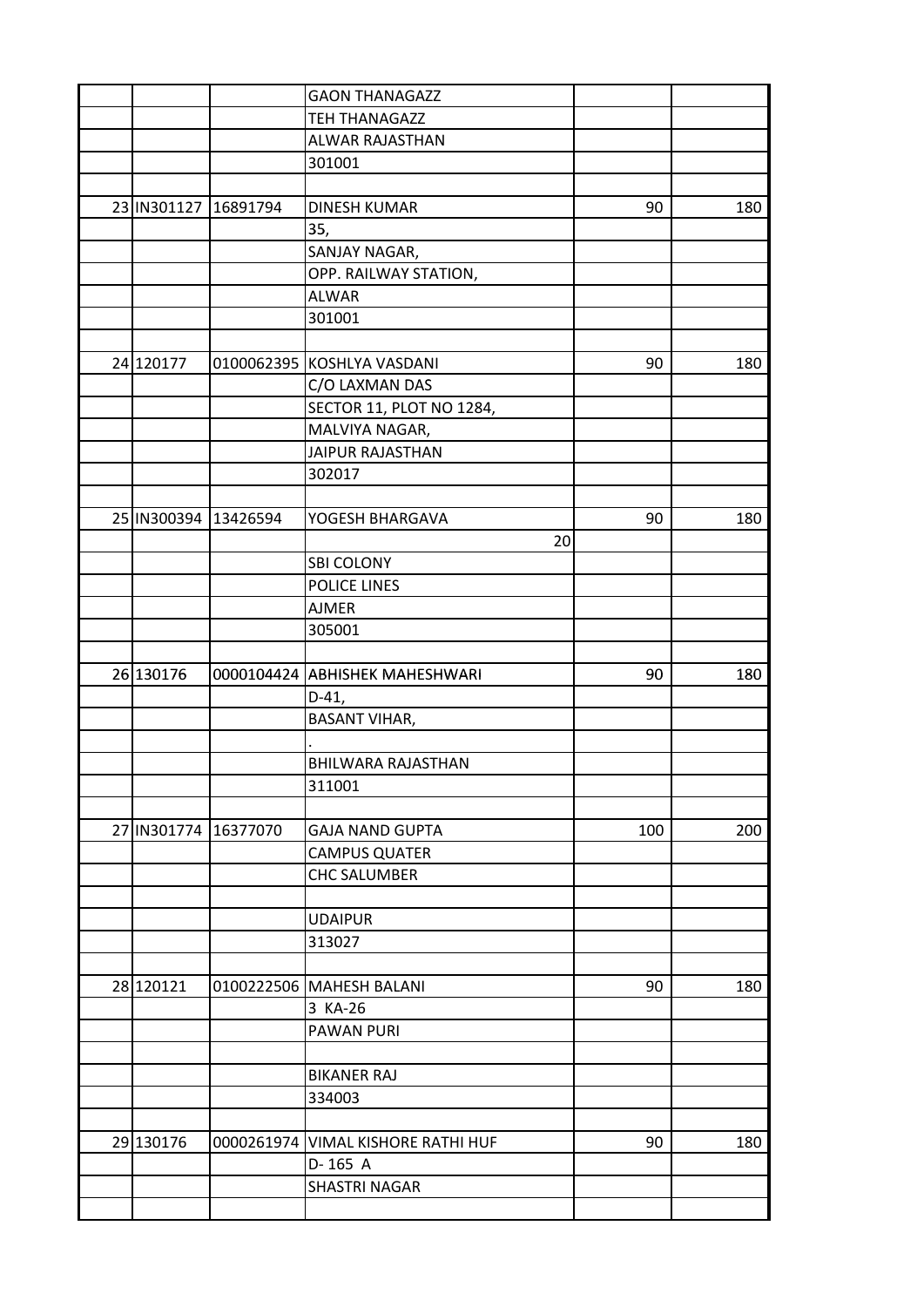|                      |                 | JODHPUR RAJASTHAN                   |    |     |
|----------------------|-----------------|-------------------------------------|----|-----|
|                      |                 | 342003                              |    |     |
|                      |                 |                                     |    |     |
| 30 120121            | 0100296858 RIYA |                                     | 90 | 180 |
|                      |                 | H.N. 11                             |    |     |
|                      |                 | JAIN COLONY, BANK COLONY            |    |     |
|                      |                 | RAI KA BAGH                         |    |     |
|                      |                 | JODHPUR RAJASTHAN                   |    |     |
|                      |                 | 342006                              |    |     |
|                      |                 |                                     |    |     |
| 31 IN300974 10157067 |                 | <b>FRANCIS D'SOUZA</b>              | 45 | 90  |
|                      |                 | GANGA APARTMENT,                    |    |     |
|                      |                 | 2/5, COLLEGE WADI,                  |    |     |
|                      |                 | NR. KATHAWAR GYMKHANA,              |    |     |
|                      |                 | RAJKOT.                             |    |     |
|                      |                 | 360001                              |    |     |
|                      |                 |                                     |    |     |
| 32 120198            |                 | 0000002358 GOPIBEN SHYAMLAL MEGHANI | 90 | 180 |
|                      |                 | PITRU KRUPA PARSANA                 |    |     |
|                      |                 | NAGAR ST NO 7 NR JAMNAGAR RD        |    |     |
|                      |                 |                                     |    |     |
|                      |                 | PULL B/H REFYUJI COLONY             |    |     |
|                      |                 | RAJKOT GUJARAT                      |    |     |
|                      |                 | 360001                              |    |     |
|                      |                 |                                     |    |     |
| 33 IN301039 24185587 |                 | MUKUND LAXMICHANDBHAI               | 90 | 180 |
|                      |                 | DELAWALA                            |    |     |
|                      |                 | PREMILA ROAD                        |    |     |
|                      |                 | OPP PAREKH WATCH CO                 |    |     |
|                      |                 | REVAKUNJ                            |    |     |
|                      |                 | <b>RAJKOT</b>                       |    |     |
|                      |                 | 360001                              |    |     |
|                      |                 |                                     |    |     |
| 34 IN300394          | 14509600        | HIRANI TILAKBHAI VRAJLALBHAI        | 90 | 180 |
|                      |                 | AMBA NIKETAN                        |    |     |
|                      |                 | 9 NAVAL NAGAR                       |    |     |
|                      |                 | <b>MAVDI ROAD</b>                   |    |     |
|                      |                 | RAJKOT                              |    |     |
|                      |                 | 360004                              |    |     |
|                      |                 |                                     |    |     |
| 35 IN300974          | 10447543        | ATUL MAKANLAL SHAH                  | 90 | 180 |
|                      |                 | MAHALAXMI CHOWK,                    |    |     |
|                      |                 |                                     |    |     |
|                      |                 | NR. LADI'S SCHOOL,                  |    |     |
|                      |                 | NAGAR DELI,<br>JAMNAGAR.            |    |     |
|                      |                 |                                     |    |     |
|                      |                 | 361001                              |    |     |
| 36 IN300974 10456212 |                 | TULSIDAS NARANDAS RAMAIYA           | 30 | 60  |
|                      |                 |                                     |    |     |
|                      |                 | ANIL HANDLOOM STORES,               |    |     |
|                      |                 | CENTRAL BANK ROAD,                  |    |     |
|                      |                 |                                     |    |     |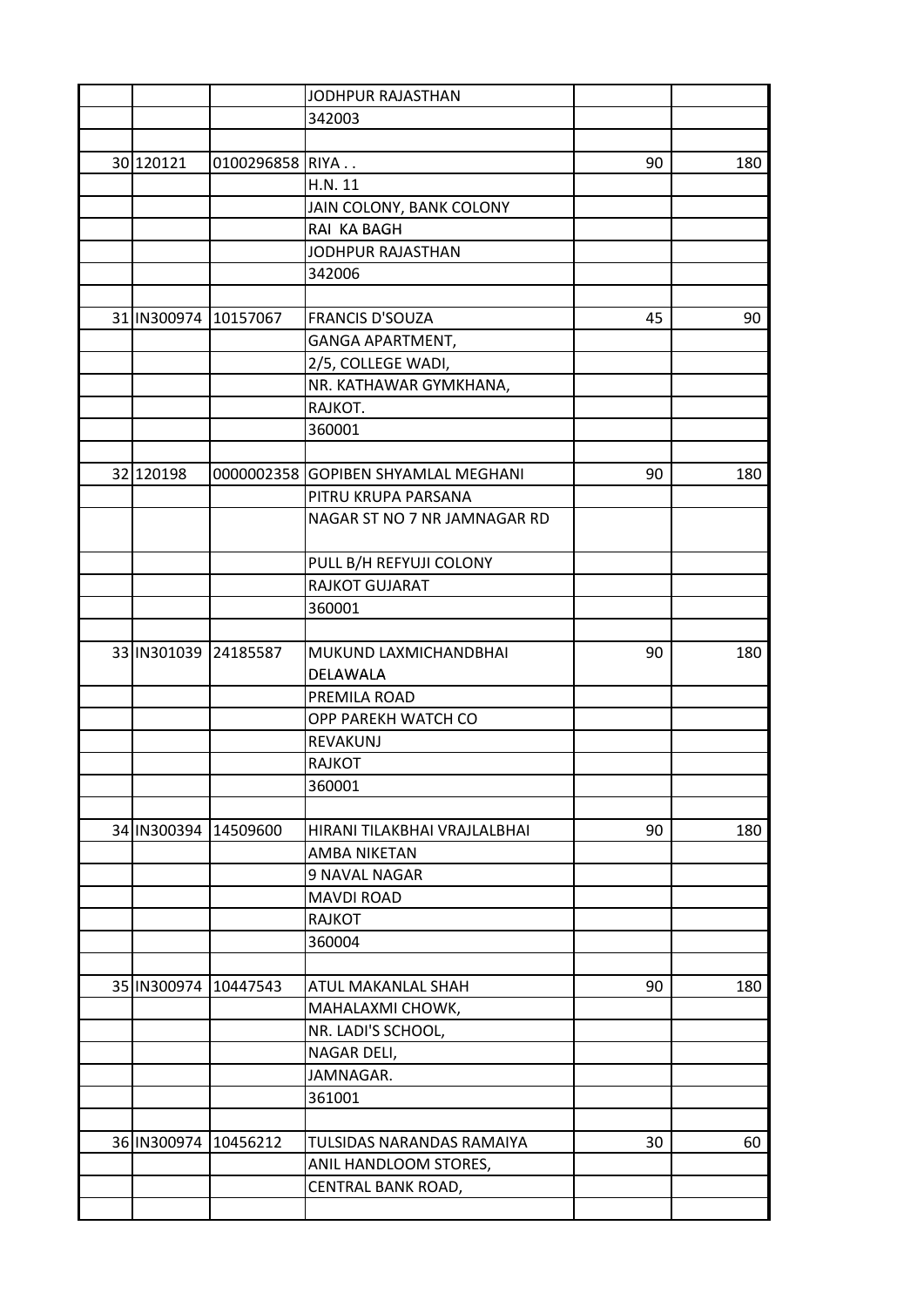|                      | JAMNAGAR.                           |     |     |
|----------------------|-------------------------------------|-----|-----|
|                      | 361001                              |     |     |
|                      |                                     |     |     |
| 37 120132            | 0000317494 DIPAK CHHOTALAL BHATT    | 45  | 90  |
|                      | C/O ARUNUDYOG, B-7                  |     |     |
|                      | M P SHAH INDUSTRIAL ESTATE          |     |     |
|                      | <b>SARU SECTION ROAD</b>            |     |     |
|                      | JAMNAGAR GUJARAT                    |     |     |
|                      | 361002                              |     |     |
|                      |                                     |     |     |
| 38 IN300974 10477096 | MRS. JYOTSANA K. PANDYA             | 100 | 200 |
|                      | 4, PATEL COLONY,                    |     |     |
|                      | ROAD NO. 3/4,                       |     |     |
|                      | NEAR SHRIJI APARTMENT, OPP. DEEP,   |     |     |
|                      |                                     |     |     |
|                      | JAMNAGAR.                           |     |     |
|                      | 361008                              |     |     |
|                      |                                     |     |     |
| 39 IN301039 24014793 | DHIRESH DWARKADAS PATALIA           |     |     |
|                      | <b>MADHUBAN</b>                     | 90  | 180 |
|                      |                                     |     |     |
|                      | 2/3 PATEL COLONY                    |     |     |
|                      | <b>JAMANGAR</b>                     |     |     |
|                      | <b>JAMNAGAR</b>                     |     |     |
|                      | 361008                              |     |     |
|                      |                                     |     |     |
| 40 IN300974 11242684 | JAYESH PUSPKANT SHAH                | 90  | 180 |
|                      | TOWN ROAD,                          |     |     |
|                      | OPP. POLICE STATION,                |     |     |
|                      | KERI BAZAR CORNER,                  |     |     |
|                      | SURENDRANAGAR.                      |     |     |
|                      | 363001                              |     |     |
|                      |                                     |     |     |
| 41 120230            | 0000383206 USHABEN SHANTILAL PUJARA | 90  | 180 |
|                      | 5, PROF SOCIETY,                    |     |     |
|                      | NEAR ARTS COLLEGE,                  |     |     |
|                      | SURENDRANAGAR                       |     |     |
|                      | SURENDRANAGAR GUJARAT               |     |     |
|                      | 363002                              |     |     |
|                      |                                     |     |     |
| 42 IN300974 10357708 | <b>JAYKANT SANGHVI</b>              | 50  | 100 |
|                      | 13, KRISHNA PARK,                   |     |     |
|                      | BEHIND BUS STATION,                 |     |     |
|                      | NEAR DR. NILESH SANGHVI             |     |     |
|                      | HOSPITAL,                           |     |     |
|                      | DHRANGADHRA.                        |     |     |
|                      | 363310                              |     |     |
|                      |                                     |     |     |
| 43 IN300610 20028239 | DIPAK CHIMANLAL TRIVEDI             | 90  | 180 |
|                      | PLOT NO 160-A, SHANTI NAGAR         |     |     |
|                      | NEAR PRESS COLONY,                  |     |     |
|                      | SIKSHAK SOCIETY ROAD, CHITRA        |     |     |
|                      |                                     |     |     |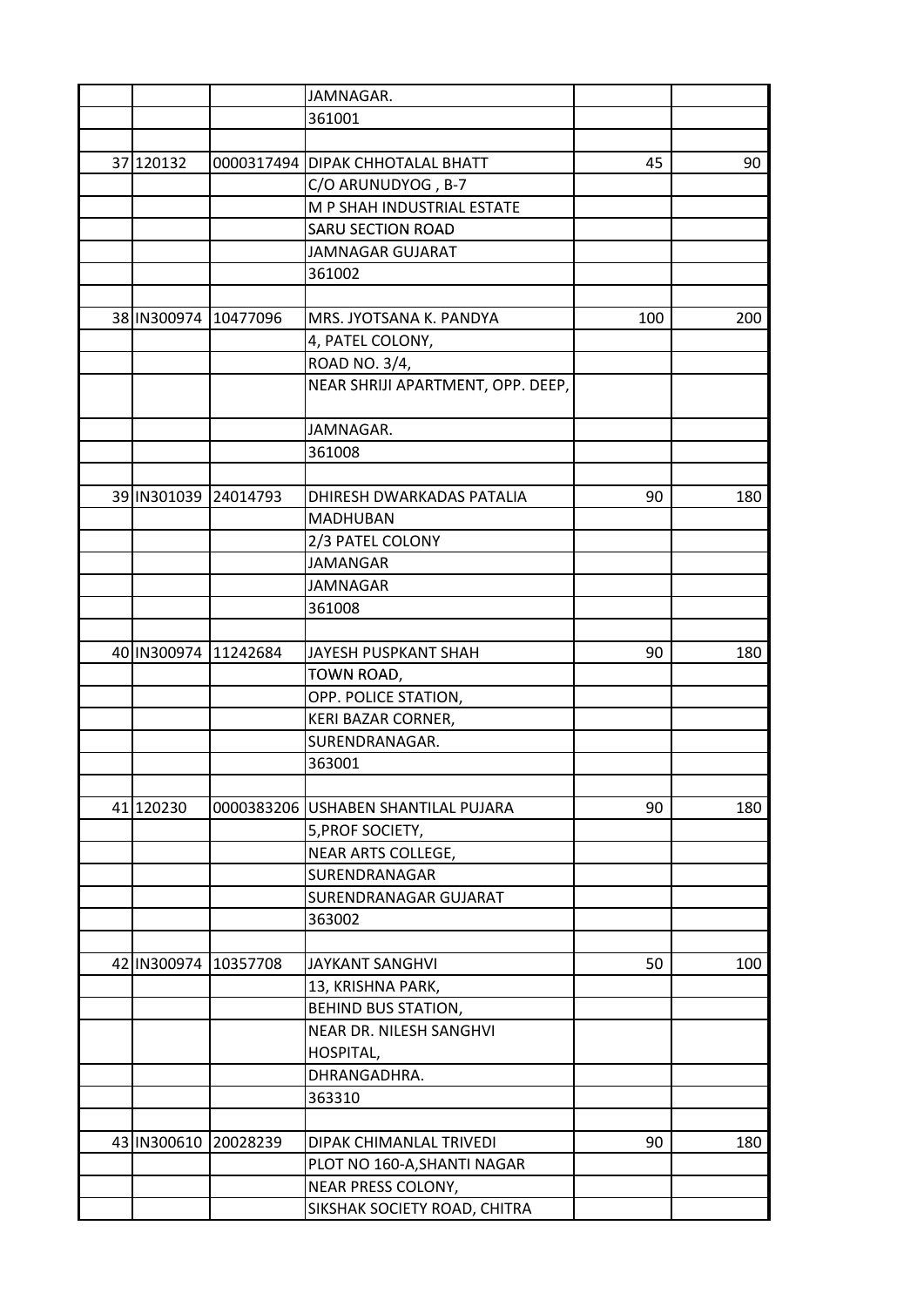|                      |                      | <b>BHAVNAGAR</b>                        |     |     |
|----------------------|----------------------|-----------------------------------------|-----|-----|
|                      |                      | 364004                                  |     |     |
|                      |                      |                                         |     |     |
| 44 IN300974 11573831 |                      | SHIRIN ASGARALI KAPASI                  | 90  | 180 |
|                      |                      | NEW BAZAR,                              |     |     |
|                      |                      |                                         |     |     |
|                      |                      |                                         |     |     |
|                      |                      | <b>TALAJA</b>                           |     |     |
|                      |                      | 364140                                  |     |     |
|                      |                      |                                         |     |     |
| 45 120384            |                      | 0000596741 DINESHKUMAR PRATAPRAI MEHTA  | 90  | 180 |
|                      |                      |                                         |     |     |
|                      |                      | SHREEJI PAN CENTRE                      |     |     |
|                      |                      |                                         |     |     |
|                      |                      | <b>GANDHI CHOWK</b>                     |     |     |
|                      |                      |                                         |     |     |
|                      |                      | <b>SIHOR GUJRAT</b>                     |     |     |
|                      |                      | 364240                                  |     |     |
|                      |                      |                                         |     |     |
| 46 IN301233 10135566 |                      | PATEL AMBALAL HIRDAS                    | 90  | 180 |
|                      |                      | 6, SOMNATH NAGAR SOCIETY                |     |     |
|                      |                      | <b>CAMP ROAD</b>                        |     |     |
|                      |                      | SHAHIBAUG, ASARWA                       |     |     |
|                      |                      | AHMEDABAD                               |     |     |
|                      |                      | 380004                                  |     |     |
|                      |                      |                                         |     |     |
| 47 120332            |                      | 0000022525 RAJESHKUMAR BHIKHABHAI PATEL | 481 | 962 |
|                      |                      |                                         |     |     |
|                      |                      | 11 SAHAJANAND PARK                      |     |     |
|                      |                      | <b>GHODASAR</b>                         |     |     |
|                      |                      |                                         |     |     |
|                      |                      | AHMEDABAD GUJARAT                       |     |     |
|                      |                      | 380050                                  |     |     |
|                      |                      |                                         |     |     |
| 48 120132            |                      | 0001291375 CHANDRIKA B RATHOD           | 90  | 180 |
|                      |                      | F/2 UDAY SOC OPP RLY STN                |     |     |
|                      |                      | VEJALPUR                                |     |     |
|                      |                      |                                         |     |     |
|                      |                      | AHMEDABAD GUJARAT                       |     |     |
|                      |                      | 380051                                  |     |     |
|                      |                      |                                         |     |     |
|                      | 49 IN301485 10125596 |                                         | 90  |     |
|                      |                      | PATEL RAKESHBHAI CHATURBHAI             |     | 180 |
|                      |                      | 1, ISHAN PARK                           |     |     |
|                      |                      | NR PRABHU PARK OPP A M GARDEN           |     |     |
|                      |                      |                                         |     |     |
|                      |                      | <b>NARODA</b>                           |     |     |
|                      |                      | AHMEDABAD                               |     |     |
|                      |                      | 382330                                  |     |     |
|                      |                      |                                         |     |     |
|                      | 50 IN301233 10015119 | PATEL VIKRAMKUMAR DHAYABHAI             | 90  | 180 |
|                      |                      | KAMDHENU SOCIETY,                       |     |     |
|                      |                      |                                         |     |     |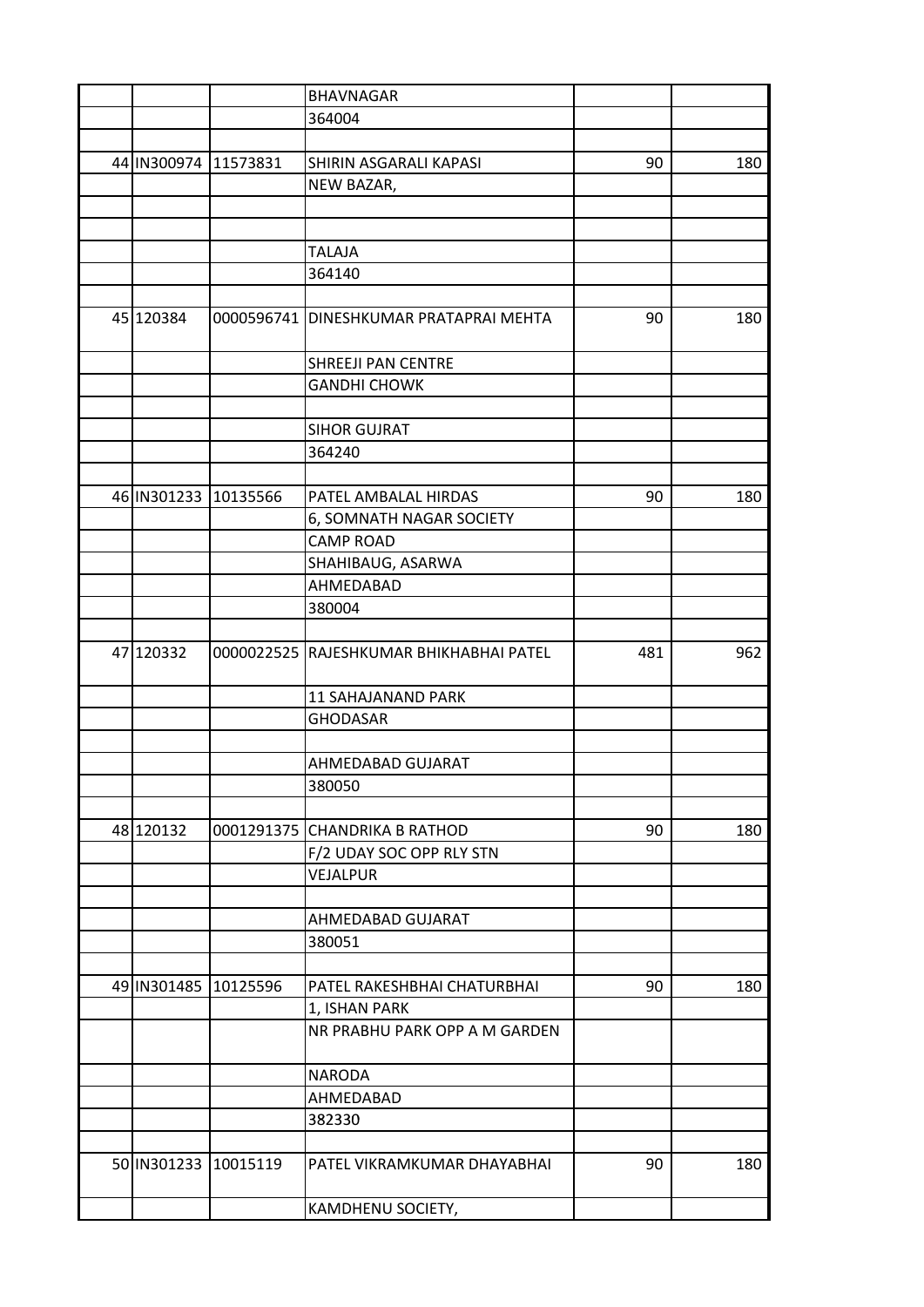|                      | NR. JYOTI SCHOOL,                     |              |                |
|----------------------|---------------------------------------|--------------|----------------|
|                      | KALYANPURA,                           |              |                |
|                      | KALOL (N.G.)                          |              |                |
|                      | 382721                                |              |                |
|                      |                                       |              |                |
| 51 120332            | 0000971985 MINA PAPPU DOLATRAM        | 90           | 180            |
|                      | <b>31 SHREENATH SOCIETY</b>           |              |                |
|                      | NR RADHESHYAM NAGAR                   |              |                |
|                      | <b>DIST GANDHINAGAR</b>               |              |                |
|                      | KALOL N GUJ GUJARAT                   |              |                |
|                      | 382721                                |              |                |
|                      |                                       |              |                |
| 52 IN300214 11437983 | SHAH MAULIKKUMAR J                    | 15           | 30             |
|                      | PILAJI GUNJ                           |              |                |
|                      | <b>BUDHDHI NIVAS</b>                  |              |                |
|                      |                                       |              |                |
|                      | <b>MEHSANA</b>                        |              |                |
|                      | 384001                                |              |                |
|                      |                                       |              |                |
| 53 IN300513 15469746 | <b>ASHUTOSH R MOHANIYA</b>            | $\mathbf{1}$ | $\overline{2}$ |
|                      | LALCHAND NI KHADAKI                   |              |                |
|                      | <b>STATION ROAD</b>                   |              |                |
|                      | <b>MEHSANA</b>                        |              |                |
|                      | <b>GUAJRAT</b>                        |              |                |
|                      | 384001                                |              |                |
|                      |                                       |              |                |
| 54 120109            | 0004310925 DHAVAL H PRAJAPATI         | 90           | 180            |
|                      | 39 A JAY ASHIRVAD SOCIETY             |              |                |
|                      | NR BAJAJ SHOW ROOM                    |              |                |
|                      | <b>HIGHWAY NR NAGALPUR</b>            |              |                |
|                      | <b>MEHSANA GUJRAT</b>                 |              |                |
|                      | 384002                                |              |                |
|                      |                                       |              |                |
| 55 120332            | 0001768433   VINODKUMAR SHIVRAMDAS    | 68           | 136            |
|                      | <b>PRAJAPATI</b>                      |              |                |
|                      | 18 PARISHRAM PUNAM SOC                |              |                |
|                      | AT-NAGALPUR                           |              |                |
|                      |                                       |              |                |
|                      | MEHSANA GUJARAT                       |              |                |
|                      | 384002                                |              |                |
|                      |                                       |              |                |
| 56 IN301276 30379659 | ASHOKKUMAR POPATLAL SHAH              | 20           | 40             |
|                      | <b>182 KAPIL PARK SOCIETY</b>         |              |                |
|                      | NR RITURAJ FLAT                       |              |                |
|                      | T B ROAD                              |              |                |
|                      | MEHSANA                               |              |                |
|                      | 384002                                |              |                |
|                      |                                       |              |                |
| 57 120277            | 0000445711 RAVIKUMAR HARIPRASAD PATEL | 10           | 20             |
|                      | 54 FATEBAG PALACE                     |              |                |
|                      |                                       |              |                |
|                      |                                       |              |                |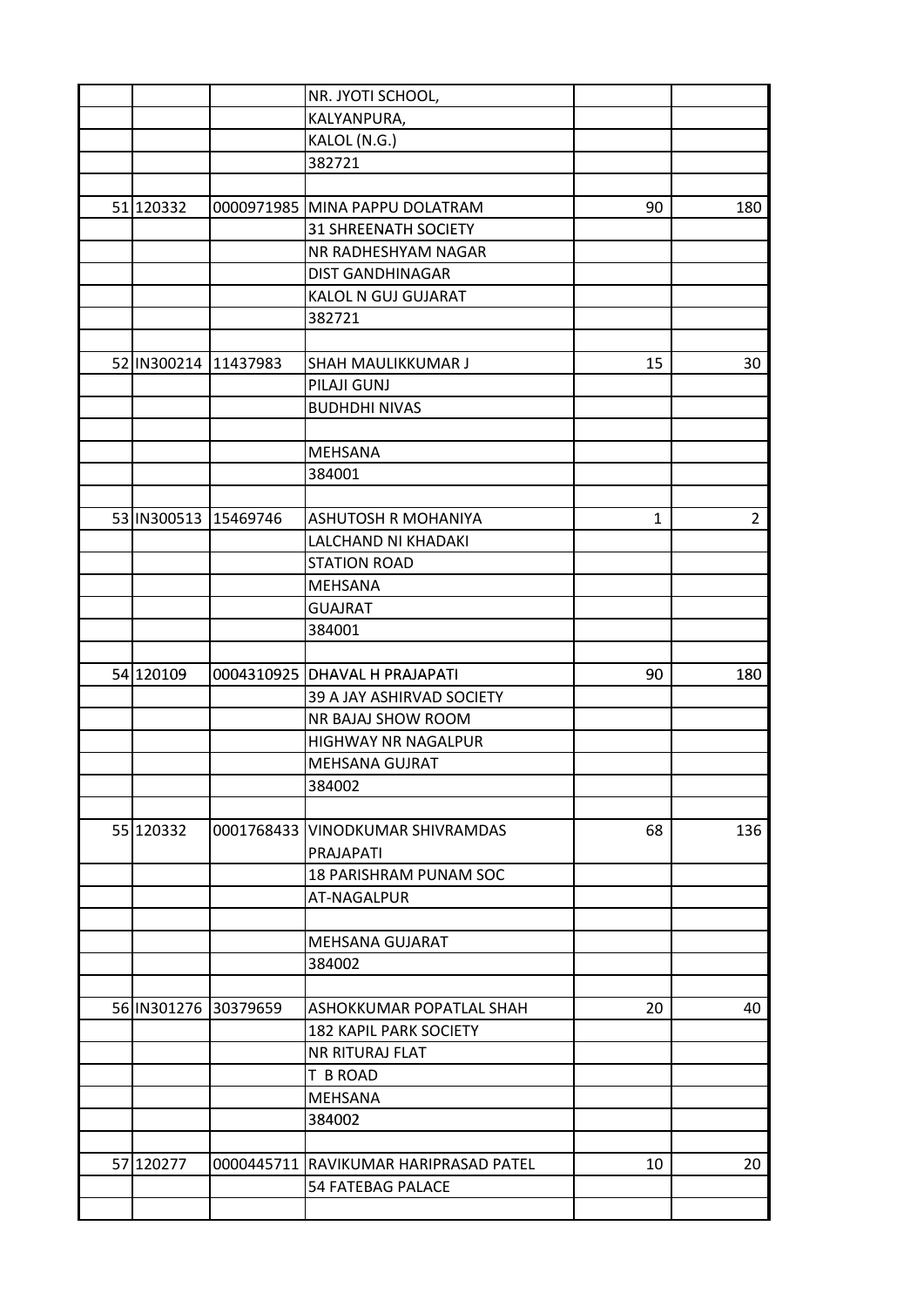|                      |                       | LUNAWADA GUJARAT                       |    |     |
|----------------------|-----------------------|----------------------------------------|----|-----|
|                      |                       | 389230                                 |    |     |
|                      |                       |                                        |    |     |
| 58 120332            | 0002759557            | USHABEN GIRISHBHAI PRAJAPATI           | 28 | 56  |
|                      |                       | 44 GOVIND PARK                         |    |     |
|                      |                       | <b>KOSAD KOSAD</b>                     |    |     |
|                      |                       | TA- CHORYASI                           |    |     |
|                      |                       | <b>SURAT GUJARAT</b>                   |    |     |
|                      |                       | 394107                                 |    |     |
|                      |                       |                                        |    |     |
| 59 120417            |                       | 0000014558 ARDSHIR ROHINTON DAVIERVALA | 50 | 100 |
|                      |                       | <b>BHATIA SOCIETY BLDG,</b>            |    |     |
|                      |                       | A BLOCK, 1 ST FLOOR,                   |    |     |
|                      |                       | 286, PRINCESS STREET,                  |    |     |
|                      |                       | MUMBAI MAHARASHTRA                     |    |     |
|                      |                       | 400002                                 |    |     |
|                      |                       |                                        |    |     |
| 60 120447            | 0002396994 RITU MALIK |                                        | 45 | 90  |
|                      |                       | F 604 R N A REGENCY PARK               |    |     |
|                      |                       | M G ROAD                               |    |     |
|                      |                       | <b>KANDIVALI WEST</b>                  |    |     |
|                      |                       | MUMBAI MAHARASHTRA                     |    |     |
|                      |                       | 400067                                 |    |     |
|                      |                       |                                        |    |     |
| 61 120360            |                       | 0000676422 PARIKSHIT SUBHASH PHATAK    | 45 | 90  |
|                      |                       | 137 SHUKRAWAR PETH                     |    |     |
|                      |                       | <b>SHINDE ALI</b>                      |    |     |
|                      |                       | NR KELKAR MUSIAM                       |    |     |
|                      |                       | PUNE MAHARASHTRA                       |    |     |
|                      |                       | 411002                                 |    |     |
|                      |                       |                                        |    |     |
| 62 IN301774 16603963 |                       | RAJESH R CHAUDHARI                     | 9  | 18  |
|                      |                       | A3/306 RAKSHAK NAGAR GOLD              |    |     |
|                      |                       | <b>KHARADI</b>                         |    |     |
|                      |                       |                                        |    |     |
|                      |                       | <b>PUNE</b>                            |    |     |
|                      |                       | 411014                                 |    |     |
|                      |                       |                                        |    |     |
| 63 IN300214 14233025 |                       | PARESH SHARMA                          | 88 | 176 |
|                      |                       | POLARIS F 301/302 SATELLITE            |    |     |
|                      |                       | <b>TOWERS</b>                          |    |     |
|                      |                       | KOREGAON PARK MUNDHWA RD               |    |     |
|                      |                       | <b>MUNDHWA</b>                         |    |     |
|                      |                       |                                        |    |     |
|                      |                       | PUNE MAHARASHTRA                       |    |     |
|                      |                       | 411036                                 |    |     |
|                      |                       |                                        |    |     |
|                      | 64 IN300214 22037938  | JAGRUTI ASHWIN WAGHELA                 | 85 | 170 |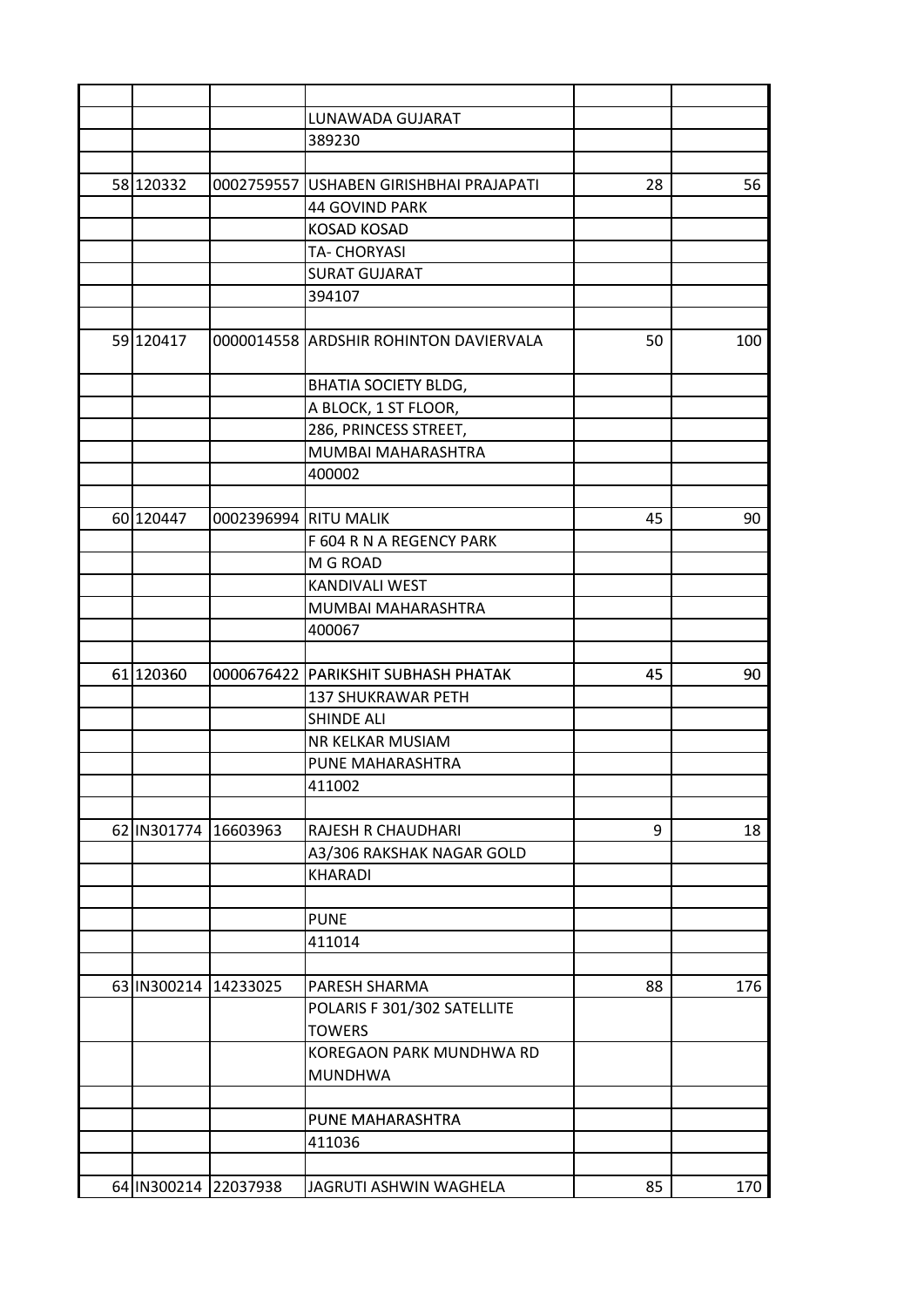|                      |                      | 101 SHIV SHAKTI BLDG 13/9 MORYA    |     |                |
|----------------------|----------------------|------------------------------------|-----|----------------|
|                      |                      | <b>PARK</b>                        |     |                |
|                      |                      | LANE NO -1 PIMPLE GAON             |     |                |
|                      |                      |                                    |     |                |
|                      |                      | PUNE MAHARASHTRA                   |     |                |
|                      |                      | 411061                             |     |                |
|                      |                      |                                    |     |                |
| 65 130119            |                      | 0300017079 KALYANI GIRISH KULKARNI | 20  | 40             |
|                      |                      | LAXMI, ASHOKNAGAR                  |     |                |
|                      |                      | <b>BARAMATI</b>                    |     |                |
|                      |                      | <b>DIST-PUNE</b>                   |     |                |
|                      |                      | BARAMATI MAHAARSHTRA               |     |                |
|                      |                      | 413102                             |     |                |
|                      |                      |                                    |     |                |
| 66 120360            |                      | 0001290348 SHINGADE SUSHANT POPAT. | 44  | 88             |
|                      |                      | A/P 82 YALAMARAVADIGAONTHAN        |     |                |
|                      |                      |                                    |     |                |
|                      |                      | YALAMARAVADI GAONTHAN              |     |                |
|                      |                      | SHINGADEVASTIGRAM                  |     |                |
|                      |                      | YALAMARAVADI                       |     |                |
|                      |                      | SATARA MAHARASHTRA                 |     |                |
|                      |                      | 415507                             |     |                |
|                      |                      |                                    |     |                |
| 67 IN300214 12491210 |                      | RAJKUMAR NAMDEV WAGH               | 1   | $\overline{2}$ |
|                      |                      | 17 WARESHANAGAR B                  |     |                |
|                      |                      |                                    |     |                |
|                      |                      |                                    |     |                |
|                      |                      | KOLHAPUR MAHARASHTRA               |     |                |
|                      |                      | 416012                             |     |                |
|                      |                      |                                    |     |                |
| 68 IN303735 10012345 |                      | <b>VIRAG PRADIP SHAH</b>           | 250 | 500            |
|                      |                      | SIDDHIRATNA BUNGLOW                |     |                |
|                      |                      | <b>KUNTHUNATH</b>                  |     |                |
|                      |                      | HSG SOC YASHODEO NAGAR             |     |                |
|                      |                      | SANGAMNER                          |     |                |
|                      |                      | DIST-AHMEDNAGAR                    |     |                |
|                      |                      | SNAGAMNER MAHARASHTRA              |     |                |
|                      |                      | 422605                             |     |                |
|                      |                      |                                    |     |                |
|                      | 69 IN300239 11552746 | SHANKARRAO BAJIRAO BHALERAO        | 15  | 30             |
|                      |                      |                                    |     |                |
|                      |                      | AT POST VADNER (BHAIRAV)           |     |                |
|                      |                      | TAL. CHANDWAD                      |     |                |
|                      |                      | DIST. NASIK                        |     |                |
|                      |                      | 423111                             |     |                |
|                      |                      |                                    |     |                |
| 70 IN303833 10235496 |                      | BHARAT HARMANBHAI PATEL            | 50  | 100            |
|                      |                      | PLOT NO1383NEAR GREEN              |     |                |
|                      |                      | AGE SCHOOLDESHPANDE LAYOUT         |     |                |
|                      |                      | BHANDEWADIBAGADGANJ                |     |                |
|                      |                      |                                    |     |                |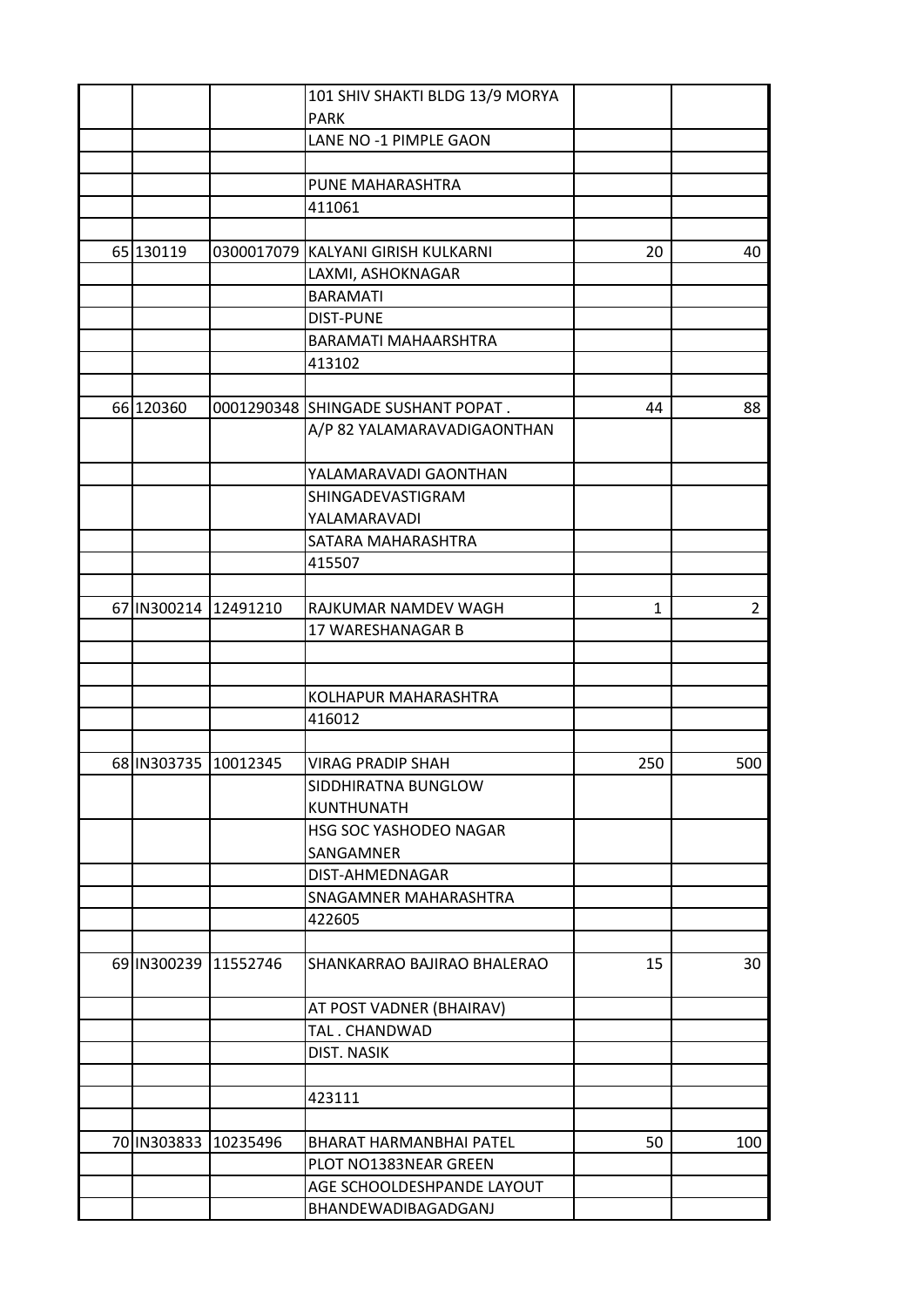|                      | <b>NAGPUR</b>                           |     |     |
|----------------------|-----------------------------------------|-----|-----|
|                      | 440008                                  |     |     |
|                      |                                         |     |     |
| 71 120437            | 0000221321 NEHARULAL KHATAKCHAND RAJPAL | 25  | 50  |
|                      | At Post Paoni                           |     |     |
|                      | <b>Tah Ramtek</b>                       |     |     |
|                      | Dist Nagpur                             |     |     |
|                      | Nagpur MAHARASHTRA                      |     |     |
|                      | 441106                                  |     |     |
|                      |                                         |     |     |
| 72 IN301774 13455522 | LATA NANDAKISHOR BHUTADA                | 100 | 200 |
|                      | HOUSE NO 80                             |     |     |
|                      | WARD NO 25                              |     |     |
|                      | N P WARDHA                              |     |     |
|                      | <b>WARDHA</b>                           |     |     |
|                      | 442001                                  |     |     |
|                      |                                         |     |     |
| 73 IN301774 15330052 | TUSHAR SHASHIKANT MEHTA                 | 9   | 18  |
|                      | HAWALDARPURA                            |     |     |
|                      | WARD NO 34                              |     |     |
|                      |                                         |     |     |
|                      | <b>WARDHA</b>                           |     |     |
|                      | 442001                                  |     |     |
|                      |                                         |     |     |
| 74 120109            | 0000123320 LILADHAR IYDANJI KELA        | 90  | 180 |
|                      | CHITRAKOOT,                             |     |     |
|                      | RAMNAGAR,                               |     |     |
|                      |                                         |     |     |
|                      | AKOLA MAHARASHTRA                       |     |     |
|                      | 444001                                  |     |     |
|                      |                                         |     |     |
| 75 130358            | 0000061446 MEERA MANOJ TIWARI           | 3   | 6   |
|                      |                                         |     |     |
|                      | <b>GORAKSHAN ROAD</b>                   |     |     |
|                      | NEAR LAXMI KIRANA SHOP                  |     |     |
|                      | <b>KIRTI NAGAR</b>                      |     |     |
|                      | AKOLA Maharashtra                       |     |     |
|                      | 444001                                  |     |     |
|                      |                                         |     |     |
| 76 120109            | 0000058984 YOGESH LILADHAR KELA         | 64  | 128 |
|                      | MALEGAON (BAZAR)                        |     |     |
|                      | TALQ: TELHARA                           |     |     |
|                      | <b>DIST: AKOLA</b>                      |     |     |
|                      | TELHARA MAHARASHTRA                     |     |     |
|                      | 444108                                  |     |     |
|                      |                                         |     |     |
| 77 IN301696 10609244 | VINAYAK WASUDEORAO CHAUDHARI            | 30  | 60  |
|                      | NO 115, BALAJI KUTI                     |     |     |
|                      | 48/4, GORKSHAN WARD                     |     |     |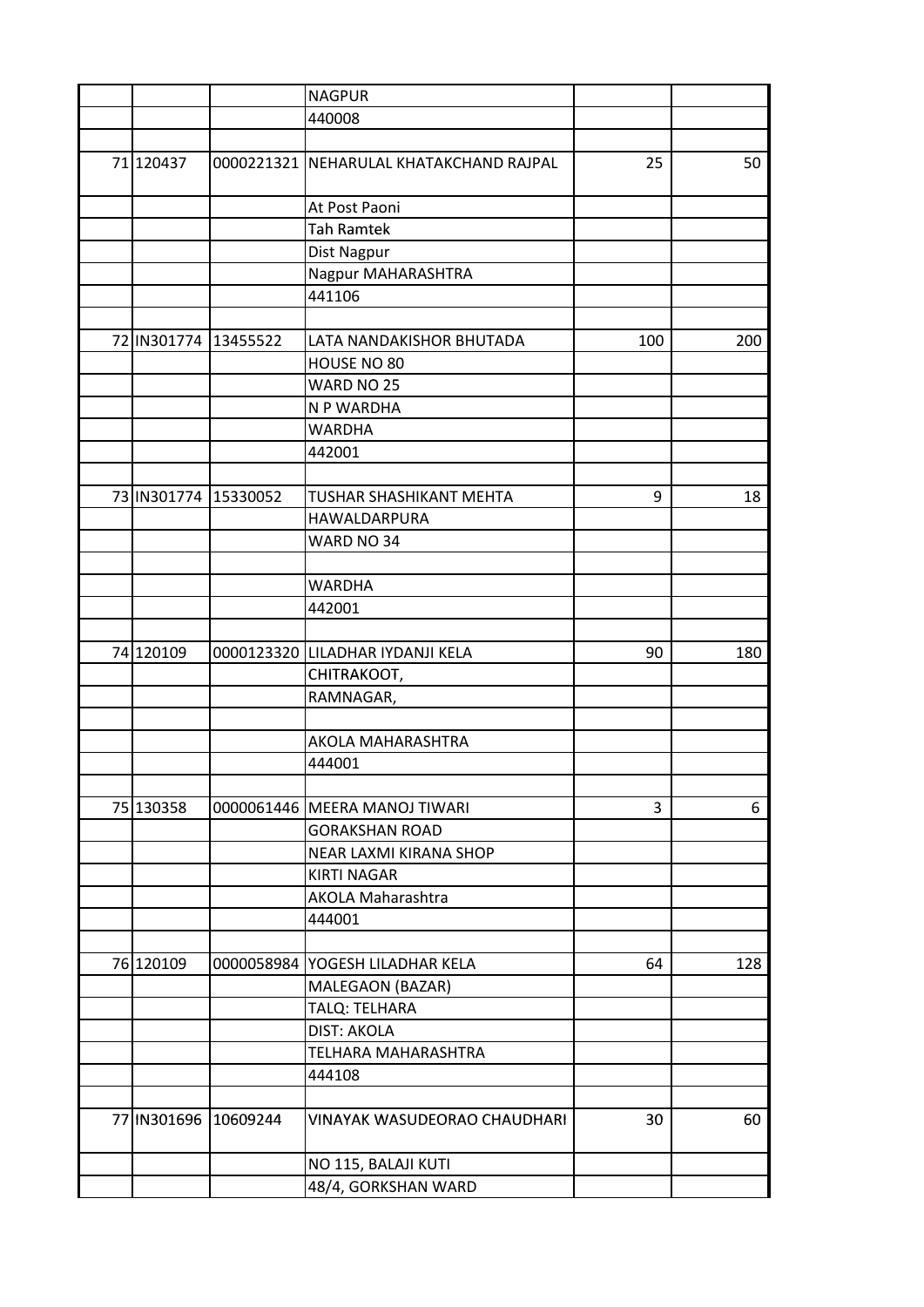|                      | DEORANKAR NAGAR, BADNERA                   |              |                |
|----------------------|--------------------------------------------|--------------|----------------|
|                      | <b>ROAD</b>                                |              |                |
|                      | <b>AMRAVATI</b>                            |              |                |
|                      | 444605                                     |              |                |
|                      |                                            |              |                |
| 78 IN301983 10656448 | NITISHA JHAWAR                             | 29           | 58             |
|                      | 229, BAJRANG NAGAR,                        |              |                |
|                      |                                            |              |                |
|                      |                                            |              |                |
|                      | INDORE (M.P.)                              |              |                |
|                      | 452001                                     |              |                |
|                      |                                            |              |                |
| 79 IN301330 18811102 | <b>SHAKUN BHATTAD</b>                      | $\mathbf{1}$ | $\overline{2}$ |
|                      | 33                                         |              |                |
|                      | RACHNA NAGAR                               |              |                |
|                      | <b>GOVINDPURA</b>                          |              |                |
|                      | <b>BHOPAL MP</b>                           |              |                |
|                      | 462023                                     |              |                |
|                      |                                            |              |                |
| 80 IN301604 11225117 | SWAPNA TUMMALA                             | 15           | 30             |
|                      | H NO 1 3 124 2 1                           |              |                |
|                      | <b>SHASTRI NAGAR</b>                       |              |                |
|                      | <b>NIRMAL 504106</b>                       |              |                |
|                      | <b>NIRMAL</b>                              |              |                |
|                      | 504106                                     |              |                |
|                      |                                            |              |                |
| 81 IN302863 10058787 | MANJIRI VAIDYA CHOUDHARI                   | 10           | 20             |
|                      | Q NO B-26 SECTOR-2                         |              |                |
|                      | <b>VITTAL NAGAR</b>                        |              |                |
|                      | <b>GODAVARIKHANI</b>                       |              |                |
|                      | KARIMNAGAR (DIST)                          |              |                |
|                      | 505214                                     |              |                |
|                      |                                            |              |                |
| 82 130144            | 0001314991   MAHANKALI SHIVAVAMSHI KRISHNA | 14           | 28             |
|                      |                                            |              |                |
|                      | H NO 2-2-105 SUBHAS                        |              |                |
|                      | <b>SUBHAS STREET</b>                       |              |                |
|                      | <b>DORNAKAL</b>                            |              |                |
|                      | WARANGAL TELANGANA                         |              |                |
|                      | 506381                                     |              |                |
|                      |                                            |              |                |
| 83 IN302324 10800284 | SUNITHA CHITTOORY                          | 100          | 200            |
|                      | 43-7-20                                    |              |                |
|                      | RATNA RAJU TOWERS                          |              |                |
|                      | OLD POST OFFICE STREET                     |              |                |
|                      | KAKINADA, EAST GODAVARI DIST, AP           |              |                |
|                      | 533001                                     |              |                |
|                      |                                            |              |                |
| 84 IN300239 30037054 | <b>ASHOK KUMAR</b>                         | 50           | 100            |
|                      | 1641/1SHANKAR NIVASA                       |              |                |
|                      |                                            |              |                |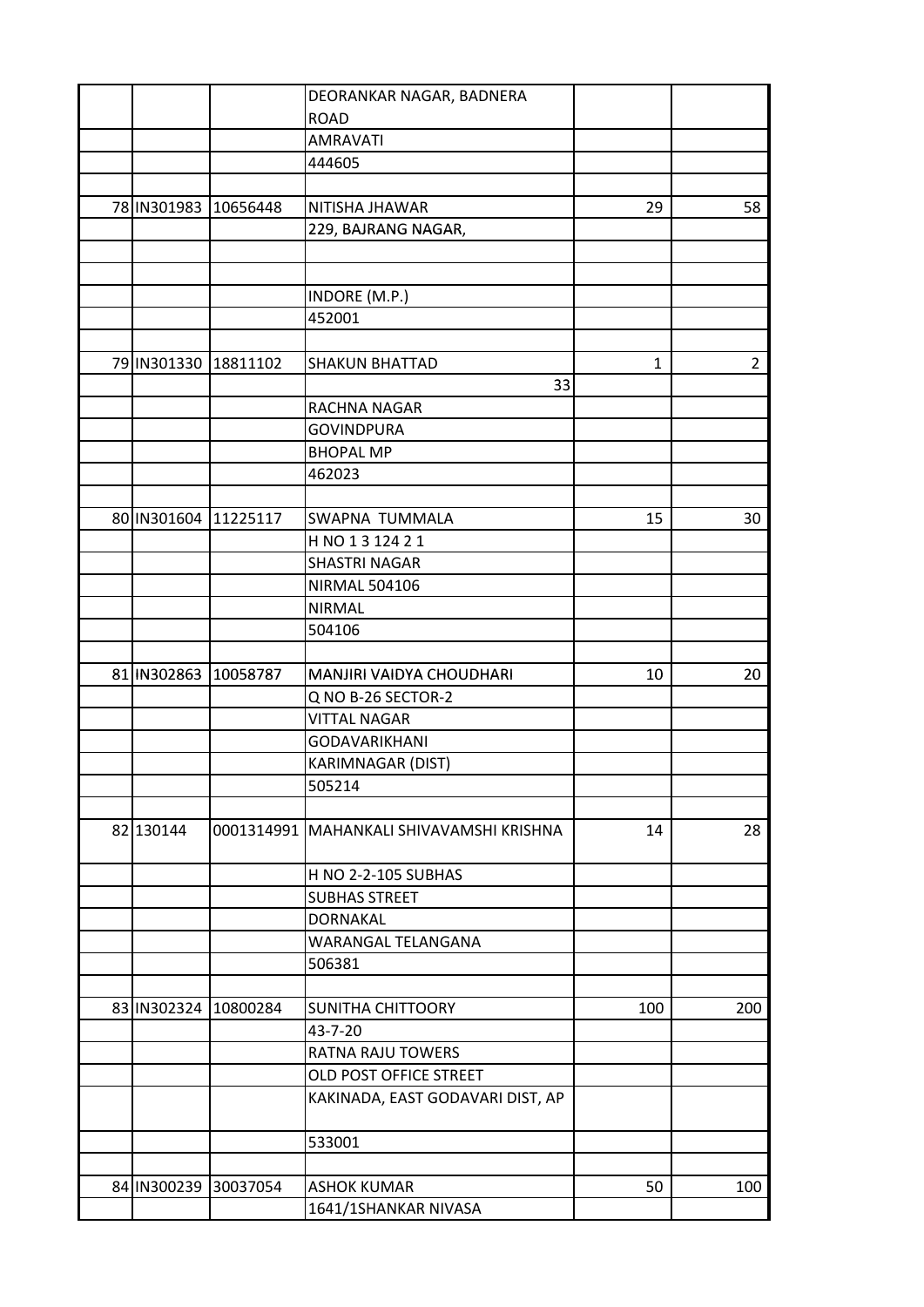|           |                      | FIRST CROSS NORTHEN EXTENSION       |     |     |
|-----------|----------------------|-------------------------------------|-----|-----|
|           |                      |                                     |     |     |
|           |                      | HASSAN POST HASSAN                  |     |     |
|           |                      | KARNATAKA                           |     |     |
|           |                      | 573201                              |     |     |
|           |                      |                                     |     |     |
| 85 120307 | 0000093293 S RUDRESH |                                     | 100 | 200 |
|           |                      | NO:635/1,1ST FLOOR, SOMESHWARA      |     |     |
|           |                      | <b>COMPLEX</b>                      |     |     |
|           |                      | SOMESHWARA BADAVANE                 |     |     |
|           |                      | DURGAMBIKA SCHOOL MAIN ROAD         |     |     |
|           |                      |                                     |     |     |
|           |                      | DAVANAGERE KARNATAKA                |     |     |
|           |                      | 577004                              |     |     |
|           |                      |                                     |     |     |
| 86 120307 |                      | 0000097697 LATHA JAGADEESH VERNEKAR | 50  | 100 |
|           |                      | NO:2603/17                          |     |     |
|           |                      | 2ND CROSS                           |     |     |
|           |                      | MCC A BLOCK                         |     |     |
|           |                      | DAVANAGERE KARNATAKA                |     |     |
|           |                      | 577004                              |     |     |
|           |                      |                                     |     |     |
|           | 87 IN301926 10634883 | BASAWARAJ SIDRAMAPPA                | 8   | 16  |
|           |                      | HANAMASHETTY                        |     |     |
|           |                      |                                     |     |     |
|           |                      | H NO 273-4 CHAITRA                  |     |     |
|           |                      | <b>KALYAN NAGAR</b>                 |     |     |
|           |                      | <b>AT SINDAGI</b>                   |     |     |
|           |                      | <b>DIST BIJAPUR</b>                 |     |     |
|           |                      | 580001                              |     |     |
|           |                      |                                     |     |     |
|           | 88 IN301926 30767926 | <b>GOPAL BAGALKOTKAR</b>            | 49  | 98  |
|           |                      | SREE KRISHNA AUTOMOBILES            |     |     |
|           |                      | M G ROAD                            |     |     |
|           |                      |                                     |     |     |
|           |                      | <b>BIJAPUR</b>                      |     |     |
|           |                      | 586101                              |     |     |
|           |                      |                                     |     |     |
| 89 130144 |                      | 0004310201 MANGALA BASAWARAJ        | 3   | 6   |
|           |                      | HANAMASHETTY                        |     |     |
|           |                      | 2737/4                              |     |     |
|           |                      | SHRIGIRI COLONY, KALYAN NAGAR       |     |     |
|           |                      |                                     |     |     |
|           |                      | BIJAPUR, SINDGI                     |     |     |
|           |                      | VIJAYAPURA KARNATAKA                |     |     |
|           |                      | 586128                              |     |     |
|           |                      |                                     |     |     |
| 90 120447 |                      | 0001448814 V SENTHIL KUMAR          | 10  | 20  |
|           |                      | NO <sub>7</sub>                     |     |     |
|           |                      | ELLAIYA ST                          |     |     |
|           |                      |                                     |     |     |
|           |                      | KUMBAKONAM TAMILN ADU               |     |     |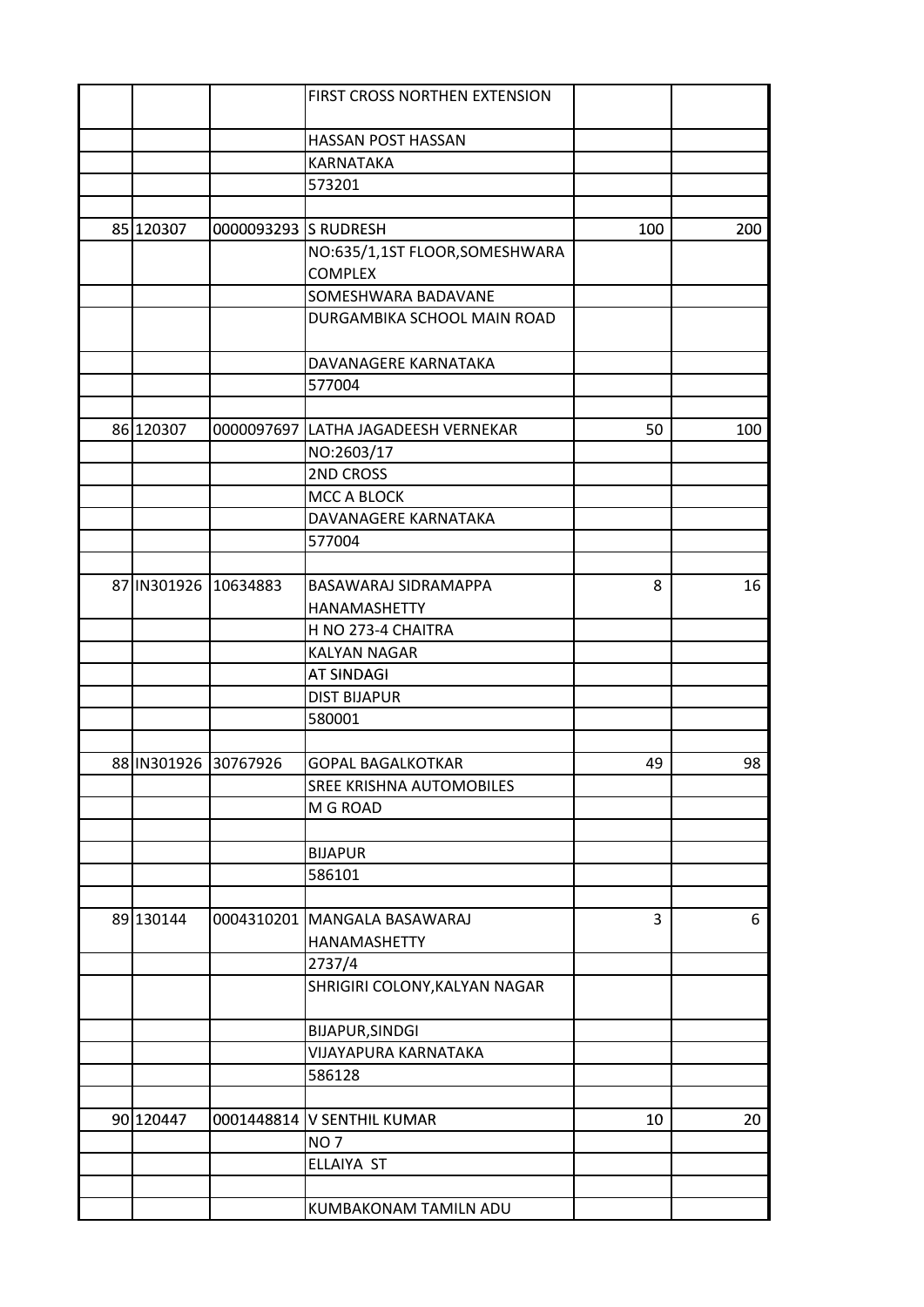|                      | 612001                                                       |                |     |
|----------------------|--------------------------------------------------------------|----------------|-----|
|                      |                                                              |                |     |
| 91 IN301696 10895523 | KEERTHIMEENA.V                                               | $\overline{2}$ | 4   |
|                      | 2/E2 E2 1ST STREET                                           |                |     |
|                      | <b>NEW COLONY</b>                                            |                |     |
|                      |                                                              |                |     |
|                      | <b>MADURAI</b>                                               |                |     |
|                      | 625002                                                       |                |     |
|                      |                                                              |                |     |
| 92 IN300394 14809829 | K SUNDARAVALLI REVATHI                                       | 243            | 486 |
|                      | D-38 RAJAM ROAD                                              |                |     |
|                      | <b>TVS NAGAR</b>                                             |                |     |
|                      |                                                              |                |     |
|                      | <b>MADURAI</b>                                               |                |     |
|                      | 625003                                                       |                |     |
|                      |                                                              |                |     |
| 93 120573            | 0000320104 SREEJITHLAL KONDADAN.                             | 8              | 16  |
|                      | <b>EDATHODI HOUSE</b>                                        |                |     |
|                      | <b>EAST NALLUR</b>                                           |                |     |
|                      | <b>KOZHIKODE</b>                                             |                |     |
|                      | KOZHIKODE KERALA                                             |                |     |
|                      | 673631                                                       |                |     |
|                      |                                                              |                |     |
| 94 120573            | 0000017882   DEEPU JACOB MATHEW.                             | 43             | 86  |
|                      | MULLASSERIL                                                  |                |     |
|                      |                                                              |                |     |
|                      | KOZHIKODE ROAD, VALANCHERI<br>BEHIND V S C BANK KATTIPARUTHI |                |     |
|                      |                                                              |                |     |
|                      |                                                              |                |     |
|                      | MALAPPURAM KERALA                                            |                |     |
|                      | 676552                                                       |                |     |
|                      |                                                              |                |     |
| 95 120573            | 0000119346   BINNY GEORGE.<br><b>VALIAPARAMPIL HOUSE</b>     | 100            | 200 |
|                      |                                                              |                |     |
|                      | JISS NAGAR 119                                               |                |     |
|                      | KURISUMMOODU P O                                             |                |     |
|                      | CHANGANACHERY                                                |                |     |
|                      | KOTTAYAM KERALA                                              |                |     |
|                      | 686104                                                       |                |     |
|                      |                                                              |                |     |
| 96 IN300239 12721754 | <b>RATHEESH K R</b>                                          | 10             | 20  |
|                      | KAYAMKATTIL HOUSE                                            |                |     |
|                      | MARANGATTUPILLY PO                                           |                |     |
|                      | <b>ANDOOR</b>                                                |                |     |
|                      | <b>ANDOOR</b>                                                |                |     |
|                      | 686635                                                       |                |     |
|                      |                                                              |                |     |
| 97 120345            | 0000252811 AMIT KUMAR BHUTIA                                 | 90             | 180 |
|                      | JC-1/2, BAGUIATI RAJARHAT-                                   |                |     |
|                      | GOPALPUR(M)                                                  |                |     |
|                      | ASWINI NAGAR                                                 |                |     |
|                      | <b>NORTH 24 PARGANAS</b>                                     |                |     |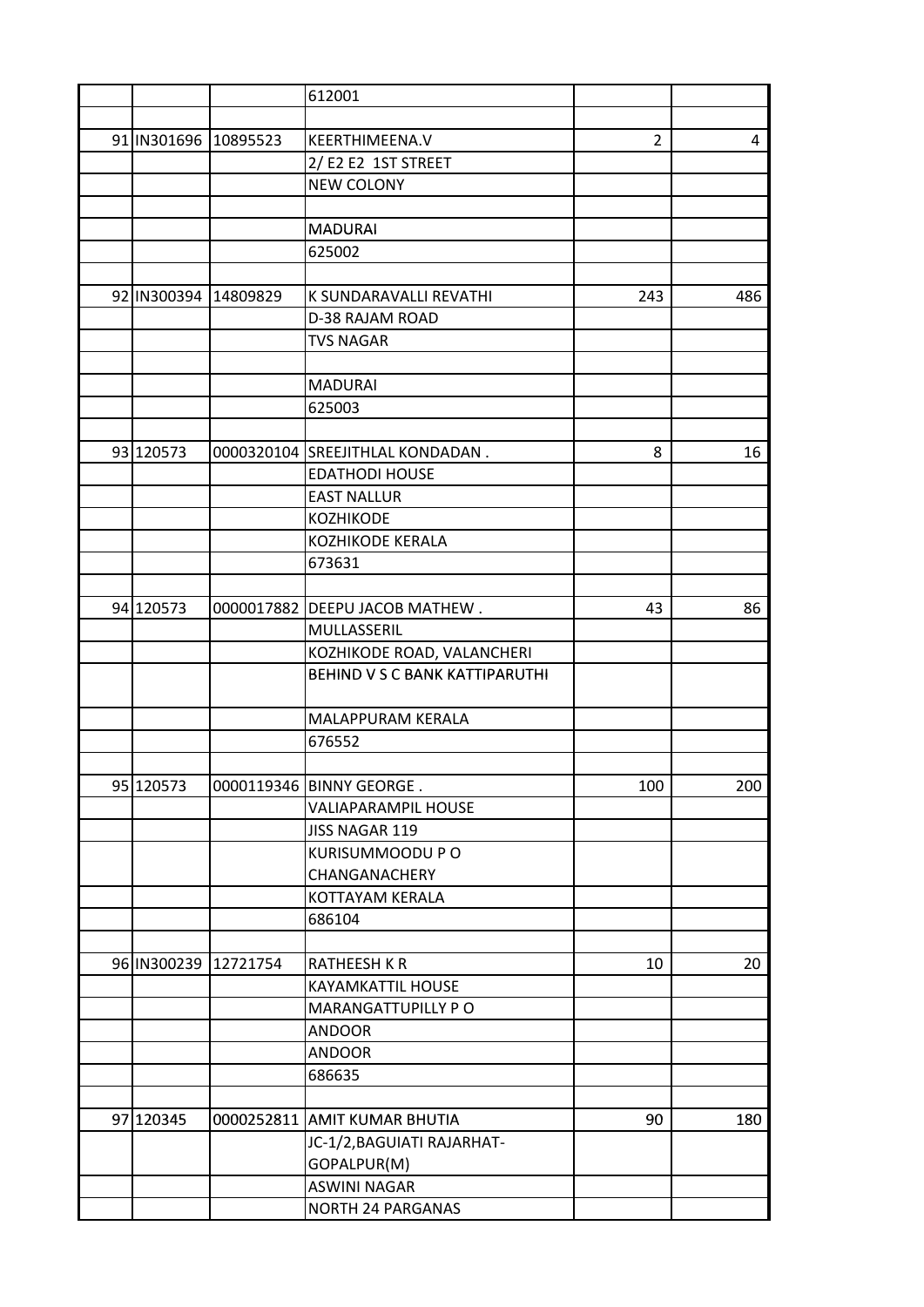|              |                       | NORTH 24 PARGANAS WEST BENGAL         |     |     |
|--------------|-----------------------|---------------------------------------|-----|-----|
|              |                       |                                       |     |     |
|              |                       | 700159                                |     |     |
|              |                       |                                       |     |     |
|              | 98 IN302105 10329934  | <b>KALYAN CHAUDHURI</b>               | 90  | 180 |
|              |                       | 834/1, SARAT CHATTERJEE ROAD,         |     |     |
|              |                       | HOWRAH,                               |     |     |
|              |                       |                                       |     |     |
|              |                       | <b>WEST BENGAL</b>                    |     |     |
|              |                       | 711104                                |     |     |
|              |                       |                                       |     |     |
|              | 99 IN300513 16260052  | ANIRUDDHA MUKHERJEE                   | 162 | 324 |
|              |                       | C/O ASHOK KUMAR MUKHERJEE             |     |     |
|              |                       | <b>INFRONT OF BHOLANATH DAS GIRLS</b> |     |     |
|              |                       | <b>SCH</b>                            |     |     |
|              |                       | ROY PARA LANE NARUA                   |     |     |
|              |                       | <b>CHANDENNAGORE WEST BENGAL</b>      |     |     |
|              |                       |                                       |     |     |
|              |                       | 712136                                |     |     |
|              |                       |                                       |     |     |
|              | 100 IN300214 13971895 | PRIYARANJAN HOTA                      | 15  | 30  |
|              |                       | RICE 1ST FLOOR 47 WEST APCAR          |     |     |
|              |                       | <b>GARDEN ASANSOL</b>                 |     |     |
|              |                       |                                       |     |     |
|              |                       | <b>ASANSOL WEST BENGAL</b>            |     |     |
|              |                       | 713304                                |     |     |
|              |                       |                                       |     |     |
| 101 120447   |                       | 0005769514  TARA PADA BERA            | 10  | 20  |
|              |                       | NACHIPUR NACHIPUR NO 6                |     |     |
|              |                       | <b>KESHIARY KESHIARY</b>              |     |     |
|              |                       | <b>MIDNAPUR</b>                       |     |     |
|              |                       | MIDNAPUR WEST BENGAL                  |     |     |
|              |                       | 721133                                |     |     |
|              |                       |                                       |     |     |
| 102 IN300773 | 10262635              | <b>GOPAL PERIWAL</b>                  | 30  | 60  |
|              |                       | VILL.+P.O.- BELDA                     |     |     |
|              |                       |                                       |     |     |
|              |                       |                                       |     |     |
|              |                       | DIST.- PASCHIM MIDNAPUR               |     |     |
|              |                       | 721424                                |     |     |
|              |                       |                                       |     |     |
|              | 103 IN300159 10824738 | PRASUN CHITLANGIA                     | 90  | 180 |
|              |                       | S/O- P. CHITLANGIA,                   |     |     |
|              |                       | SOUTH BALUCHAR, P.S.-E/BAZAR,         |     |     |
|              |                       | P.O.DIST-MALDA(W.B.),                 |     |     |
|              |                       | <b>WEST BENGAL.</b>                   |     |     |
|              |                       | 732101                                |     |     |
|              |                       |                                       |     |     |
|              |                       |                                       |     |     |
| 104 120384   | 0000183589            | TAPAS RANJAN CHATTOPADHYAY            | 100 | 200 |
|              |                       | <b>BELDANGA</b>                       |     |     |
|              |                       | <b>CHATTERJEE PARA</b>                |     |     |
|              |                       | WARD-13, BELDANGA                     |     |     |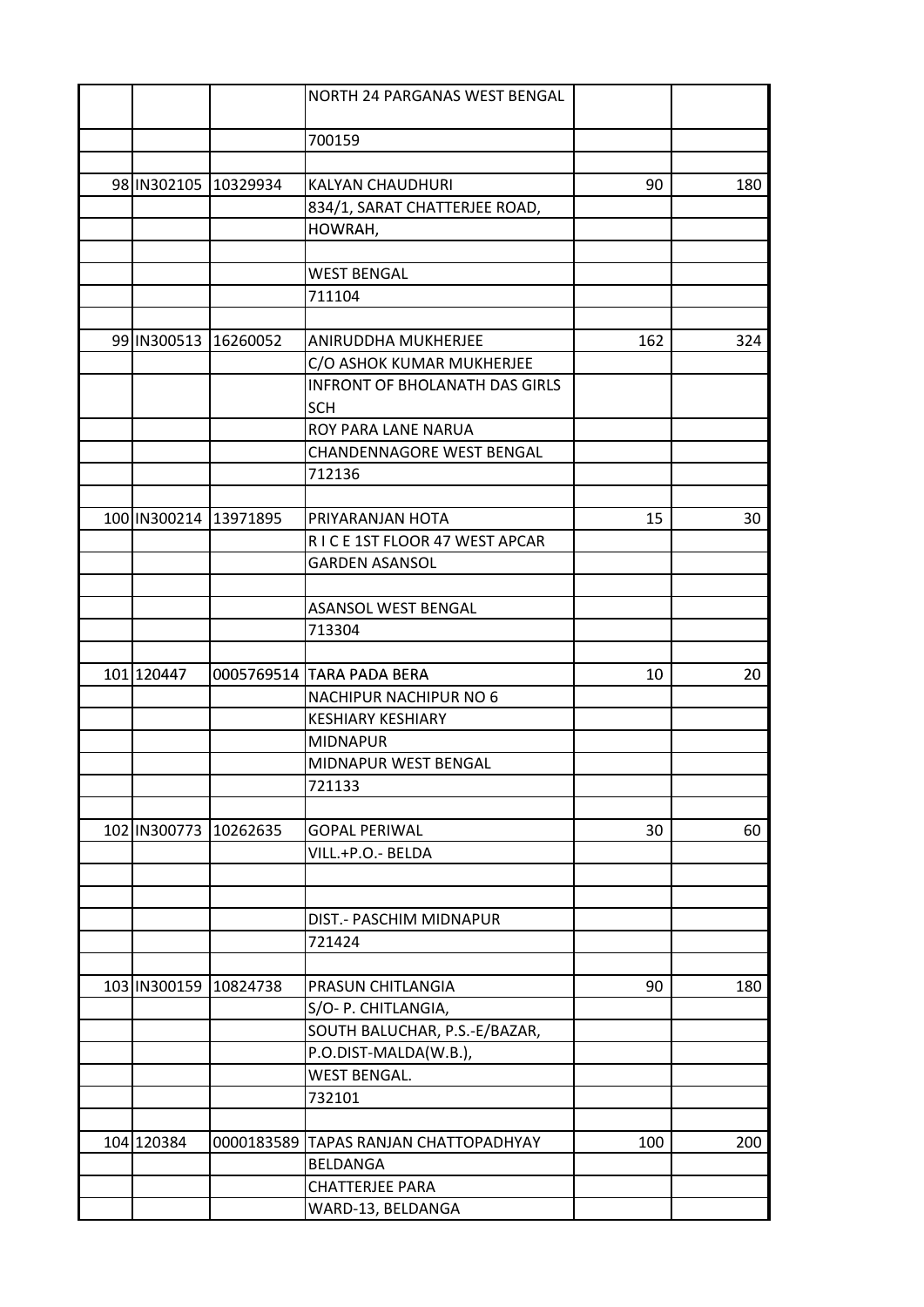|                       | MURSHIDABAD WEST BENGAL        |     |     |
|-----------------------|--------------------------------|-----|-----|
|                       | 742133                         |     |     |
|                       |                                |     |     |
| 105 IN300513 13737070 | <b>BAMADEV MISHRA</b>          | 8   | 16  |
|                       | DEHERIPALI NEAR GREEN FIELD    |     |     |
|                       | <b>PUBLIC</b>                  |     |     |
|                       | <b>SCHOOL BUDHARAJA</b>        |     |     |
|                       | SAMBALPUR                      |     |     |
|                       | <b>ORISSA</b>                  |     |     |
|                       | 768004                         |     |     |
|                       |                                |     |     |
| 106 IN300513 13716712 | <b>SUKOMAL DASH</b>            | 100 | 200 |
|                       | <b>COLLEGE ROAD</b>            |     |     |
|                       | <b>BARGARH</b>                 |     |     |
|                       |                                |     |     |
|                       | <b>ORISSA</b>                  |     |     |
|                       | 768028                         |     |     |
|                       |                                |     |     |
| 107 120109            |                                |     |     |
|                       | 2600335271   MANOJ KUMAR GUPTA | 90  | 180 |
|                       | <b>DUKHI SAH ROAD</b>          |     |     |
|                       | <b>JHOUSAGARHI</b>             |     |     |
|                       |                                |     |     |
|                       | <b>DEOGHAR JHARKHAND</b>       |     |     |
|                       | 814112                         |     |     |
|                       |                                |     |     |
| 108 120177            | 0100069143   MALINI AGARWAL    | 90  | 180 |
|                       | C/O SANJAY AGARWAL             |     |     |
|                       | U-3, JDA FLATS,                |     |     |
|                       | SETHI COLONY,                  |     |     |
|                       | <b>JAIPUR RAJASTHAN</b>        |     |     |
|                       |                                |     |     |
|                       |                                |     |     |
| 109 120177            | 0100423547 HARI SHANKAR GHIYA  | 90  | 180 |
|                       | 35, VAISHNO DEVI NAGAR         |     |     |
|                       | <b>JHOTWARA</b>                |     |     |
|                       |                                |     |     |
|                       | <b>JAIPUR RAJASTHAN</b>        |     |     |
|                       | 302002                         |     |     |
|                       |                                |     |     |
| 110 IN300685 10631116 | ANURADHA KHANNA VAISH          | 345 | 690 |
|                       | 25 HANUMAN ROAD                |     |     |
|                       | <b>CONNAUGHT PLACE</b>         |     |     |
|                       |                                |     |     |
|                       | DELHI                          |     |     |
|                       | 110001                         |     |     |
|                       |                                |     |     |
| 111 120191            | 0104021162 RASHMI AGGARWAL     | 30  | 60  |
|                       | B-308, R G COMPLEX             |     |     |
|                       | <b>D B GUPTA ROAD</b>          |     |     |
|                       | PAHARGANJ                      |     |     |
|                       | NEW DELHI DELHI                |     |     |
|                       |                                |     |     |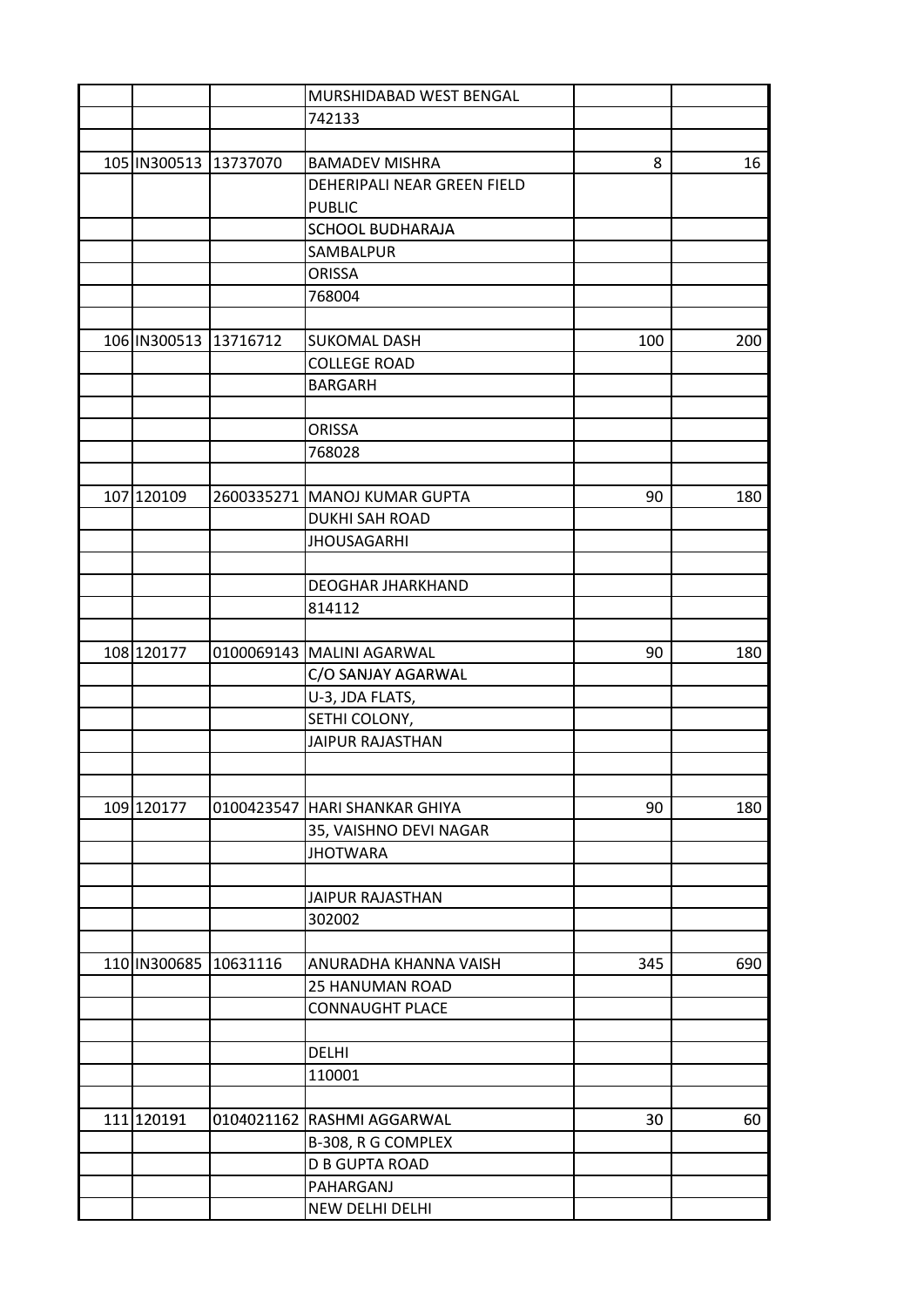|                       |                    | 110055                         |     |                 |
|-----------------------|--------------------|--------------------------------|-----|-----------------|
|                       |                    |                                |     |                 |
| 112 IN300861 10098385 |                    | <b>SUMANYU VASIST</b>          | 90  | 180             |
|                       |                    | $C4D/8 - B$                    |     |                 |
|                       |                    | Janak Puri                     |     |                 |
|                       |                    |                                |     |                 |
|                       |                    | New Delhi                      |     |                 |
|                       |                    | 110058                         |     |                 |
|                       |                    |                                |     |                 |
| 113 IN302943 10024165 |                    | <b>SUNIL KUMAR JAIN</b>        | 90  | 180             |
|                       |                    | $D-254$                        |     |                 |
|                       |                    | PRASHANT VIHAR                 |     |                 |
|                       |                    |                                |     |                 |
|                       |                    |                                |     |                 |
|                       |                    | <b>DELHI</b>                   |     |                 |
|                       |                    | 110085                         |     |                 |
|                       |                    |                                |     |                 |
| 114 IN302620 10148333 |                    | SANGEETA SINGH                 | 90  | 180             |
|                       |                    | $L-118/8$                      |     |                 |
|                       |                    | <b>VIJAY VIHAR, PHASE-2</b>    |     |                 |
|                       |                    | SECTOR-4, ROHINI               |     |                 |
|                       |                    | <b>DELHI</b>                   |     |                 |
|                       |                    | 110085                         |     |                 |
|                       |                    |                                |     |                 |
| 115 120332            | 0008971634 MONIKA. |                                | 100 | 200             |
|                       |                    | W/O DEEPAK MITTAL H NO X 278   |     |                 |
|                       |                    | NEAR CO OPERATIVE STORE        |     |                 |
|                       |                    | <b>NEAR RAILWAY ROAD</b>       |     |                 |
|                       |                    | BHIWANI HARYANA                |     |                 |
|                       |                    | 127021                         |     |                 |
|                       |                    |                                |     |                 |
| 116 120254            |                    | 0000194471 NEERU AGGARWAL      | 90  | 180             |
|                       |                    | 613/20                         |     |                 |
|                       |                    | <b>SHAM NAGAR</b>              |     |                 |
|                       |                    |                                |     |                 |
|                       |                    | LUDHIANA PUNJAB                |     |                 |
|                       |                    | 141001                         |     |                 |
|                       |                    |                                |     |                 |
| 117 IN301774 10839322 |                    | <b>VIMLA BAJAJ</b>             | 5   | 10 <sup>°</sup> |
|                       |                    | 5/70 SECTOR 2                  |     |                 |
|                       |                    | RAJINDER NAGAR                 |     |                 |
|                       |                    | SAHIBABAD                      |     |                 |
|                       |                    | <b>GHAZIABAD</b>               |     |                 |
|                       |                    | 201005                         |     |                 |
|                       |                    |                                |     |                 |
| 118 130613            |                    | 0000018679 SANTOSH KUMARI JAIN | 100 | 200             |
|                       |                    | 46/148                         |     |                 |
|                       |                    | <b>HALSEY ROAD</b>             |     |                 |
|                       |                    |                                |     |                 |
|                       |                    | KANPUR UTTAR PRADESH           |     |                 |
|                       |                    | 208001                         |     |                 |
|                       |                    |                                |     |                 |
|                       |                    |                                |     |                 |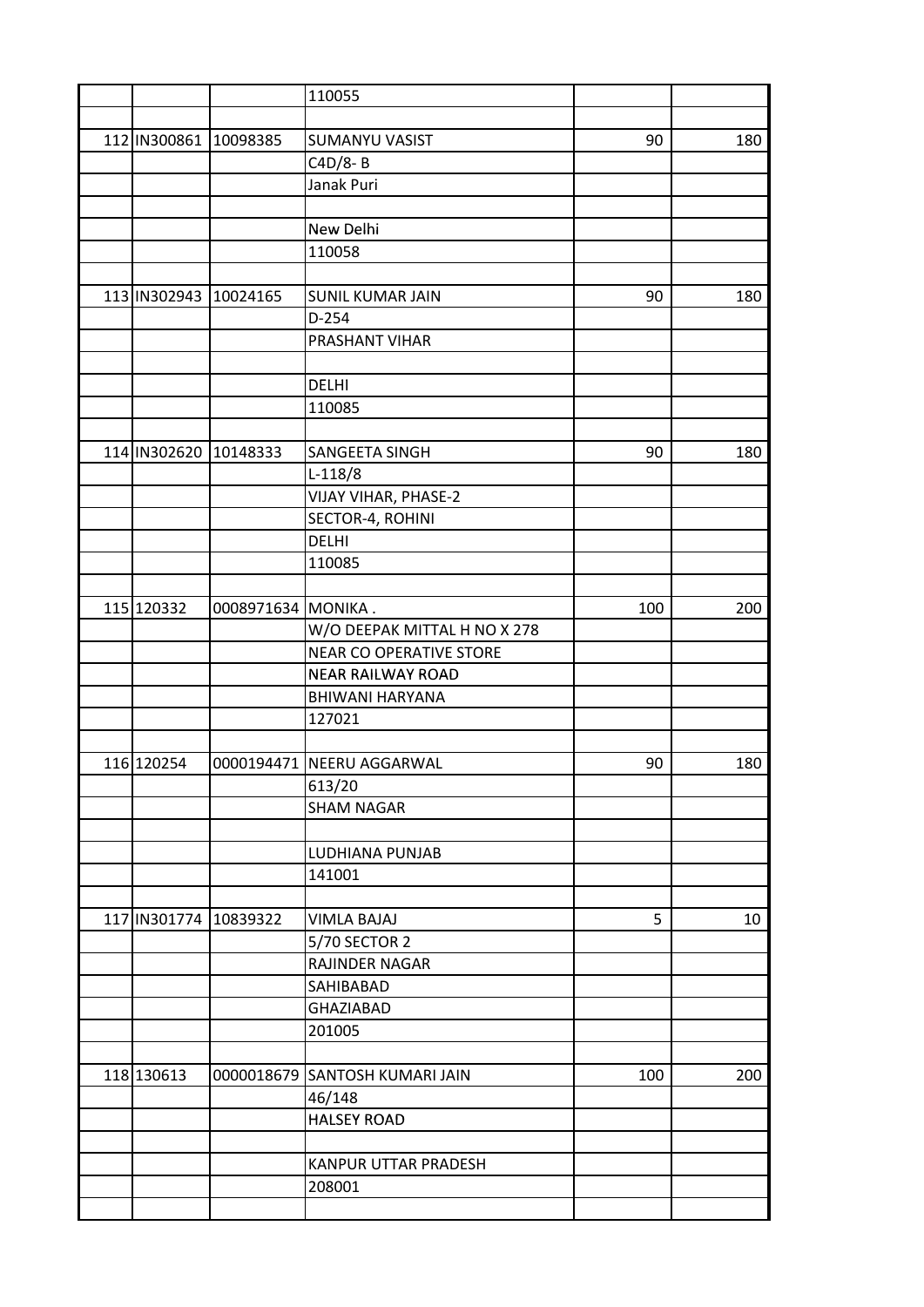| 119 IN300394 19468765     |                       | <b>DEEPA GROVER</b>          | 20 | 40  |
|---------------------------|-----------------------|------------------------------|----|-----|
|                           |                       | J-1 OPP NIRANKARI JEWELLERS  |    |     |
|                           |                       | <b>KESHAV NAGAR</b>          |    |     |
|                           |                       | NIMAISH CAMP                 |    |     |
|                           |                       | SAHARANPUR                   |    |     |
|                           |                       | 247001                       |    |     |
|                           |                       |                              |    |     |
| 120 IN300118 11360850     |                       | <b>NIKITA GOYAL</b>          | 90 | 180 |
|                           |                       | 38/51                        |    |     |
|                           |                       | <b>MOTIKUNJ</b>              |    |     |
|                           |                       | LOHAMANDI                    |    |     |
|                           |                       | <b>AGRA</b>                  |    |     |
|                           |                       | 282002                       |    |     |
|                           |                       |                              |    |     |
| 121 120177                |                       | 0100848367 RASHMI KHANDELWAL | 90 | 180 |
|                           |                       | 123/331 AGARWAL FARM         |    |     |
|                           |                       | MANSAROVAR                   |    |     |
|                           |                       |                              |    |     |
|                           |                       | <b>JAIPUR</b>                |    |     |
|                           |                       | <b>JAIPUR RAJASTHAN</b>      |    |     |
|                           |                       | 302020                       |    |     |
|                           |                       |                              |    |     |
| 122 120177                | 0100334444 RITA PATEL |                              | 10 | 20  |
|                           |                       | 3838, VISHNU MARG            |    |     |
|                           |                       | 3rd FLOOR, NEAR SHAREWSHEVER |    |     |
|                           |                       | TEMPLE, GANGORI BAZAR        |    |     |
|                           |                       | <b>JAIPUR RAJASTHAN</b>      |    |     |
|                           |                       | 302002                       |    |     |
|                           |                       |                              |    |     |
| 123 120314                |                       | 0000061775 BIHARI LAL MITTAL | 90 | 180 |
|                           |                       | HOUSE NO. B-27               |    |     |
|                           |                       | <b>SIKAR HOUSE COLONY</b>    |    |     |
|                           |                       | <b>JAIPUR</b>                |    |     |
|                           |                       | <b>JAIPUR RAJASTHAN</b>      |    |     |
|                           |                       | 302002                       |    |     |
|                           |                       |                              |    |     |
| 124 120177                | 0100188085            | <b>VED PRAKASH MALHOTRA</b>  | 90 | 180 |
|                           |                       | A 44 JAI JAWAN COLONY        |    |     |
|                           |                       | 1 TONK ROAD JAIPUR           |    |     |
|                           |                       | <b>JAIPUR</b>                |    |     |
|                           |                       | <b>JAIPUR RAJASTHAN</b>      |    |     |
|                           |                       |                              |    |     |
|                           |                       | 302018                       |    |     |
|                           |                       |                              |    |     |
| 125   IN301160   30044287 |                       | RAMESH KUMAR SINGHAL         | 90 | 180 |
|                           |                       | PLOT NO. C-399,              |    |     |
|                           |                       | PAREEK COLLEGE ROAD,         |    |     |
|                           |                       | NEAR LAL PAYUE, LAL BARI,    |    |     |
|                           |                       | JAIPUR.                      |    |     |
|                           |                       | 302006                       |    |     |
|                           |                       |                              |    |     |
| 126 IN302700 20095613     |                       | NAVNIT BADAYA                | 90 | 180 |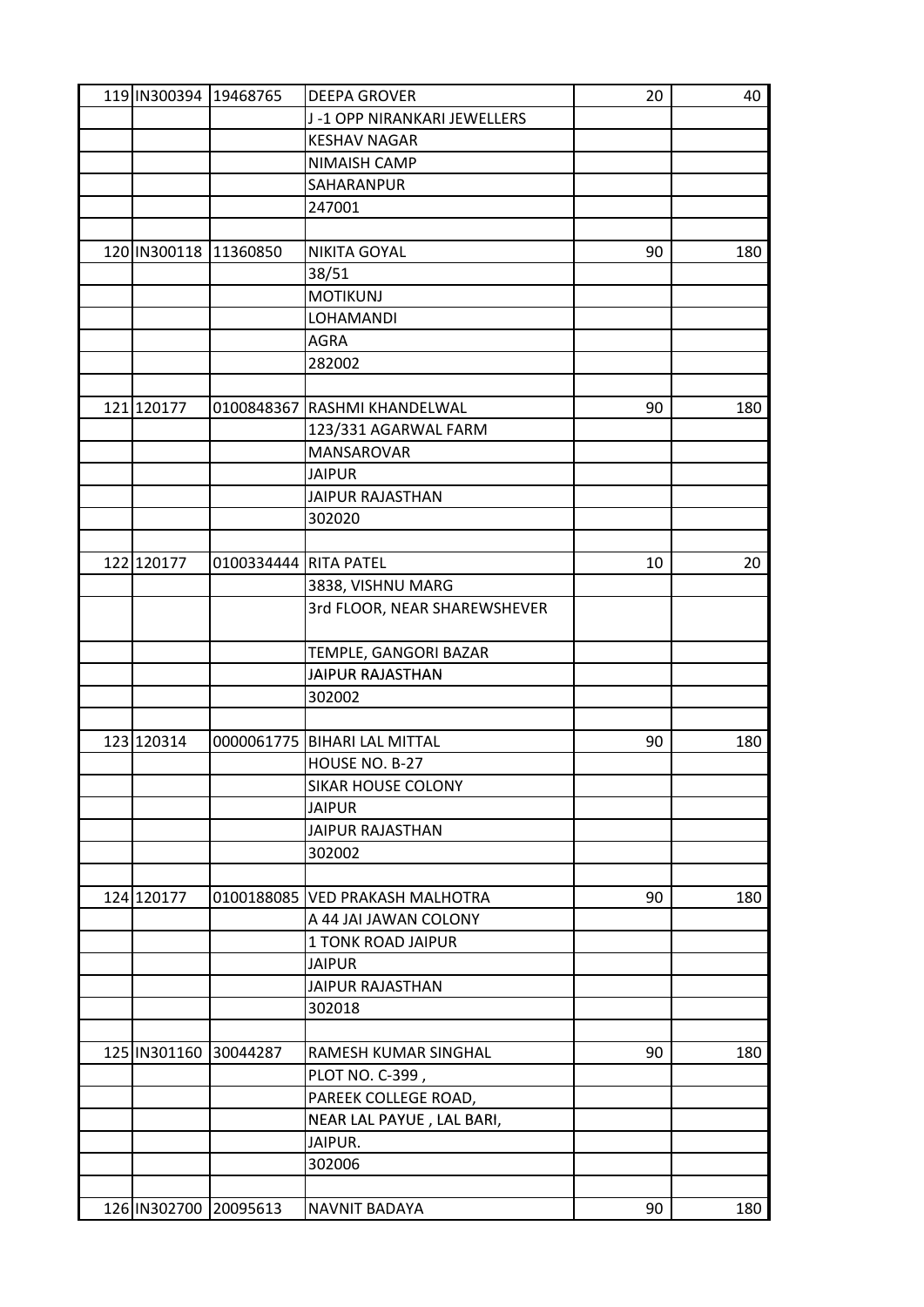|                       |          | $466 - A$                     |    |     |
|-----------------------|----------|-------------------------------|----|-----|
|                       |          | <b>JAGNNATH PURI</b>          |    |     |
|                       |          | KANTA CHAURAHA, JHOTWARA      |    |     |
|                       |          | <b>JAIPUR</b>                 |    |     |
|                       |          | 302012                        |    |     |
|                       |          |                               |    |     |
| 127 IN300888 13732839 |          | MURLI MANOHAR KHATRI          | 90 | 180 |
|                       |          | F 383, ROAD NO 9 F            |    |     |
|                       |          | <b>VKIAREA</b>                |    |     |
|                       |          | JAIPUR,                       |    |     |
|                       |          | (RAJ)                         |    |     |
|                       |          | 302013                        |    |     |
|                       |          |                               |    |     |
| 128 120366            |          | 0000204024 ASHISH GHIYA HUF   | 95 | 190 |
|                       |          | P. NO - 13,                   |    |     |
|                       |          | <b>BARKAT COLONY</b>          |    |     |
|                       |          | <b>TONK PHATAK</b>            |    |     |
|                       |          |                               |    |     |
|                       |          | <b>JAIPUR RAJASTHAN</b>       |    |     |
|                       |          | 302015                        |    |     |
|                       |          |                               |    |     |
| 129 IN301160 30225370 |          | <b>GHANSHYAM TAMBI</b>        | 90 | 180 |
|                       |          | $C-33$                        |    |     |
|                       |          | <b>SIKAR HOUSE</b>            |    |     |
|                       |          | OUT SIDE OF CHANDPOLE         |    |     |
|                       |          | <b>JAIPUR</b>                 |    |     |
|                       |          | 302016                        |    |     |
|                       |          |                               |    |     |
| 130 IN301160 30150473 |          | MUNNI DEVI GUPTA              | 40 | 80  |
|                       |          | 17, INCOME TAX COLONY II      |    |     |
|                       |          | <b>JAGATPURA ROAD</b>         |    |     |
|                       |          | <b>MALVIYA NAGAR</b>          |    |     |
|                       |          | JAIPUR                        |    |     |
|                       |          | 302017                        |    |     |
|                       |          |                               |    |     |
| 131 120177            |          | 0100556111 JITENDRA RAY GOYAL | 90 | 180 |
|                       |          | T-1/10 PALIWAL PARK           |    |     |
|                       |          | NEAR SANGHI FARM , MAHAVEER   |    |     |
|                       |          | NAGAR, TONK ROAD              |    |     |
|                       |          | <b>JAIPUR RAJASTHAN</b>       |    |     |
|                       |          | 302018                        |    |     |
|                       |          |                               |    |     |
| 132 IN301160          | 30261811 | ABDUL RASHEED                 | 90 | 180 |
|                       |          | 31/68/7                       |    |     |
|                       |          | <b>VARUN PATH</b>             |    |     |
|                       |          | MANSAROVAR                    |    |     |
|                       |          | JAIPUR (RAJ.)                 |    |     |
|                       |          | 302020                        |    |     |
|                       |          |                               |    |     |
| 133 120121            |          | 0100059980 MANJU LATA CHANDAK | 90 | 180 |
|                       |          | 23, RAJHANS COLONY            |    |     |
|                       |          | MADANGANJ                     |    |     |
|                       |          |                               |    |     |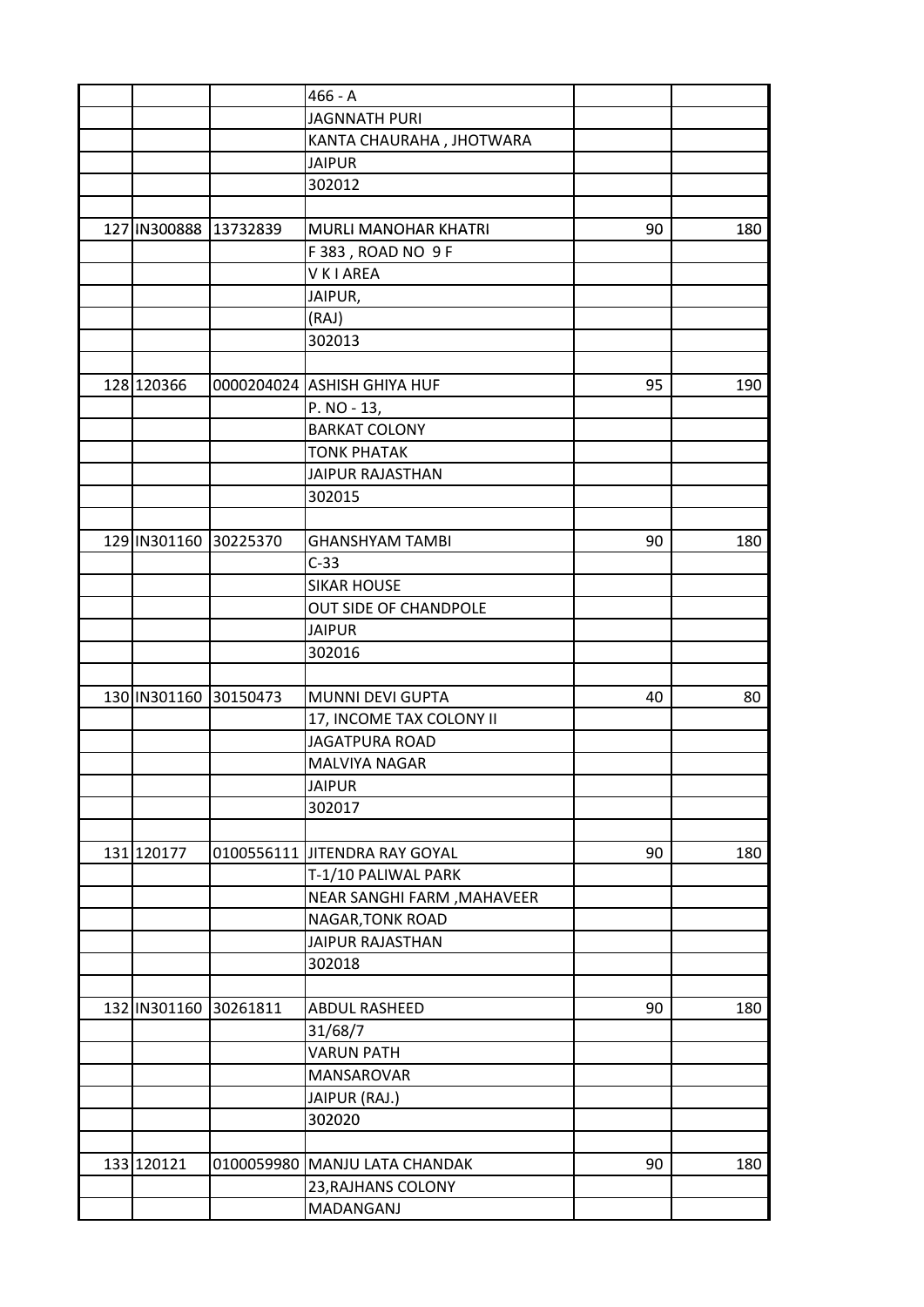|                       |          | KISHANGARH                      |     |     |
|-----------------------|----------|---------------------------------|-----|-----|
|                       |          | AJMER RAJASTHAN                 |     |     |
|                       |          | 305801                          |     |     |
|                       |          |                                 |     |     |
| 134 120121            |          | 0100579556 ABHAY KUMAR JAROLI   | 20  | 40  |
|                       |          | 19 ST GRE SCHOOL ROAD           |     |     |
|                       |          | <b>FRIENDS COLONY</b>           |     |     |
|                       |          | NEW BHUPALPURA                  |     |     |
|                       |          | <b>UDAIPUR RAJASTHAN</b>        |     |     |
|                       |          | 313001                          |     |     |
|                       |          |                                 |     |     |
| 135 IN301774 10891043 |          | <b>MUKESH PANDEY</b>            | 100 | 200 |
|                       |          | S/O C B PANDEY KIRTI STAMBHA KE |     |     |
|                       |          | <b>PASS</b>                     |     |     |
|                       |          | SHRI KISHNA BLOK                |     |     |
|                       |          |                                 |     |     |
|                       |          | NAGAR PARISAD KE PASS WARD NO   |     |     |
|                       |          | 40                              |     |     |
|                       |          | <b>BIKANER</b>                  |     |     |
|                       |          | 334001                          |     |     |
|                       |          |                                 |     |     |
| 136 120177            |          | 0100706416 SEEMA JHAWAR         | 90  | 180 |
|                       |          | W/O KAUSHAL JHAWAR              |     |     |
|                       |          | K.G.TILES                       |     |     |
|                       |          | RANI BAZAR                      |     |     |
|                       |          | <b>BIKANER RAJASTHAN</b>        |     |     |
|                       |          | 334001                          |     |     |
|                       |          |                                 |     |     |
| 137 120685            |          | 0000028514 SUNITA PUROHIT       | 90  | 180 |
|                       |          | SHREYA VILLA II-C-193           |     |     |
|                       |          | MURLIDHAR VYAS NAGAR            |     |     |
|                       |          | BEHIND MAUSAM VIBHAG            |     |     |
|                       |          | <b>BIKANER RAJASTHAN</b>        |     |     |
|                       |          | 334004                          |     |     |
|                       |          |                                 |     |     |
| 138 120137            |          | 0000195782  MAINA DEVI MALPANI  | 90  | 180 |
|                       |          | <b>BEHIND MAHAMANDIR</b>        |     |     |
|                       |          | RAILWAY STATION                 |     |     |
|                       |          |                                 |     |     |
|                       |          | JODHPUR RAJASTHAN               |     |     |
|                       |          | 342001                          |     |     |
|                       |          |                                 |     |     |
| 139 IN301959 10008010 |          | SUDHA PHOPHALIA                 | 100 | 200 |
|                       |          | B-105, KAMLA NEHRU NAGAR        |     |     |
|                       |          | <b>1ST EXTENSION SCHEME</b>     |     |     |
|                       |          | <b>JODHPUR</b>                  |     |     |
|                       |          | RAJASTHAN                       |     |     |
|                       |          | 342008                          |     |     |
|                       |          |                                 |     |     |
|                       |          |                                 |     |     |
| 140 IN301959          | 10008028 | PUKHRAJ PHOPHALIA               | 100 | 200 |
|                       |          | B-105, KAMLA NEHRU NAGAR        |     |     |
|                       |          | <b>1ST EXTENSION SCHEME</b>     |     |     |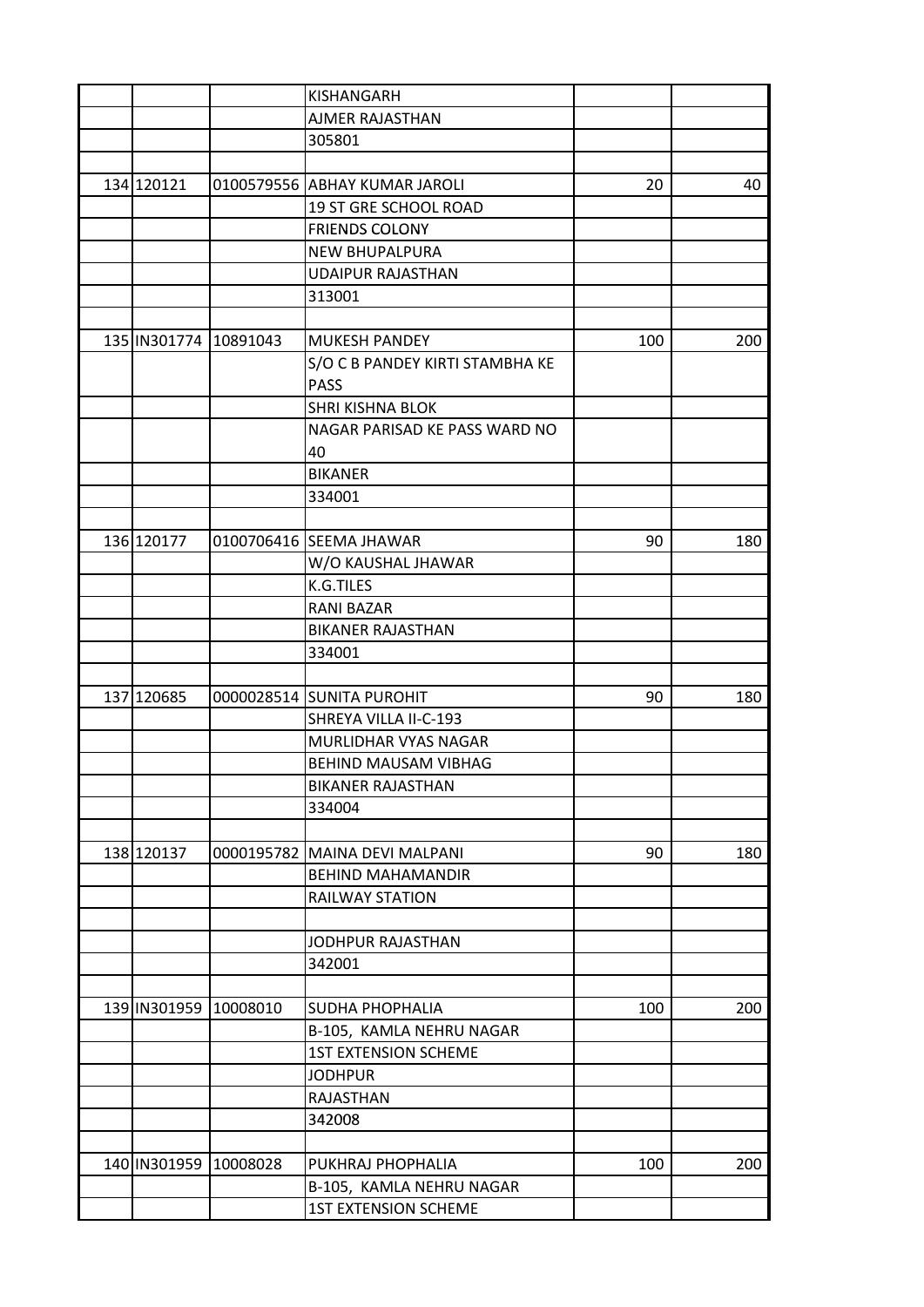|                           |          | <b>JODHPUR</b>             |    |     |
|---------------------------|----------|----------------------------|----|-----|
|                           |          | RAJASTHAN                  |    |     |
|                           |          | 342008                     |    |     |
|                           |          |                            |    |     |
| 141 IN300974 10737244     |          | DIPEN B. KANABAR           | 90 | 180 |
|                           |          | JALARAM KRUPA,             |    |     |
|                           |          | RAMVIHAR SOCIETY,          |    |     |
|                           |          | NANA MOVA MAIN ROAD,       |    |     |
|                           |          | RAJKOT.                    |    |     |
|                           |          | 360002                     |    |     |
|                           |          |                            |    |     |
| 142 IN300974 10863870     |          | DIVALI J. SOJITRA          | 90 | 180 |
|                           |          | <b>BLOCK NO. 21 VRAJ</b>   |    |     |
|                           |          | STREET NO.1, OSVAL 2       |    |     |
|                           |          | KHODIYAR COLONY            |    |     |
|                           |          | <b>JAMNAGAR</b>            |    |     |
|                           |          | 361006                     |    |     |
|                           |          |                            |    |     |
| 143 IN302201 11522196     |          | <b>LAKHANI DHARABEN S</b>  | 40 | 80  |
|                           |          | <b>PLOT NO. 543</b>        |    |     |
|                           |          | ARDESH SOCIETY             |    |     |
|                           |          | VIJAYRAJ NAGAR             |    |     |
|                           |          | <b>BHAVNAGAR</b>           |    |     |
|                           |          | 364003                     |    |     |
|                           |          |                            |    |     |
| 144 IN301991 10088129     |          | NATHALAL NANDLAL VYAS      | 50 | 100 |
|                           |          | OPP. PANCHMUKHA COMPLEX    |    |     |
|                           |          | W-12(R), BHADIYA           |    |     |
|                           |          | <b>SIHOR</b>               |    |     |
|                           |          | DIST. BHAVNAGAR            |    |     |
|                           |          | 364240                     |    |     |
|                           |          |                            |    |     |
| 145   IN303052   10039274 |          | ASHISHKUMAR SURESHCHANDRA  | 90 | 180 |
|                           |          | SHAH                       |    |     |
|                           |          | E - 8, DHANESHWAR FLAT     |    |     |
|                           |          |                            |    |     |
|                           |          | DHARAMNAGAR                |    |     |
|                           |          | SABARMATI                  |    |     |
|                           |          | AHMEDABAD                  |    |     |
|                           |          | 380005                     |    |     |
|                           |          |                            |    |     |
| 146 IN302293 10130857     |          | AMRATLAL NAWALMAL SANGHAVI | 90 | 180 |
|                           |          |                            |    |     |
|                           |          | 11, VASUPUJYA SOCIETY      |    |     |
|                           |          | <b>KABIR CHOWK</b>         |    |     |
|                           |          | SABARMATI                  |    |     |
|                           |          | AHMEDABAD                  |    |     |
|                           |          | 380005                     |    |     |
|                           |          |                            |    |     |
| 147 IN300343              | 10037587 | SHWETA S. SHAH             | 90 | 180 |
|                           |          | A10, NEW ASHMITA APTS.,    |    |     |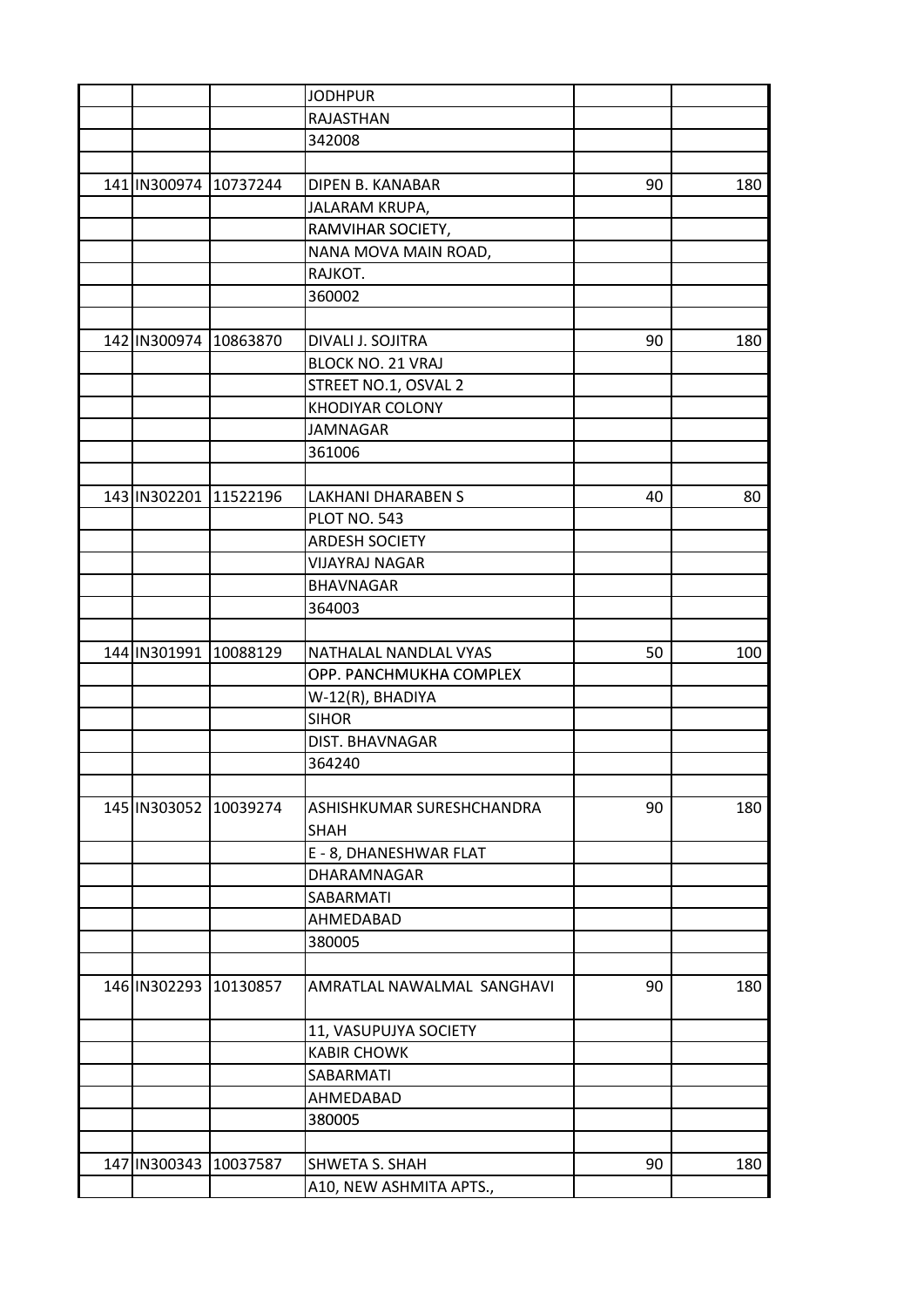|                       | BH, COMMERCE COLLEGE BUS-           |    |     |
|-----------------------|-------------------------------------|----|-----|
|                       | STNAD,                              |    |     |
|                       | NAVRANGPURA,                        |    |     |
|                       | AHMEDABAD.                          |    |     |
|                       | 380009                              |    |     |
|                       |                                     |    |     |
| 148 IN300982 10116632 | SADHANA PARAG KANSARA               | 90 | 180 |
|                       | G-404, OZONE ANGAN FLAT             |    |     |
|                       | <b>NR.RAMAPIR TEKRO</b>             |    |     |
|                       | OPP.BRTS BUS STAND, NAVA VADAJ      |    |     |
|                       |                                     |    |     |
|                       | AHMEDABAD                           |    |     |
|                       | 380013                              |    |     |
|                       |                                     |    |     |
| 149 IN301485 10017060 | <b>BHARTI SHAH</b>                  | 90 | 180 |
|                       | B/301, AARSH                        |    |     |
|                       | NR KALA DARSHAN, OPP PALAK          |    |     |
|                       | <b>ENCLAVE</b>                      |    |     |
|                       | JODHPUR, SATELLITE                  |    |     |
|                       | AHMEDABAD                           |    |     |
|                       | 380015                              |    |     |
|                       |                                     |    |     |
| 150 IN303052 10214179 | ASHWIN M JAGANI                     | 90 | 180 |
|                       | 14/5-PARIWAR SOC., NR               |    |     |
|                       | SATYAGRAHA SOC.                     |    |     |
|                       | NR SAMPRAT RESIDENCY                |    |     |
|                       | JUDGES BUNGLOW, BODAKDEV            |    |     |
|                       | AHMEDABAD                           |    |     |
|                       | 380054                              |    |     |
|                       |                                     |    |     |
| 151 120333            | 0000680012 SACHDEV JAYSHREE P       | 40 | 80  |
|                       | H 6                                 |    |     |
|                       | <b>APNAGHAR SOCIETY</b>             |    |     |
|                       | PATIYA NARODA ROAD                  |    |     |
|                       | AHMEDABAD GUJARAT                   |    |     |
|                       | 382345                              |    |     |
|                       |                                     |    |     |
| 152 120330            | 0000066191 DHIREN JAGMOHAN GUPTA    | 10 | 20  |
|                       | A-1, MYTREE ASHOKA CO.OP            |    |     |
|                       | HA.SO,100 FT, RING ROAD PASE,       |    |     |
|                       | <b>MOTERA</b>                       |    |     |
|                       | <b>GANDHINAGAR GUJARAT</b>          |    |     |
|                       | 382424                              |    |     |
|                       |                                     |    |     |
| 153 120330            | 0000081218 BHARTI RAJKUMAR GANGWANI | 90 | 180 |
|                       | 50, URVASHI BUNGLOWS,               |    |     |
|                       | NR. INDIRA BRIDGE,                  |    |     |
|                       | HANSOL NARODA,                      |    |     |
|                       | AHMEDABAD GUJARAT                   |    |     |
|                       | 382475                              |    |     |
|                       |                                     |    |     |
|                       |                                     |    |     |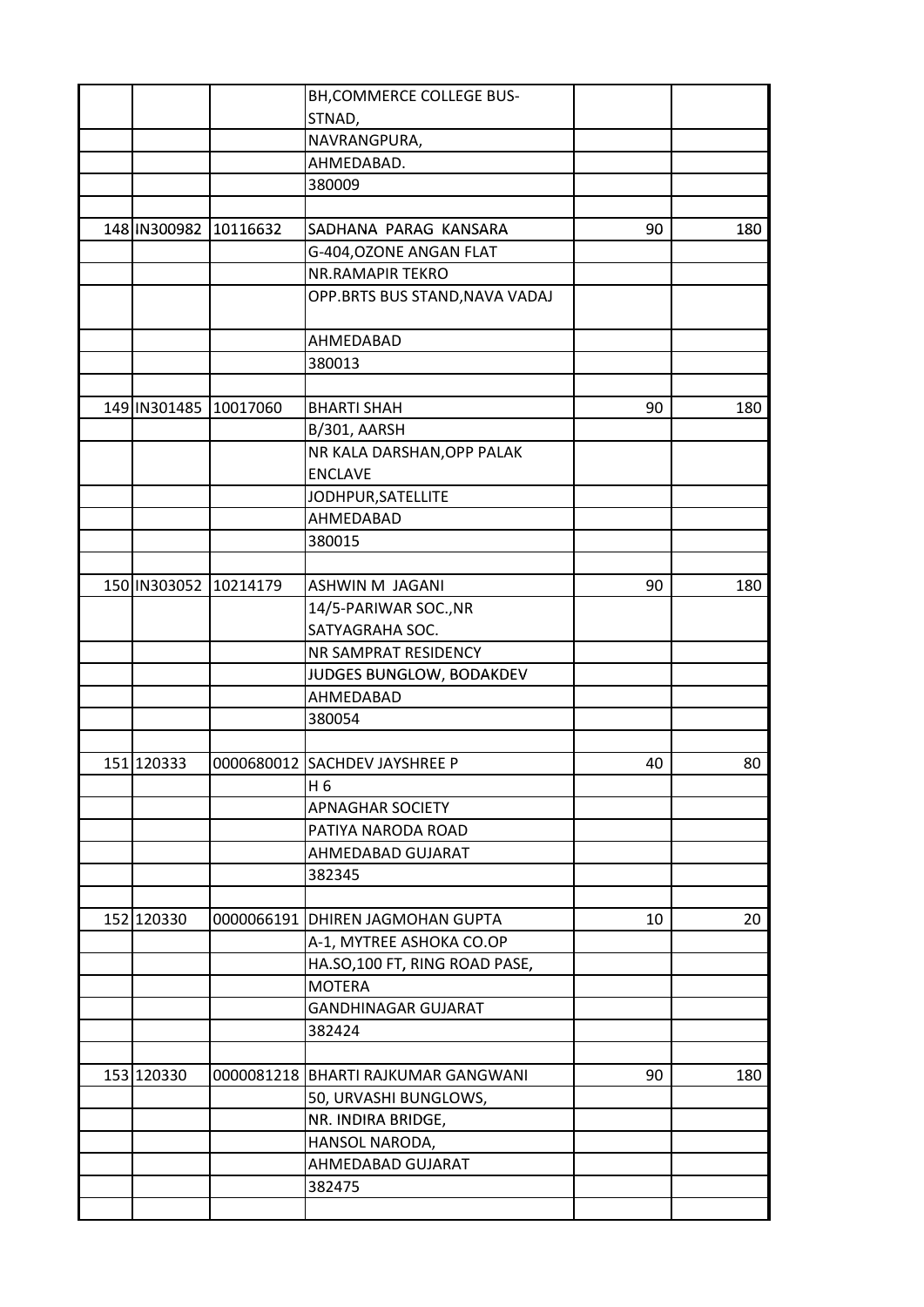| 154 120472            | 0009574987 VITHALDAS K PATEL          | 90 | 180 |
|-----------------------|---------------------------------------|----|-----|
|                       | JAY YOGESHWAR SOCIETY                 |    |     |
|                       | <b>SOCIETY NAGAR</b>                  |    |     |
|                       | <b>HIMATNAGAR</b>                     |    |     |
|                       | <b>HIMATNAGAR GUJARAT</b>             |    |     |
|                       | 383001                                |    |     |
|                       |                                       |    |     |
| 155 120109            | 0005352021   KANTABEN KANTIBHAI PATEL | 35 | 70  |
|                       | <b>24 PARMATMA SOCIETY</b>            |    |     |
|                       | <b>B H PATEL VIDHYALAY NAGALPUR12</b> |    |     |
|                       |                                       |    |     |
|                       | TA DIST MEHSANA                       |    |     |
|                       | <b>MEHSANA GUJRAT</b>                 |    |     |
|                       | 384002                                |    |     |
|                       |                                       |    |     |
| 156 IN302201 10935757 | DHRUMIL PRADIP SHAH                   | 90 | 180 |
|                       | 103/104, RUSHABH APT                  |    |     |
|                       | NR. JAIN TEMPLE ADAJAN PATIYA         |    |     |
|                       |                                       |    |     |
|                       | <b>RANDER ROAD</b>                    |    |     |
|                       | <b>SURAT</b>                          |    |     |
|                       | 395009                                |    |     |
|                       |                                       |    |     |
| 157 120542            | 0000005291 ASHWIN S DEDHIA HUF.       | 90 | 180 |
|                       | 804 8, SHATRUNJAY TOWER,              |    |     |
|                       | VITTHAL CHWAN MARG,                   |    |     |
|                       | <b>PAREL</b>                          |    |     |
|                       | MUMBAI MAHARASHTRA                    |    |     |
|                       | 400012                                |    |     |
|                       |                                       |    |     |
| 158 IN301975 10103284 | <b>SWATI GOVIND SAWANT</b>            | 15 | 30  |
|                       | ROOM NO.3560 BLGD NO.103 'B'          |    |     |
|                       | WING                                  |    |     |
|                       | NEHRU NAGAR SNEHDEEP SOCIETY          |    |     |
|                       | 4TH FLR                               |    |     |
|                       | <b>KURLA EAST</b>                     |    |     |
|                       | <b>MUMBAI</b>                         |    |     |
|                       | 400024                                |    |     |
|                       |                                       |    |     |
| 159 120333            | 0000390463 MUKESH MOHANLAL SHAH       | 90 | 180 |
|                       | 65 3 RAICHAND NIWAS                   |    |     |
|                       | S K BOLE ROAD                         |    |     |
|                       | NEAR SIDDHIVINAYAK TEMPLE             |    |     |
|                       | DADAR WEST MUMBAI                     |    |     |
|                       | MAHARASHTRA                           |    |     |
|                       | 400028                                |    |     |
|                       |                                       |    |     |
| 160 120112            | 0000061563 KIRAN SEVANTILAL MEHTA     | 90 | 180 |
|                       | 505, SARLA SADAN,                     |    |     |
|                       |                                       |    |     |
|                       | <b>GAMBLE ESTATE,</b>                 |    |     |
|                       | S.V.ROAD, MALAD(W),                   |    |     |
|                       | MUMBAI MAHARASHTRA                    |    |     |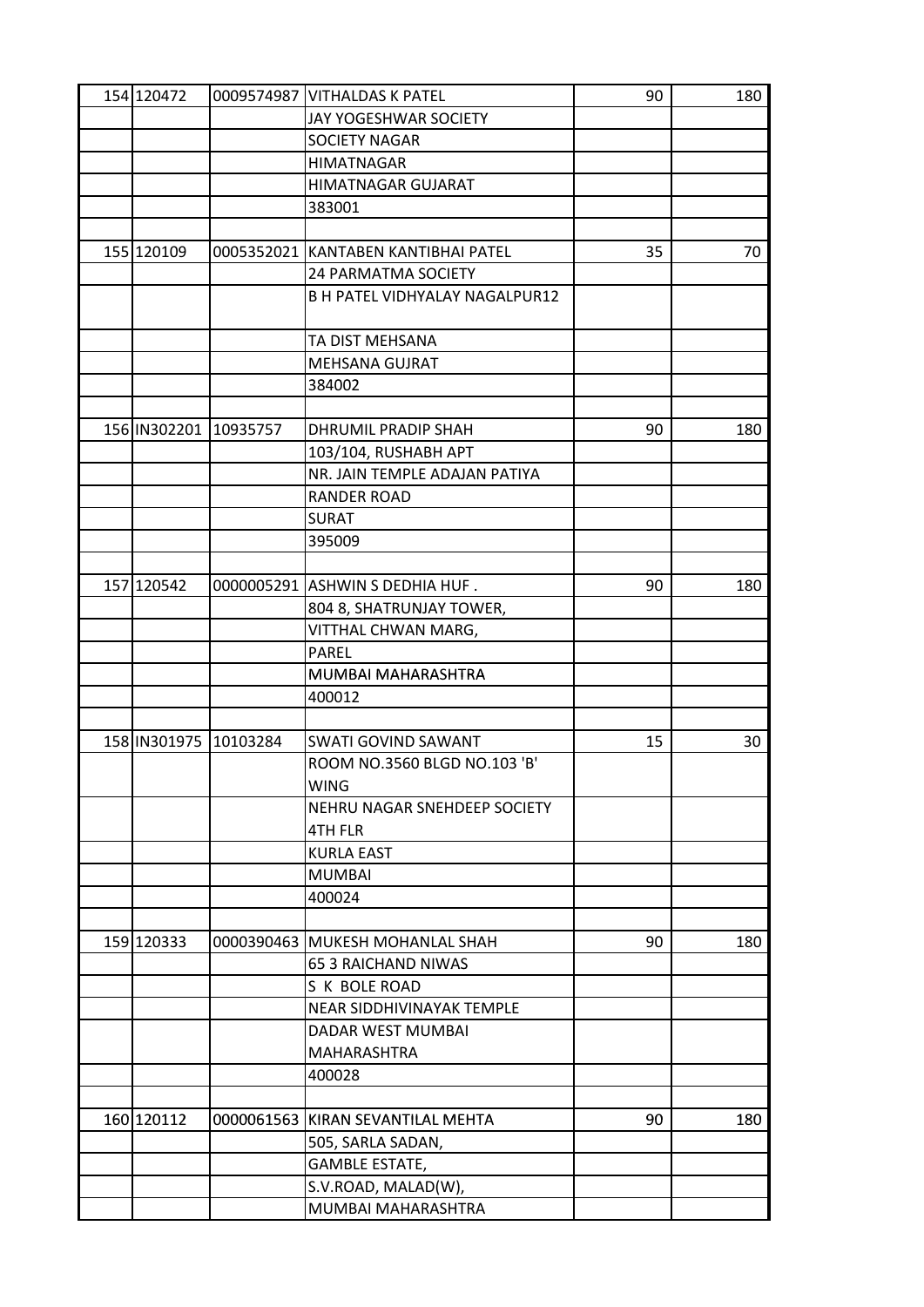|                       |            | 400064                               |                |     |
|-----------------------|------------|--------------------------------------|----------------|-----|
|                       |            |                                      |                |     |
| 161 IN301604 10542870 |            | <b>GIANCHAND C HASWANI</b>           | 90             | 180 |
|                       |            | 10TH GOKUL MATHURA BLDG              |                |     |
|                       |            | <b>MALBAR HILL ROAD</b>              |                |     |
|                       |            | MULUND COLNY                         |                |     |
|                       |            | <b>MUMBAI</b>                        |                |     |
|                       |            | 400080                               |                |     |
|                       |            |                                      |                |     |
| 162 120360            | 0001963257 | GAURAV SURYAKANT SAVLA HUF           | 70             | 140 |
|                       |            | FLAT NO 502 B 2 WING                 |                |     |
|                       |            | KANCHANJANGA C H S LOK EVEREST       |                |     |
|                       |            |                                      |                |     |
|                       |            | J S D ROAD MULUND WEST               |                |     |
|                       |            | MUMBAI MAHARASHTRA                   |                |     |
|                       |            | 400080                               |                |     |
|                       |            |                                      |                |     |
| 163 IN300513 80320721 |            | CHHAYA VERSHIBHAI BHANUSHALI         | $\overline{7}$ | 14  |
|                       |            |                                      |                |     |
|                       |            | A 301 OM MAHAVIR BAUG                |                |     |
|                       |            | UTTAN ROAD CHANDMAL NAGAR            |                |     |
|                       |            | <b>NEAR POLICE STATION BHAYANDAR</b> |                |     |
|                       |            | W                                    |                |     |
|                       |            | THANE MAHARASHTRA                    |                |     |
|                       |            | 401101                               |                |     |
|                       |            |                                      |                |     |
| 164 120106            |            | 0002485004 ABHIJEET RAJAN VARTAK     | 33             | 66  |
|                       |            | S/ORAJAN VARTAKSAGARSHETROAD         |                |     |
|                       |            |                                      |                |     |
|                       |            | PETROLPUMPMEDICAL                    |                |     |
|                       |            | VASAI                                |                |     |
|                       |            | THANE MAHARASHTRA                    |                |     |
|                       |            | 401207                               |                |     |
|                       |            |                                      |                |     |
| 165 IN300476 42506814 |            | <b>TRUPTI S BAHETI</b>               | 90             | 180 |
|                       |            | 5/1 CHANDRALOK APT                   |                |     |
|                       |            | 976/A GOKHALE NAGAR                  |                |     |
|                       |            |                                      |                |     |
|                       |            | <b>PUNE</b>                          |                |     |
|                       |            | 411016                               |                |     |
|                       |            |                                      |                |     |
| 166 IN302269 13671849 |            | SHAMAL PRAVIN JOSHI                  | 50             | 100 |
|                       |            | <b>B3 PINNAC MEMORIES KOTHRUD</b>    |                |     |
|                       |            | <b>PUNE</b>                          |                |     |
|                       |            | MAHARASHTRA                          |                |     |
|                       |            | <b>INDIA</b>                         |                |     |
|                       |            | 411038                               |                |     |
|                       |            |                                      |                |     |
| 167 IN301604 10123038 |            | <b>ASHOK BALVANT GOLE</b>            | 130            | 260 |
|                       |            | B/301, MAITRI RADHA DAMODAR          |                |     |
|                       |            | <b>NEAR THAKUR HALL</b>              |                |     |
|                       |            |                                      |                |     |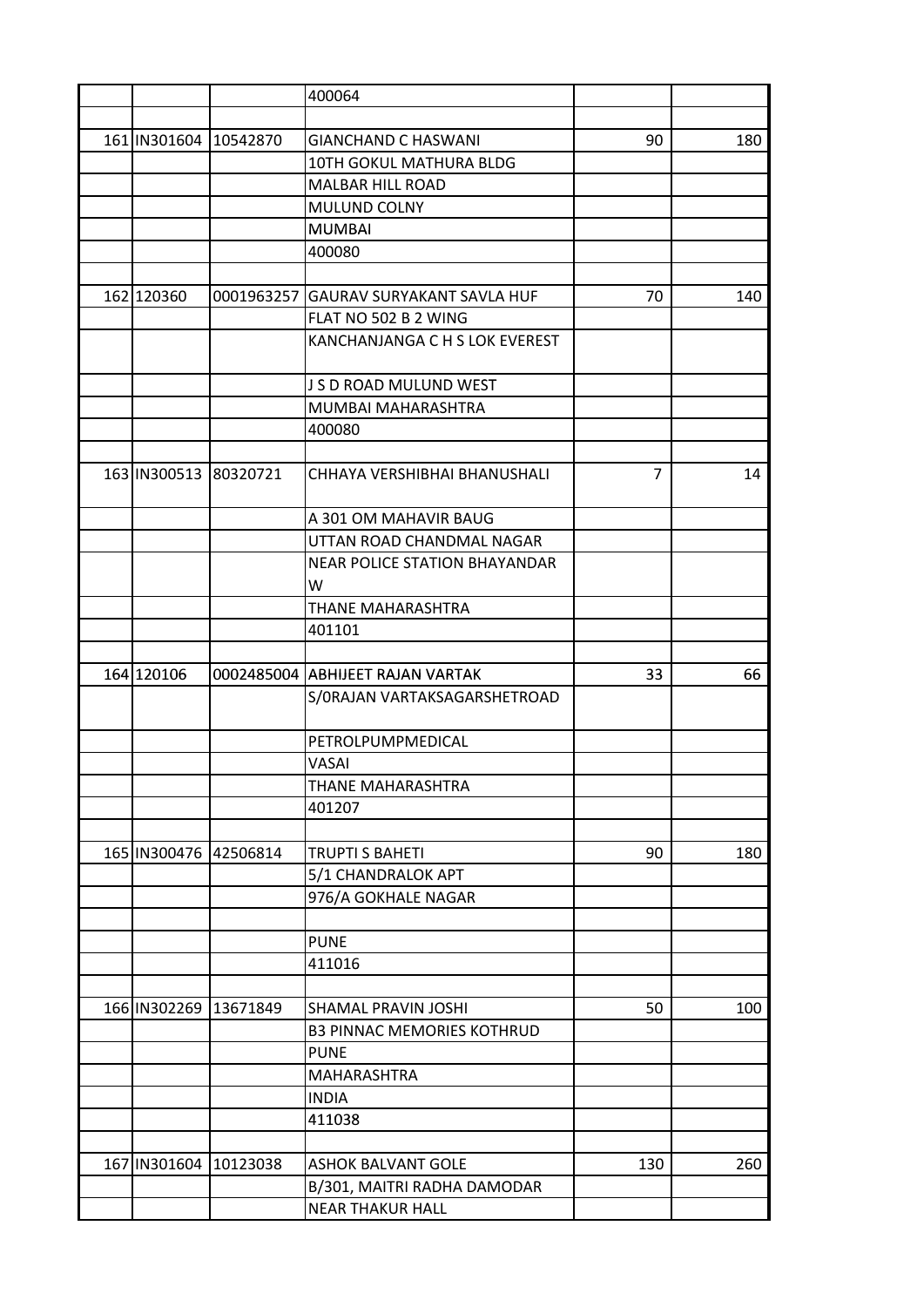|                       | <b>RAM NAGAR</b>                      |     |     |
|-----------------------|---------------------------------------|-----|-----|
|                       | <b>DOMBIVLI (EAST)</b>                |     |     |
|                       | 421201                                |     |     |
|                       |                                       |     |     |
| 168 IN303719 10504326 | SHAILESH RAJESH AGRAWAL               | 20  | 40  |
|                       | F NO 201 BLDG 6 ZINNIA REGENCY        |     |     |
|                       | ESTATE DNYANESHWAR NG/DOM             |     |     |
|                       |                                       |     |     |
|                       | MUMBAI MAHARASHTRA                    |     |     |
|                       | 421306                                |     |     |
|                       |                                       |     |     |
| 169 120137            | 0000255771   MAMTA PAWAN SONI         | 90  | 180 |
|                       | FLAT NO-201, KANTIVILLA BLDG,         |     |     |
|                       | ADRASH PARK ROAD,                     |     |     |
|                       | AJAY NAGAR, BHIWANDI,                 |     |     |
|                       | THANE MAHARASHTRA                     |     |     |
|                       | 421308                                |     |     |
|                       |                                       |     |     |
| 170 IN301127 16036122 | JAYSHREE DEEPAKSINGH PARDESHI         | 5   | 10  |
|                       |                                       |     |     |
|                       |                                       |     |     |
|                       | 17,18 TRIMURTI COMPLEX                |     |     |
|                       | <b>TRIMURTI CHOWK</b>                 |     |     |
|                       | <b>JAWAHAR COLONY</b>                 |     |     |
|                       | AURANGABAD                            |     |     |
|                       | 431005                                |     |     |
|                       |                                       |     |     |
| 171 120109            | 0000241668   VINOD HARILAL PATEL      | 90  | 180 |
|                       | PATELWADI BUILDING                    |     |     |
|                       | LAKADGANJ                             |     |     |
|                       | <b>BHANDARA ROAD</b>                  |     |     |
|                       | NAGPUR MAHARASHTRA                    |     |     |
|                       | 440008                                |     |     |
|                       |                                       |     |     |
| 172 120447            | 0007363051 KRITIKA JAIRAM             | 75  | 150 |
|                       | NEAR SILVER PALACE BUILDING           |     |     |
|                       | OPP SUNITA PAN MANDIR WEST            |     |     |
|                       | CENTRAL ROAD DHANTOLI NAGPUR          |     |     |
|                       |                                       |     |     |
|                       | NAGPUR MAHARASHTRA                    |     |     |
|                       | 440012                                |     |     |
|                       |                                       |     |     |
| 173 120109            | 0000509244 UJWAL RAMESHCHANDRA JADHAO | 100 | 200 |
|                       |                                       |     |     |
|                       | D-8, MUKUND APTS,                     |     |     |
|                       | SHRADDHANAND PETH.                    |     |     |
|                       |                                       |     |     |
|                       | NAGPUR MAHARASHTRA                    |     |     |
|                       | 440022                                |     |     |
|                       |                                       |     |     |
| 174 120332            | 0000857034  SHYAMLY NEMA              | 200 | 400 |
|                       | <b>BUNGLOW NO 11</b>                  |     |     |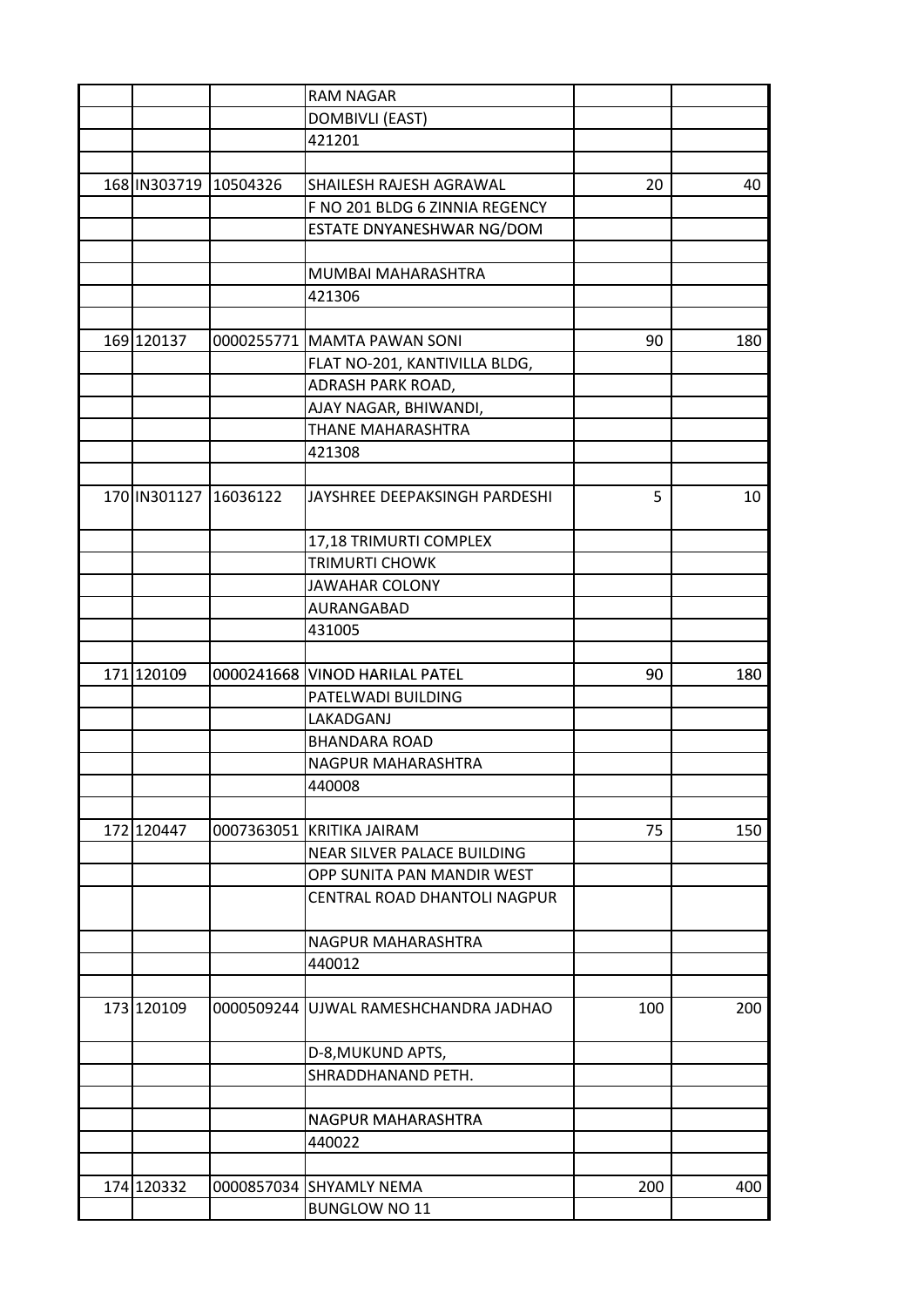|                       |                       | 61/1 LAL BAGH ROAD               |              |                |
|-----------------------|-----------------------|----------------------------------|--------------|----------------|
|                       |                       | <b>NEAR NAIDUNIA PRESS</b>       |              |                |
|                       |                       | <b>INDORE MADHYA PRADESH</b>     |              |                |
|                       |                       | 452009                           |              |                |
|                       |                       |                                  |              |                |
| 175 IN300513 18942732 |                       | JAGDISH PRASAD GUPTA             | 11           | 22             |
|                       |                       | BESIDE BIMAL NURSING HOME        |              |                |
|                       |                       | <b>MAIN ROAD ADHARTAL</b>        |              |                |
|                       |                       | <b>BESIDE BIMAL NURSING HOME</b> |              |                |
|                       |                       | JABALPUR MADHYA PRADESH          |              |                |
|                       |                       | 482004                           |              |                |
|                       |                       |                                  |              |                |
| 176 120133            |                       | 0000414265 VINEET KUMAR SHARMA   | 5            | 10             |
|                       |                       | <b>TALAB MARG NR</b>             |              |                |
|                       |                       | <b>VIVERANAND SCHOOL</b>         |              |                |
|                       |                       | <b>CHOUBEY COLONY</b>            |              |                |
|                       |                       | RAIPUR CHHATTISGARH              |              |                |
|                       |                       | 492001                           |              |                |
|                       |                       |                                  |              |                |
| 177 120109            |                       | 0005840439 ARUNA BHAGAVATHI      | 30           | 60             |
|                       |                       | MAHABASHYAM.                     |              |                |
|                       |                       | 403, CREATIVE PALACE             |              |                |
|                       |                       | STREET NO 3 ROAD NO 7,           |              |                |
|                       |                       | WEST MARREDPALLY NR MASJID       |              |                |
|                       |                       | HYDERABAD TELANGANA              |              |                |
|                       |                       | 500026                           |              |                |
|                       |                       |                                  |              |                |
| 178 120514            |                       | 0000079785 GOVIND RAM RATHI      | $\mathbf{1}$ | $\overline{2}$ |
|                       |                       | $H.NO.3-4-247/2,$                |              |                |
|                       |                       | STATION ROAD,                    |              |                |
|                       |                       | KACHIGUDA,                       |              |                |
|                       |                       | HYDERABAD ANDHRA PRADESH         |              |                |
|                       |                       | 500027                           |              |                |
|                       |                       |                                  |              |                |
|                       | 179 IN302734 10062418 | SRAVANI PULUMATI                 | 200          | 400            |
|                       |                       | H.NO 1-8-1 HIG II                |              |                |
|                       |                       | <b>BLOCK II FLAT NO 1</b>        |              |                |
|                       |                       |                                  |              |                |
|                       |                       | BHAGLINGAMPALLY                  |              |                |
|                       |                       | <b>HYDERABAD</b>                 |              |                |
|                       |                       | 500044                           |              |                |
|                       |                       |                                  |              |                |
| 180 IN302734 10078213 |                       | PULUMATI VARUN                   | 800          | 1,600          |
|                       |                       | HIG-2 BLOCK-11 FLAT NO 1         |              |                |
|                       |                       | APHB COLONY BAGH LINGAMPALLY     |              |                |
|                       |                       | <b>HYDERABAD</b>                 |              |                |
|                       |                       | TELANGANA INDIA                  |              |                |
|                       |                       | 500044                           |              |                |
|                       |                       |                                  |              |                |
| 181 IN300394          | 18985652              | C JAYASREE                       | 7            | 14             |
|                       |                       | H NO 1-9-709                     |              |                |
|                       |                       |                                  |              |                |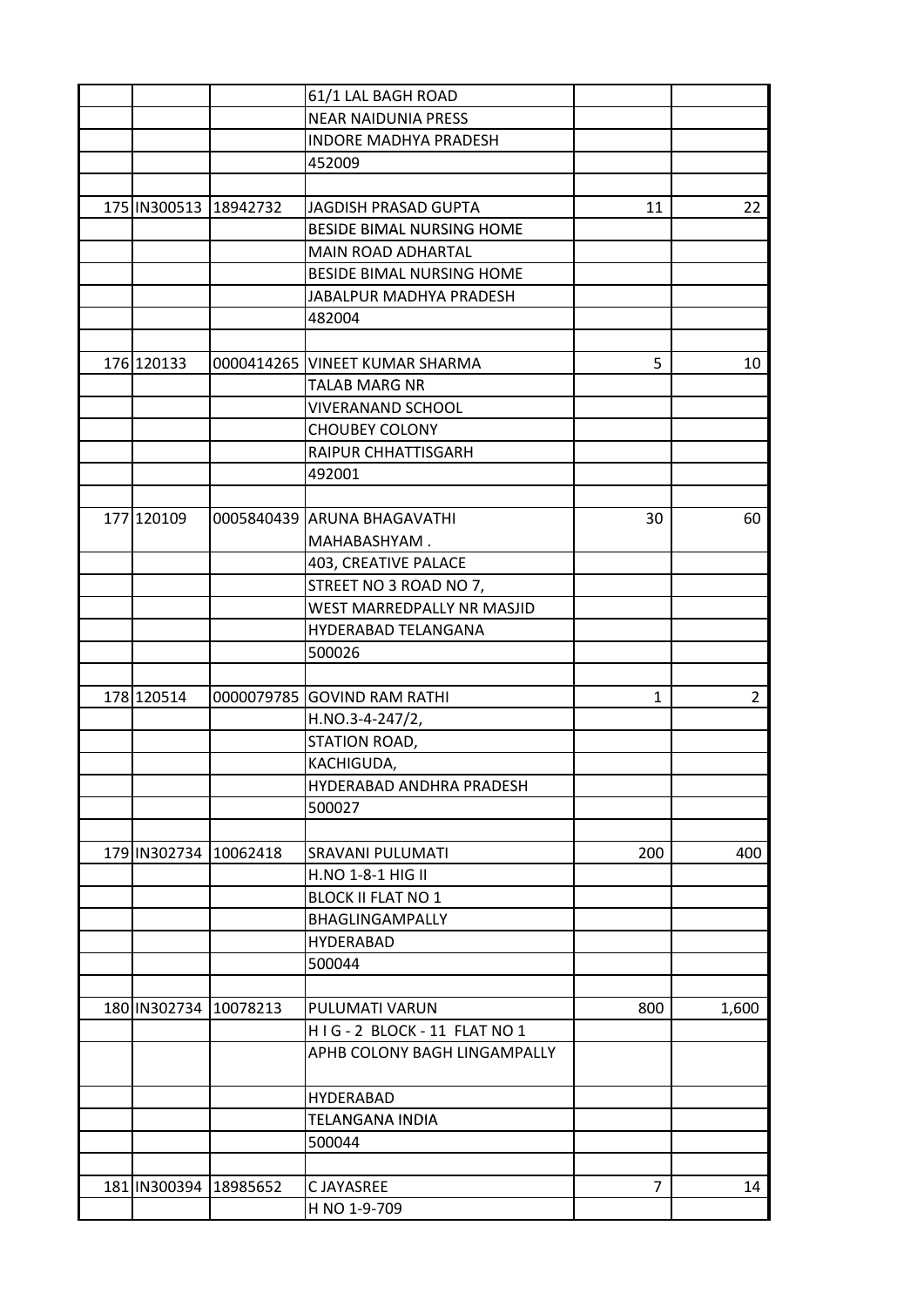|                       |                       | ROAD NO 3 BEHIND HOTEL             |     |     |
|-----------------------|-----------------------|------------------------------------|-----|-----|
|                       |                       | NEBRASKA                           |     |     |
|                       |                       | <b>ADIKMET</b>                     |     |     |
|                       |                       | <b>HYDERABAD</b>                   |     |     |
|                       |                       | 500044                             |     |     |
|                       |                       |                                    |     |     |
| 182 120315            |                       | 0000066223 SHIRISH SHRIKANT SARADA | 90  | 180 |
|                       |                       | $6 - 6 - 105$                      |     |     |
|                       |                       | <b>MAIN ROAD</b>                   |     |     |
|                       |                       | <b>TANDUR</b>                      |     |     |
|                       |                       | TANDUR TELANGANA                   |     |     |
|                       |                       | 501141                             |     |     |
|                       |                       |                                    |     |     |
| 183 120332            |                       | 0009340196 NILAGIRI PRAVEENA       | 200 | 400 |
|                       |                       | HOUSE NUMBER 1-7-869/301 SRI       |     |     |
|                       |                       | KRISHNA RSDNY FLAT 301 B/H NEW     |     |     |
|                       |                       |                                    |     |     |
|                       |                       | SCIENCE DEGREE CLGE HUNTER RD      |     |     |
|                       |                       |                                    |     |     |
|                       |                       | WARANGAL ANDHRA PRADESH            |     |     |
|                       |                       | 506001                             |     |     |
|                       |                       |                                    |     |     |
|                       |                       |                                    |     |     |
| 184 120816            |                       | 0001674657 P NAGARAJU              | 6   | 12  |
|                       |                       | C/O PANCHALA VENKATA SUBBAIAH      |     |     |
|                       |                       | D-93 D BLOCK                       |     |     |
|                       |                       | PINAKINI COLONY SDSTPS TOWNSHIP    |     |     |
|                       |                       |                                    |     |     |
|                       |                       | NELATUR AP GENCO NELATUR           |     |     |
|                       |                       | NELLORE ANDHRA PRADESH             |     |     |
|                       |                       | 524347                             |     |     |
|                       |                       |                                    |     |     |
| 185 IN301926 10474682 |                       | <b>AKHIL S HIRANYA</b>             | 90  | 180 |
|                       |                       | <b>NO 8-2</b>                      |     |     |
|                       |                       | <b>JANAKI NIVAS</b>                |     |     |
|                       |                       | <b>BULL TEMPLE ROAD</b>            |     |     |
|                       |                       | <b>BANGALORE</b>                   |     |     |
|                       |                       | 560004                             |     |     |
|                       |                       |                                    |     |     |
|                       | 186 IN300394 18905908 | NAGAVASANTHA                       | 90  | 180 |
|                       |                       | D NO 8/2 JANAKI NIVAS              |     |     |
|                       |                       | <b>BULL TEMPLE ROAD</b>            |     |     |
|                       |                       | OPP UDHAYA BHANU PLAY GROUND       |     |     |
|                       |                       | BASAVANGUDI                        |     |     |
|                       |                       | 560004                             |     |     |
|                       |                       |                                    |     |     |
|                       | 187 IN300394 18914166 | <b>BHAVYAKJ</b>                    | 10  | 20  |
|                       |                       | H NO 8/2                           |     |     |
|                       |                       | <b>JANAKI NIVAS</b>                |     |     |
|                       |                       | <b>BULL TEMPLE ROAD</b>            |     |     |
|                       |                       | <b>BENGALORE</b>                   |     |     |
|                       |                       |                                    |     |     |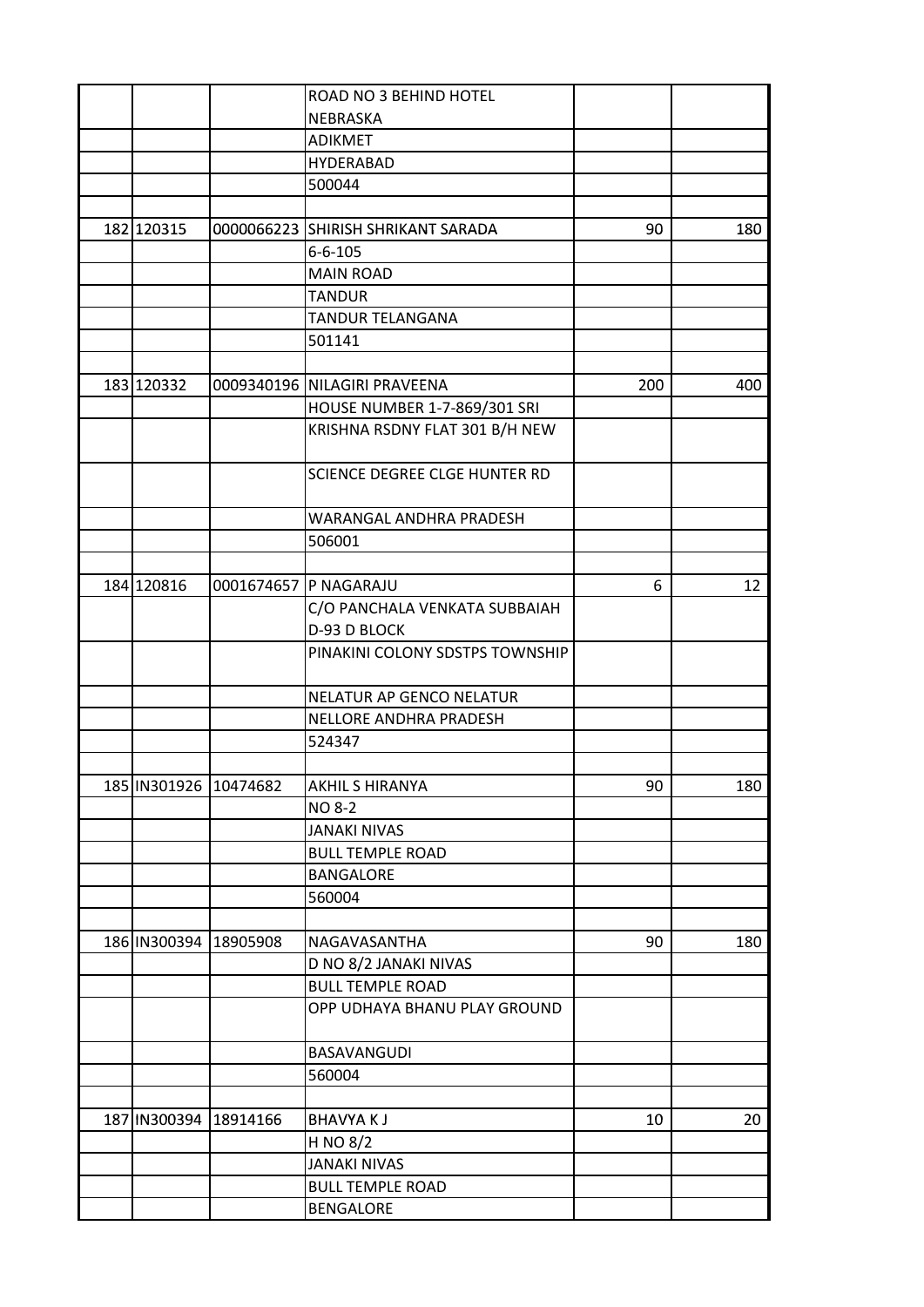|                       |                     | 560004                       |              |                |
|-----------------------|---------------------|------------------------------|--------------|----------------|
|                       |                     |                              |              |                |
| 188 IN300896 10266603 |                     | RAMESH ROSHAN BORANA         | 1            | $\overline{2}$ |
|                       |                     | NO 5 2ND CROSS               |              |                |
|                       |                     | MODEL COLONY                 |              |                |
|                       |                     | <b>BANGALORE</b>             |              |                |
|                       |                     | <b>BANGALORE</b>             |              |                |
|                       |                     | 560022                       |              |                |
|                       |                     |                              |              |                |
| 189 IN300239 30023978 |                     | RAJU RAO K                   | 52           | 104            |
|                       |                     | NO.81/7                      |              |                |
|                       |                     | <b>1ST MAIN ROAD</b>         |              |                |
|                       |                     | KAVERINAGAR, KATHRIGUPPE     |              |                |
|                       |                     | <b>BANGALORE</b>             |              |                |
|                       |                     | 560085                       |              |                |
|                       |                     |                              |              |                |
| 190 120109            |                     | 0006029679 ANANDAMMAL S.     | 220          | 440            |
|                       |                     | 5/60 MEDAVAKKAM              |              |                |
|                       |                     | PATEL STREET, PASUMPON NAGAR |              |                |
|                       |                     |                              |              |                |
|                       |                     | PERUMBAKKAM,                 |              |                |
|                       |                     | KANCHEEPURAM TAMIL NADU      |              |                |
|                       |                     | 600100                       |              |                |
|                       |                     |                              |              |                |
| 191 IN300239 15360285 |                     | SREEJITH P K                 | $\mathbf{1}$ | $\overline{2}$ |
|                       |                     | P K HOUSE                    |              |                |
|                       |                     | NEAR VENGARA RAILWAY GATE    |              |                |
|                       |                     | <b>VENGARA PO</b>            |              |                |
|                       |                     | <b>KANNUR</b>                |              |                |
|                       |                     |                              |              |                |
|                       |                     | 670305                       |              |                |
|                       |                     | <b>GAYATHRI RAVEENDRAN</b>   |              |                |
| 192 IN301637 41397549 |                     | KANDARAMATH PUNCHAYIL        | 50           | 100            |
|                       |                     |                              |              |                |
|                       |                     | <b>GANGOTHRI</b>             |              |                |
|                       |                     | CHOVVUR PO                   |              |                |
|                       |                     | <b>THRISSUR</b>              |              |                |
|                       |                     | 680027                       |              |                |
|                       |                     |                              |              |                |
| 193 120337            | 0000105417 PREMA CR |                              | 100          | 200            |
|                       |                     | SMITHA HOUSE,                |              |                |
|                       |                     | DEVANKULANGARA,              |              |                |
|                       |                     | EDAPPALLY P O, KOCHI         |              |                |
|                       |                     | ERNAKULAM KERALA             |              |                |
|                       |                     | 682024                       |              |                |
|                       |                     |                              |              |                |
| 194 IN301774 13511173 |                     | MATHEW JOSEPH                | 1            | $\overline{2}$ |
|                       |                     | KOOTUMKAL 32/2432            |              |                |
|                       |                     | KUNNATH LANE S N JUNCTION    |              |                |
|                       |                     | PALARIVATTOM                 |              |                |
|                       |                     | ERNAKULAM                    |              |                |
|                       |                     | 682025                       |              |                |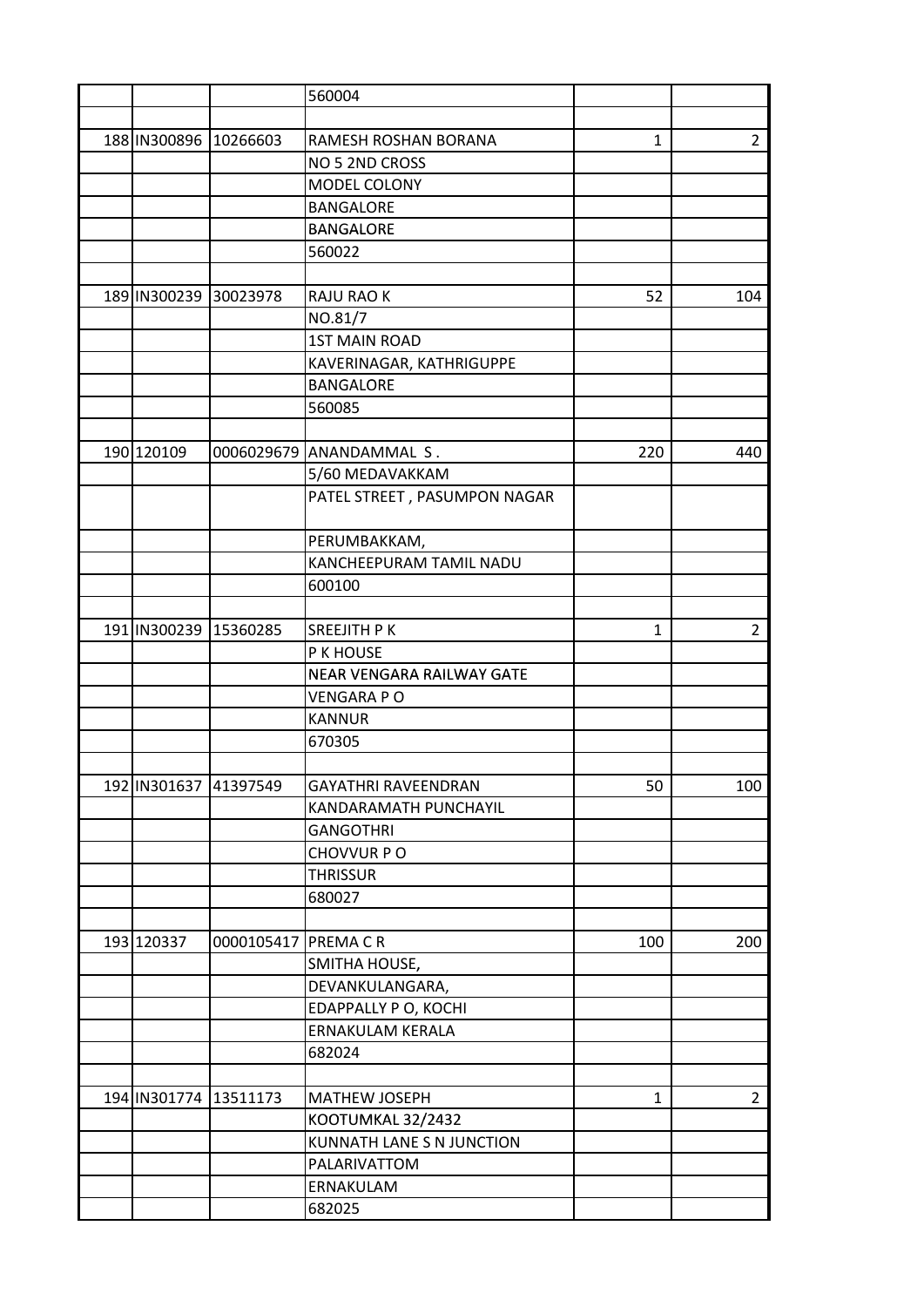| 195 IN300239 13705118 | <b>SHONI G GEORGE</b>           | 10 | 20  |
|-----------------------|---------------------------------|----|-----|
|                       | <b>VEREELATHU JYOTHIS</b>       |    |     |
|                       | THAMMANAM                       |    |     |
|                       | THAMMANAM PO                    |    |     |
|                       | ERNAKULAM                       |    |     |
|                       | 682032                          |    |     |
|                       |                                 |    |     |
| 196 IN301637 41254449 | ANOOP SANKAR HARIKUMAR          | 10 | 20  |
|                       | HARI SRI VP 1/449 1-595-A       |    |     |
|                       | RADHAKRISHNA LANE               |    |     |
|                       | VAZHAYILA PEROORKADA P O        |    |     |
|                       | TRIVANDRUM                      |    |     |
|                       | 695005                          |    |     |
|                       |                                 |    |     |
| 197 120629            | 0000109305   DILIP KUMAR SHARMA | 15 | 30  |
|                       | 15/4                            |    |     |
|                       | <b>SHYAM BAZAR STREET</b>       |    |     |
|                       | <b>KOLKATA</b>                  |    |     |
|                       | KOLKATA WEST BENGAL             |    |     |
|                       | 700005                          |    |     |
|                       |                                 |    |     |
| 198 IN300327 10472878 | <b>GIRDHARI LAL KEDIA</b>       | 90 | 180 |
|                       | D/5, CLUSTER-X, SECTOR-III      |    |     |
|                       | PURBANCHAL HOUSING ESTATE       |    |     |
|                       | <b>SALT LAKE CITY</b>           |    |     |
|                       | <b>KOLKATA</b>                  |    |     |
|                       | 700097                          |    |     |
|                       |                                 |    |     |
| 199 120520            | 0000048142 RANJEET SARKAR.      | 10 | 20  |
|                       | <b>KAMRABAD</b>                 |    |     |
|                       | P. O-SONARPUR                   |    |     |
|                       |                                 |    |     |
|                       | 24 PARGANAS SOUTH WEST BENGAL   |    |     |
|                       |                                 |    |     |
|                       | 700150                          |    |     |
|                       |                                 |    |     |
| 200 120685            | 0000127127 PRIYANKA SETHIA      | 90 | 180 |
|                       | BLOCK-G, FLAT NO. 301           |    |     |
|                       | 493/B/18 G T ROAD               |    |     |
|                       | SOUTH, VIKRAM VIHAR             |    |     |
|                       | HOWRAH WEST BENGAL              |    |     |
|                       | 711102                          |    |     |
|                       |                                 |    |     |
| 201 IN302496 10025183 | <b>LILA PAUL</b>                | 90 | 180 |
|                       | C/O KUNTAL CHATTERJEE           |    |     |
|                       |                                 |    |     |
|                       | 37, H.C. MUKHERJEE ROAD         |    |     |
|                       | DOLMACHA PARA                   |    |     |
|                       | KHARDAH, 24 PG(N)               |    |     |
|                       | 743155                          |    |     |
|                       |                                 |    |     |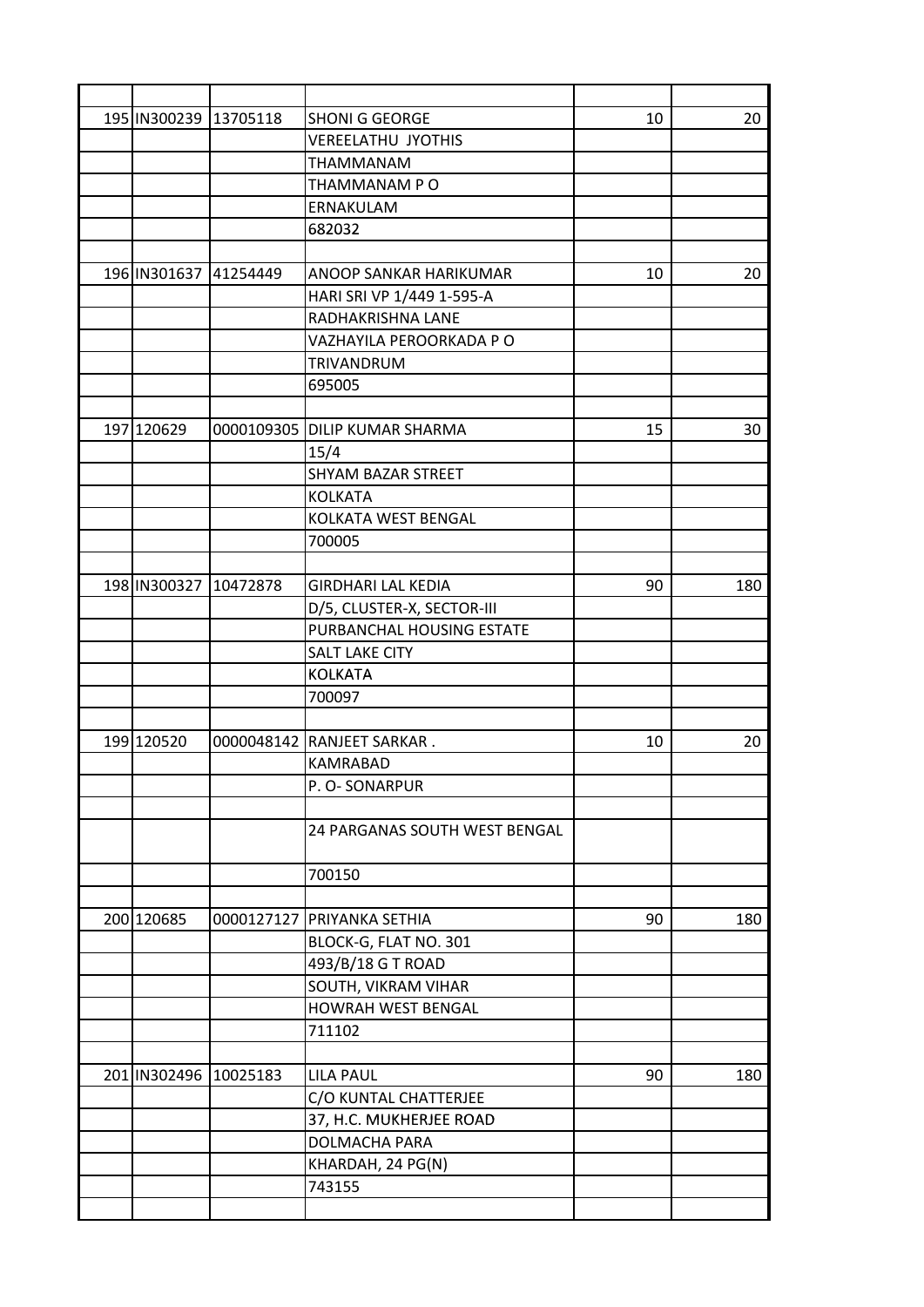| 202 IN303116 11468537 |            | SARAT CHANDRA BEHERA               | 51 | 102 |
|-----------------------|------------|------------------------------------|----|-----|
|                       |            | VILLAGE/LOCALITY- AMUD KHALIPA     |    |     |
|                       |            | LEN                                |    |     |
|                       |            | <b>G P/TOWN- CUTTACK</b>           |    |     |
|                       |            | P S LALBAG DISTRICT- CUTTACK       |    |     |
|                       |            | <b>CUTTACK ODISHA</b>              |    |     |
|                       |            | 753001                             |    |     |
|                       |            |                                    |    |     |
| 203 IN300966 10385964 |            | <b>SUCHETA SHAH</b>                | 50 | 100 |
|                       |            | 117                                |    |     |
|                       |            | <b>SAHYOG APARTMENTS</b>           |    |     |
|                       |            | <b>MAYUR VIHAR PHASE-1</b>         |    |     |
|                       |            | <b>NEW DELHI</b>                   |    |     |
|                       |            | 110091                             |    |     |
|                       |            |                                    |    |     |
|                       |            |                                    |    |     |
| 204 IN302365 10157090 |            | <b>AJAY RASTOGI</b>                | 10 | 20  |
|                       |            | H.NO.C-124,                        |    |     |
|                       |            | SHAKTI NAGAR EXTN.                 |    |     |
|                       |            |                                    |    |     |
|                       |            | <b>DELHI</b>                       |    |     |
|                       |            | 110052                             |    |     |
|                       |            |                                    |    |     |
| 205 IN301143 11700280 |            | MD SHAHNWAZ                        | 10 | 20  |
|                       |            | S/O MD SHAHZADE A-41-B AND A-41-   |    |     |
|                       |            | D                                  |    |     |
|                       |            | <b>GROUND FLOOR MANSA RAM PARK</b> |    |     |
|                       |            |                                    |    |     |
|                       |            | UTTAM NAGAR WEST DELHI             |    |     |
|                       |            | <b>DELHI</b>                       |    |     |
|                       |            | 110059                             |    |     |
|                       |            |                                    |    |     |
| 206 IN302365 10402127 |            | AJAY JINDAL                        | 90 | 180 |
|                       |            | FLAT NO.19-C,                      |    |     |
|                       |            | R-BLOCK,                           |    |     |
|                       |            | DILSHAD GARDEN,                    |    |     |
|                       |            | <b>DELHI</b>                       |    |     |
|                       |            |                                    |    |     |
|                       |            | 110095                             |    |     |
|                       |            |                                    |    |     |
| 207 120507            | 0000008893 | RAMESH KUMAR KHANNA                | 25 | 50  |
|                       |            | E 110                              |    |     |
|                       |            | <b>BLOCK E</b>                     |    |     |
|                       |            | <b>JHILMIL COLONY</b>              |    |     |
|                       |            | <b>DELHI DELHI</b>                 |    |     |
|                       |            | 110095                             |    |     |
|                       |            |                                    |    |     |
| 208 120109            |            | 0006421785 PUSHPA DEVI             | 90 | 180 |
|                       |            | 81, RAV RAJAJI KA KHURRA,          |    |     |
|                       |            | SURAJPOL BAZAR,                    |    |     |
|                       |            | CHOKDI TOPKHANA HAJURI             |    |     |
|                       |            | <b>JAIPUR RAJASTHAN</b>            |    |     |
|                       |            | 302003                             |    |     |
|                       |            |                                    |    |     |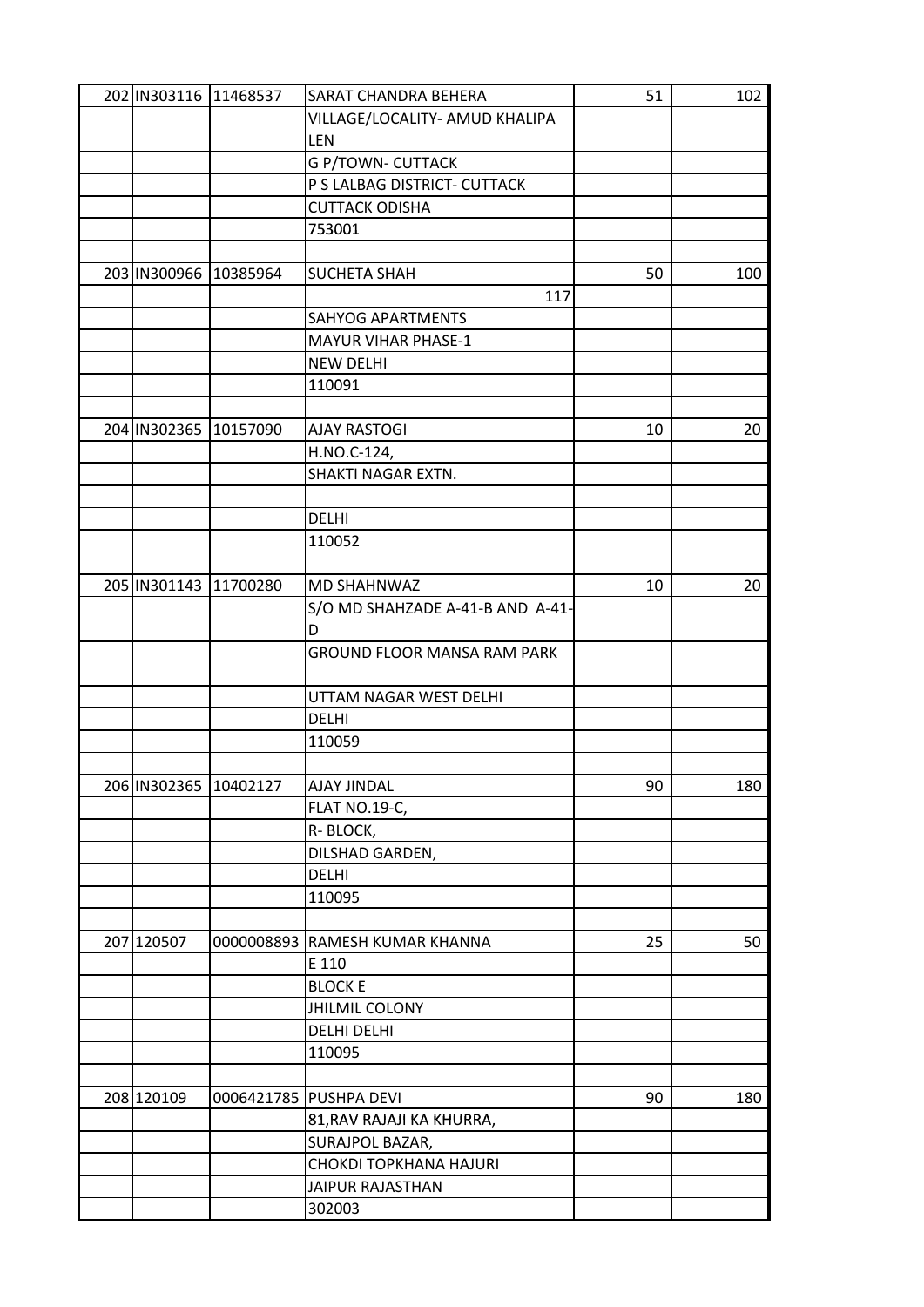| 209 120366            |          | 0000081288 POONAM SAIWAL            | 15 | 30  |
|-----------------------|----------|-------------------------------------|----|-----|
|                       |          | $C-55$                              |    |     |
|                       |          | MUKESH COLONY                       |    |     |
|                       |          | 22 GODAM                            |    |     |
|                       |          | <b>JAIPUR RAJASTHAN</b>             |    |     |
|                       |          | 302006                              |    |     |
|                       |          |                                     |    |     |
| 210 IN301160          | 30093642 | RITESH KHANDELWAL                   | 90 | 180 |
|                       |          | $B-72$                              |    |     |
|                       |          |                                     |    |     |
|                       |          | <b>NEHRU NAGAR</b>                  |    |     |
|                       |          | <b>JAIPUR</b>                       |    |     |
|                       |          | 302016                              |    |     |
|                       |          |                                     |    |     |
| 211 IN302105 10062370 |          | KUNDAN MAL MALPANI                  | 90 | 180 |
|                       |          | <b>26 SUDAMA NAGAR</b>              |    |     |
|                       |          | <b>TONK ROAD</b>                    |    |     |
|                       |          |                                     |    |     |
|                       |          | <b>JAIPUR</b>                       |    |     |
|                       |          | 302015                              |    |     |
|                       |          |                                     |    |     |
| 212 120141            |          | 0100013427 USHA KHATORE             | 90 | 180 |
|                       |          | KHATORO KA MOHALA                   |    |     |
|                       |          | WARD NO.12                          |    |     |
|                       |          |                                     |    |     |
|                       |          | <b>CHOMU RAJASTHAN</b>              |    |     |
|                       |          | 303702                              |    |     |
|                       |          |                                     |    |     |
| 213 IN301160 30310210 |          | PRAMOD KUMAR JAIN HUF               | 90 | 180 |
|                       |          | 154 GAYATRI NAGAR                   |    |     |
|                       |          |                                     |    |     |
|                       |          | A MAHARANI FARM<br><b>DURGAPURA</b> |    |     |
|                       |          |                                     |    |     |
|                       |          | <b>JAIPUR</b>                       |    |     |
|                       |          | 302018                              |    |     |
|                       |          |                                     |    |     |
| 214 IN303575 10057412 |          | KALPANA KARSHAN SANTOKI             | 90 | 180 |
|                       |          | 1 TRIPADA SOCIETY,                  |    |     |
|                       |          | JAYPARK MAIN ROAD,                  |    |     |
|                       |          | NR. RAJ NAGAR CHOWK, NANA           |    |     |
|                       |          | MAUVA ROAD                          |    |     |
|                       |          | RAJKOT                              |    |     |
|                       |          | 360001                              |    |     |
|                       |          |                                     |    |     |
| 215 IN301143 10937825 |          | <b>GUNVANT J ZALDI HUF</b>          | 90 | 180 |
|                       |          | 335 P S BHAVAN NR SKSE              |    |     |
|                       |          | <b>SADAR BAZAR</b>                  |    |     |
|                       |          | RAJKOT                              |    |     |
|                       |          | <b>GUJARAT</b>                      |    |     |
|                       |          | 360001                              |    |     |
|                       |          |                                     |    |     |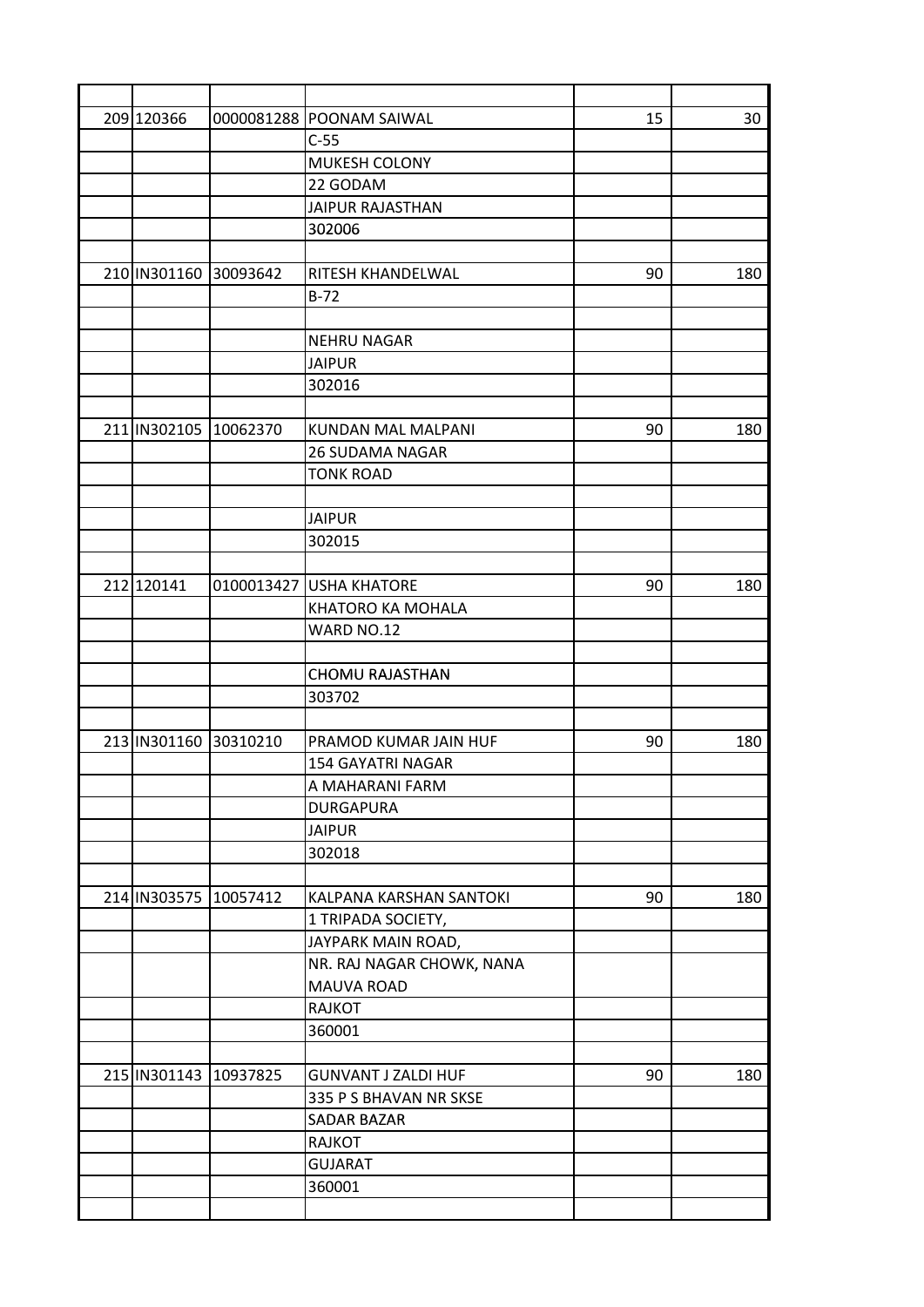| 216 IN300394 15375759 | HEENA MAJMUDAR                  | 20  | 40  |
|-----------------------|---------------------------------|-----|-----|
|                       | MAJMUDAR BELOW                  |     |     |
|                       | M G ROAD                        |     |     |
|                       |                                 |     |     |
|                       | <b>JUNAGADH</b>                 |     |     |
|                       | 362001                          |     |     |
|                       |                                 |     |     |
| 217 IN301485 30008636 | BACHAN JEHANGIR DARUWALLA       | 90  | 180 |
|                       | 17, 1ST FLOOR,                  |     |     |
|                       | NEW CLOTH MARKET,               |     |     |
|                       |                                 |     |     |
|                       | AHMEDABAD.                      |     |     |
|                       | 380002                          |     |     |
|                       |                                 |     |     |
| 218 IN302461 10125470 | PRIYEN PANKAJBHAI SHAH          | 90  | 180 |
|                       | 105/ A, SAMASTA BRAMSTRIYA SOCI |     |     |
|                       | <b>NR</b>                       |     |     |
|                       | DUTTA SOCI, NR RAMJIMANDIR      |     |     |
|                       |                                 |     |     |
|                       | BHATTA, PALDI                   |     |     |
|                       | AHMEDABAD                       |     |     |
|                       | 380007                          |     |     |
|                       |                                 |     |     |
| 219 IN300982 10186862 | KAMAL AWATRAI CHHABLANI         | 90  | 180 |
|                       | C-1, DEEPAK APARTMENT           |     |     |
|                       | NR. GURUDWARA                   |     |     |
|                       | BALVATIKA ROAD                  |     |     |
|                       | MANINAGAR, AHMEDABAD            |     |     |
|                       | 380028                          |     |     |
|                       |                                 |     |     |
| 220 IN301485 10082497 | NIRANJANA M. PATEL              | 50  | 100 |
|                       | <b>B 302 SARAL HEIGHTS</b>      |     |     |
|                       | NEAR GSC BANK                   |     |     |
|                       | OFF S G HIGHWAY SOLA            |     |     |
|                       | AHMEDABAD (GUJARAT)             |     |     |
|                       | 380060                          |     |     |
|                       |                                 |     |     |
| 221 IN302461 10095936 | SONI JAYESHBHAI HEMCHANDBHAI    | 224 | 448 |
|                       | 52, NILAM PARK SOCIETY          |     |     |
|                       | NR HIGHLAND PARK HOTEL          |     |     |
|                       | GURUKUL ROAD, MEMNAGAR          |     |     |
|                       | AHMEDABAD                       |     |     |
|                       | 380052                          |     |     |
|                       |                                 |     |     |
| 222 IN300343 10384392 | KALPESH SHANKARBHAI PATEL       | 40  | 80  |
|                       | 10, PRABHU PARK SOCIETY,        |     |     |
|                       | OPP DEVI MULTIPLEX              |     |     |
|                       | <b>BETHAK NARODA</b>            |     |     |
|                       |                                 |     |     |
|                       | AHMEDABAD                       |     |     |
|                       | 382330                          |     |     |
|                       |                                 |     |     |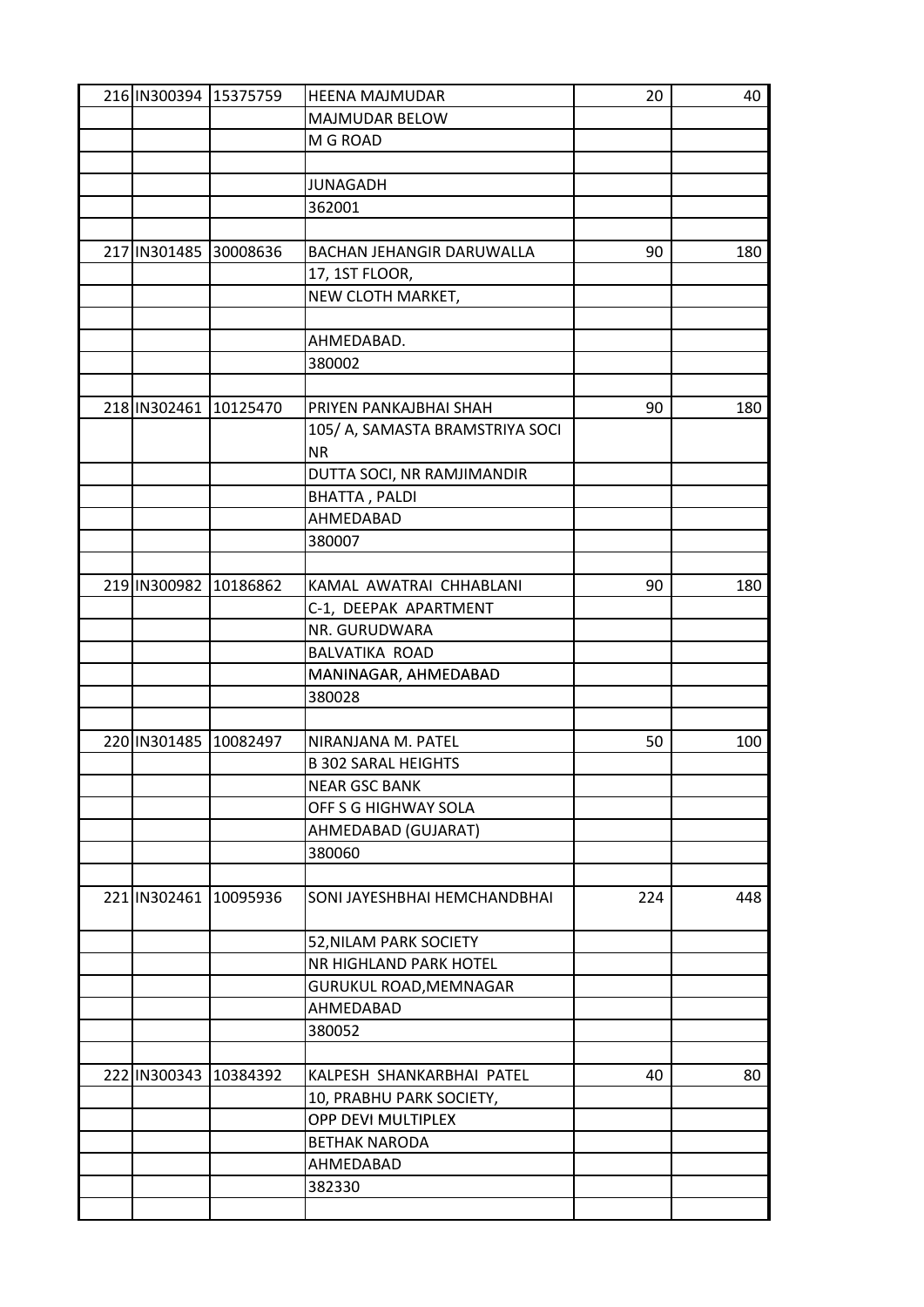| 223 IN300343 10609203 |          | YATRIK THAKKAR                         | 40             | 80  |
|-----------------------|----------|----------------------------------------|----------------|-----|
|                       |          | A-44, NAMRATA TENAMENTS,               |                |     |
|                       |          | NR. PARAS NAGAR BUS STOP,              |                |     |
|                       |          | VATVA ROAD, ISANPUR,                   |                |     |
|                       |          | AHMEDABAD.                             |                |     |
|                       |          | 382443                                 |                |     |
|                       |          |                                        |                |     |
| 224 120771            |          | 0000004132 JJAYESHBHAI BABULAL PATEL   | 100            | 200 |
|                       |          | 9/B, DEVPURI SOC.,                     |                |     |
|                       |          | <b>AT-PATAN</b>                        |                |     |
|                       |          | <b>PATAN</b>                           |                |     |
|                       |          | PATAN GUJARAT                          |                |     |
|                       |          | 384265                                 |                |     |
|                       |          |                                        |                |     |
| 225 120702            |          | 0001086857 SMITABEN DEVENDRABHAI PATEL | 5              | 10  |
|                       |          | JAWAHAR CHOK                           |                |     |
|                       |          | DHARMAJ TA- PETLAD                     |                |     |
|                       |          | <b>ANAND</b>                           |                |     |
|                       |          | <b>ANAND GUJARAT</b>                   |                |     |
|                       |          | 388430                                 |                |     |
|                       |          |                                        |                |     |
| 226 130167            |          | 0000347564 JYOTI MAHESH SHAH           | 50             | 100 |
|                       |          | SHOP B4 MAHAVIR PARK SOC.              |                |     |
|                       |          | B/H NALANDA SOC. NO.1                  |                |     |
|                       |          | <b>WAGHODIA ROAD</b>                   |                |     |
|                       |          | VADODARA GUJARAT                       |                |     |
|                       |          | 390019                                 |                |     |
|                       |          |                                        |                |     |
| 227 120175            |          | 0000083651 DINESH GOPALDAS BHATIA      | 2              | 4   |
|                       |          | 50- BABU-GENU ROAD                     |                |     |
|                       |          | KALBADEVI, MORWADI, R.NO-3             |                |     |
|                       |          | K.M. BHATIA NIVAS, 3RD FLOOR           |                |     |
|                       |          | MUMBAI MAHARASHTRA                     |                |     |
|                       |          | 400002                                 |                |     |
|                       |          |                                        |                |     |
| 228 IN300610          | 10701124 | GIRISH LAKHAMSHI CHHEDA                | 90             | 180 |
|                       |          |                                        |                |     |
|                       |          | 123, SHIV MAHAL,                       |                |     |
|                       |          | 84/86, 3 RD FLR,<br>DR.MEISHRI ROAD,   |                |     |
|                       |          | <b>MUMBAI</b>                          |                |     |
|                       |          |                                        |                |     |
|                       |          | 400009                                 |                |     |
|                       |          |                                        |                |     |
| 229 IN300183 10884252 |          | <b>JEAN SHERRA</b>                     | 4              | 8   |
|                       |          | 2 85 PRABHAT BUILDING                  |                |     |
|                       |          | OPP AGRIPADA POLICE STN                |                |     |
|                       |          | <b>GELL STREET</b>                     |                |     |
|                       |          | <b>MUMBAI</b>                          |                |     |
|                       |          | 400011                                 |                |     |
|                       |          |                                        |                |     |
| 230 IN300239 12451107 |          | PRAKASHINI GANESH SHENOY               | $\overline{c}$ | 4   |
|                       |          | 2/22, SONAL APPT, JAYPRAKASH           |                |     |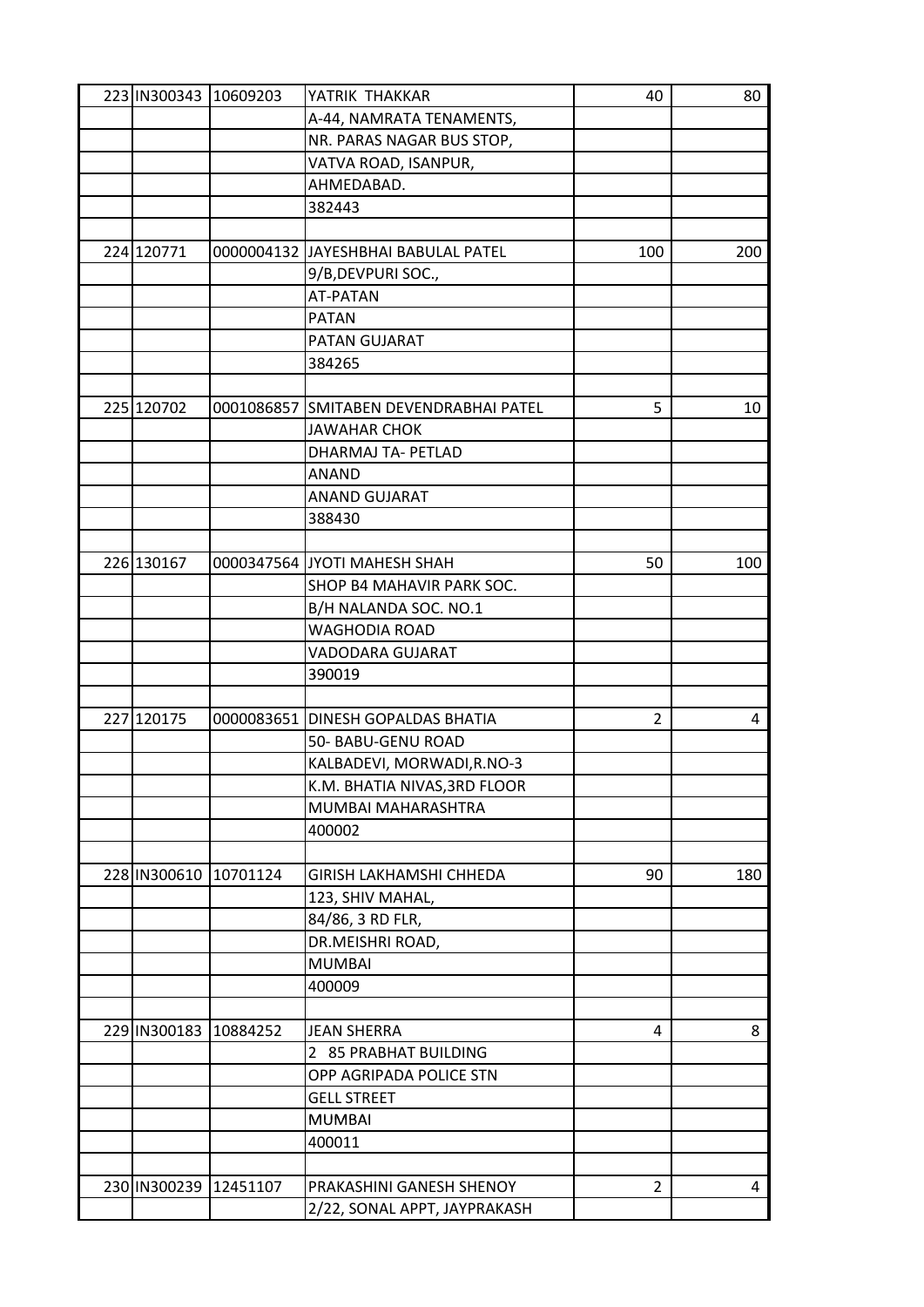|                       |          | NAGA GOREGAON (E)              |     |       |
|-----------------------|----------|--------------------------------|-----|-------|
|                       |          | <b>MUMBAI</b>                  |     |       |
|                       |          | <b>MUMBAI</b>                  |     |       |
|                       |          | 400063                         |     |       |
|                       |          |                                |     |       |
| 231 IN303116 10025208 |          | <b>ARVIND S SHAH</b>           | 975 | 1,950 |
|                       |          | 507 / 508 SAHYADRI             |     |       |
|                       |          | <b>NEELKANTH VALLEY</b>        |     |       |
|                       |          | RAJAWADI GHATKOPAR (EAST)      |     |       |
|                       |          | <b>MUMBAI</b>                  |     |       |
|                       |          | 400077                         |     |       |
|                       |          |                                |     |       |
| 232 IN301330 18661509 |          | RITA KANORIA                   | 90  | 180   |
|                       |          | FLAT NO.301 WOODLANDS BUILDING |     |       |
|                       |          |                                |     |       |
|                       |          | UPPER GOVIND NAGAR NEAR        |     |       |
|                       |          | <b>KAILASH PURI</b>            |     |       |
|                       |          | <b>TEMPLE MALAD EAST</b>       |     |       |
|                       |          | <b>MUMBAI</b>                  |     |       |
|                       |          | 400097                         |     |       |
|                       |          |                                |     |       |
| 233 IN300610 10828596 |          | CHETAN VASANT DEDHIA           | 90  | 180   |
|                       |          | 48/002 FAM CHS                 |     |       |
|                       |          | <b>SECTOR 11</b>               |     |       |
|                       |          |                                |     |       |
|                       |          | <b>KOPER KHAIRANE</b>          |     |       |
|                       |          | 400709                         |     |       |
|                       |          |                                |     |       |
| 234 IN301604 10316513 |          | <b>GRACY STEPHEN FIGER</b>     | 100 | 200   |
|                       |          | <b>GASS - WADI</b>             |     |       |
|                       |          | PO - SOPARA                    |     |       |
|                       |          | NALLASOPARA (W)                |     |       |
|                       |          | <b>THANE</b>                   |     |       |
|                       |          | 401203                         |     |       |
|                       |          |                                |     |       |
| 235 IN301098 10612611 |          | BOTRE PRAKASH CHANDRAKANT      | 274 | 548   |
|                       |          | B-001, BHARATSHREE CO OP       |     |       |
|                       |          | HOU.SOC.LTD,                   |     |       |
|                       |          | S. NO. 104/1/1 (PART),         |     |       |
|                       |          | GANESHNAGAR,                   |     |       |
|                       |          | <b>PUNE</b>                    |     |       |
|                       |          | 411038                         |     |       |
|                       |          |                                |     |       |
| 236 IN300476          | 40281359 | JOSHI DEEPAK VINAYAK           | 300 | 600   |
|                       |          | FLAT 3, MEGHANA TERRACES 41/42 |     |       |
|                       |          | OFF MAYUR COLONY               |     |       |
|                       |          | <b>KOTHRUD</b>                 |     |       |
|                       |          | <b>PUNE</b>                    |     |       |
|                       |          | 411038                         |     |       |
|                       |          |                                |     |       |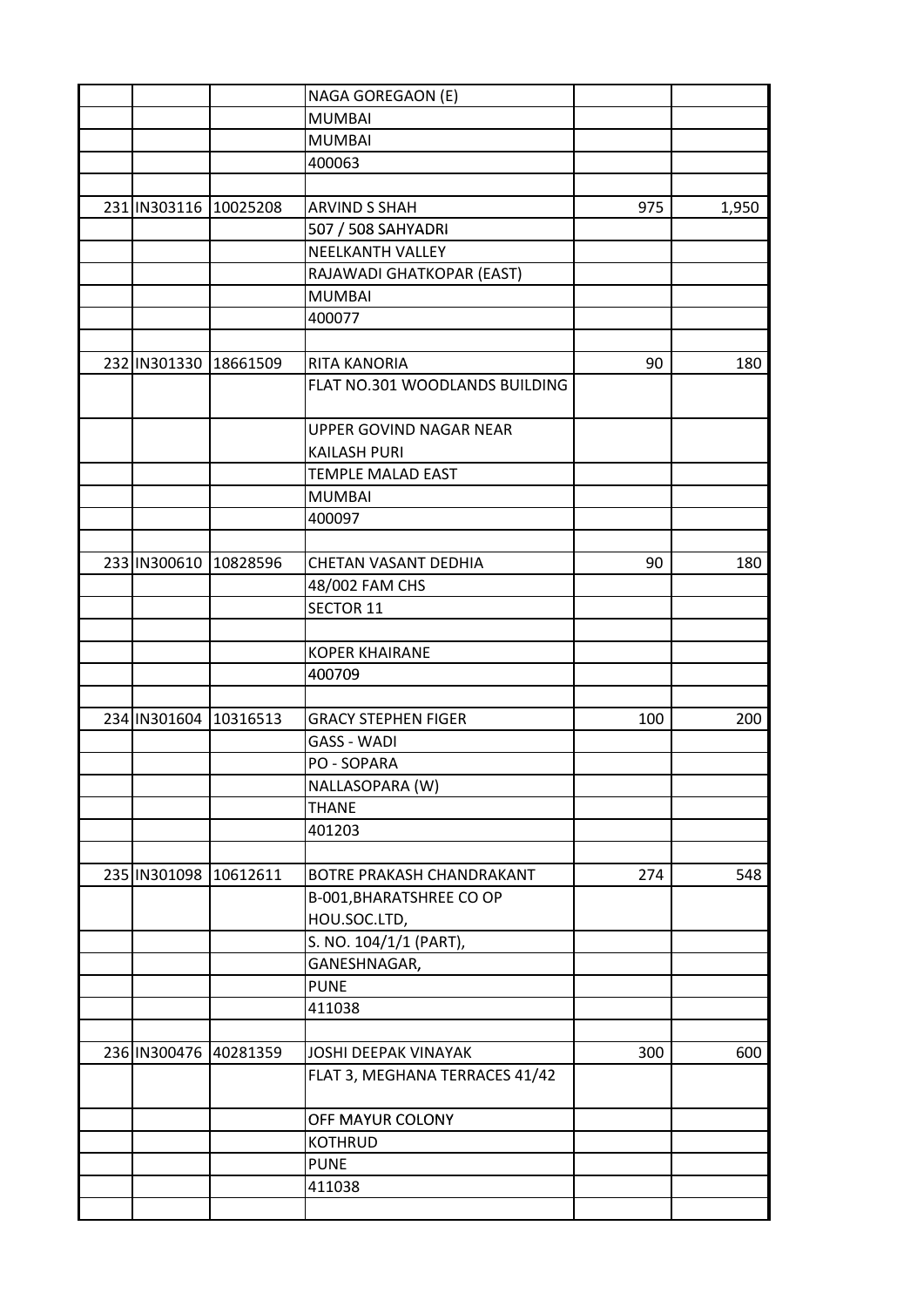| 237 120109            |                      | 0004342191 MADHAVI ASHOK GOLE    | 35 | 70  |
|-----------------------|----------------------|----------------------------------|----|-----|
|                       |                      | 301/B, MAITRI RADHA DAMODAR      |    |     |
|                       |                      | SOC, CHIPLUNKAR RD, RAMNAGAR,    |    |     |
|                       |                      |                                  |    |     |
|                       |                      | <b>DOMBIVLI EAST</b>             |    |     |
|                       |                      | KALYAN MAHARASHTRA               |    |     |
|                       |                      | 421201                           |    |     |
|                       |                      |                                  |    |     |
| 238 IN301774          | 16744692             | PARMANAND JANIMAL JAGWANI        | 88 | 176 |
|                       |                      | 38                               |    |     |
|                       |                      | <b>JARIPATAKA VASTI</b>          |    |     |
|                       |                      |                                  |    |     |
|                       |                      | <b>NAGPUR</b>                    |    |     |
|                       |                      |                                  |    |     |
|                       |                      | 440014                           |    |     |
|                       |                      |                                  |    |     |
| 239 IN300394 13373789 |                      | <b>V SHARADA</b>                 | 90 | 180 |
|                       |                      | 1274/S3                          |    |     |
|                       |                      | P AND T COLONY                   |    |     |
|                       |                      |                                  |    |     |
|                       |                      | <b>HYDERABAD</b>                 |    |     |
|                       |                      | 500001                           |    |     |
|                       |                      |                                  |    |     |
| 240 120109            | 0003477435 S JYOTHI. |                                  | 3  | 6   |
|                       |                      | H NO 17-59/8                     |    |     |
|                       |                      | RAM NAGAR COLONY, ALWAL          |    |     |
|                       |                      |                                  |    |     |
|                       |                      | SECUNDERABAD ANDHRA PRADESH      |    |     |
|                       |                      |                                  |    |     |
|                       |                      | 500010                           |    |     |
|                       |                      |                                  |    |     |
| 241 IN300394 12312176 |                      | ASHISH MANDHANA                  | 90 | 180 |
|                       |                      | <b>MANDHANA HOUSE</b>            |    |     |
|                       |                      | $7 - 1 - 59/2$                   |    |     |
|                       |                      | AMEERPET                         |    |     |
|                       |                      | <b>HYDERABAD</b>                 |    |     |
|                       |                      | 500016                           |    |     |
|                       |                      |                                  |    |     |
| 242 IN302734 10025663 |                      | <b>MADHU BALA</b>                | 90 | 180 |
|                       |                      | H.NO 3-4-376/3 2ND FLOOR         |    |     |
|                       |                      | <b>BASANT COLONY LINGAMPALLY</b> |    |     |
|                       |                      |                                  |    |     |
|                       |                      | KACHIGUDA HYDERABAD              |    |     |
|                       |                      | TELANGANA INDIA                  |    |     |
|                       |                      | 500027                           |    |     |
|                       |                      |                                  |    |     |
| 243 IN302734 10074323 |                      | DAMODAR LAL RATHI                | 90 | 180 |
|                       |                      | 20-2-106                         |    |     |
|                       |                      | <b>HUSSAINI ALAM</b>             |    |     |
|                       |                      | <b>OLD KABUTAR KHANA</b>         |    |     |
|                       |                      | BAHADURPURA                      |    |     |
|                       |                      | <b>HYDERABAD</b>                 |    |     |
|                       |                      | 500064                           |    |     |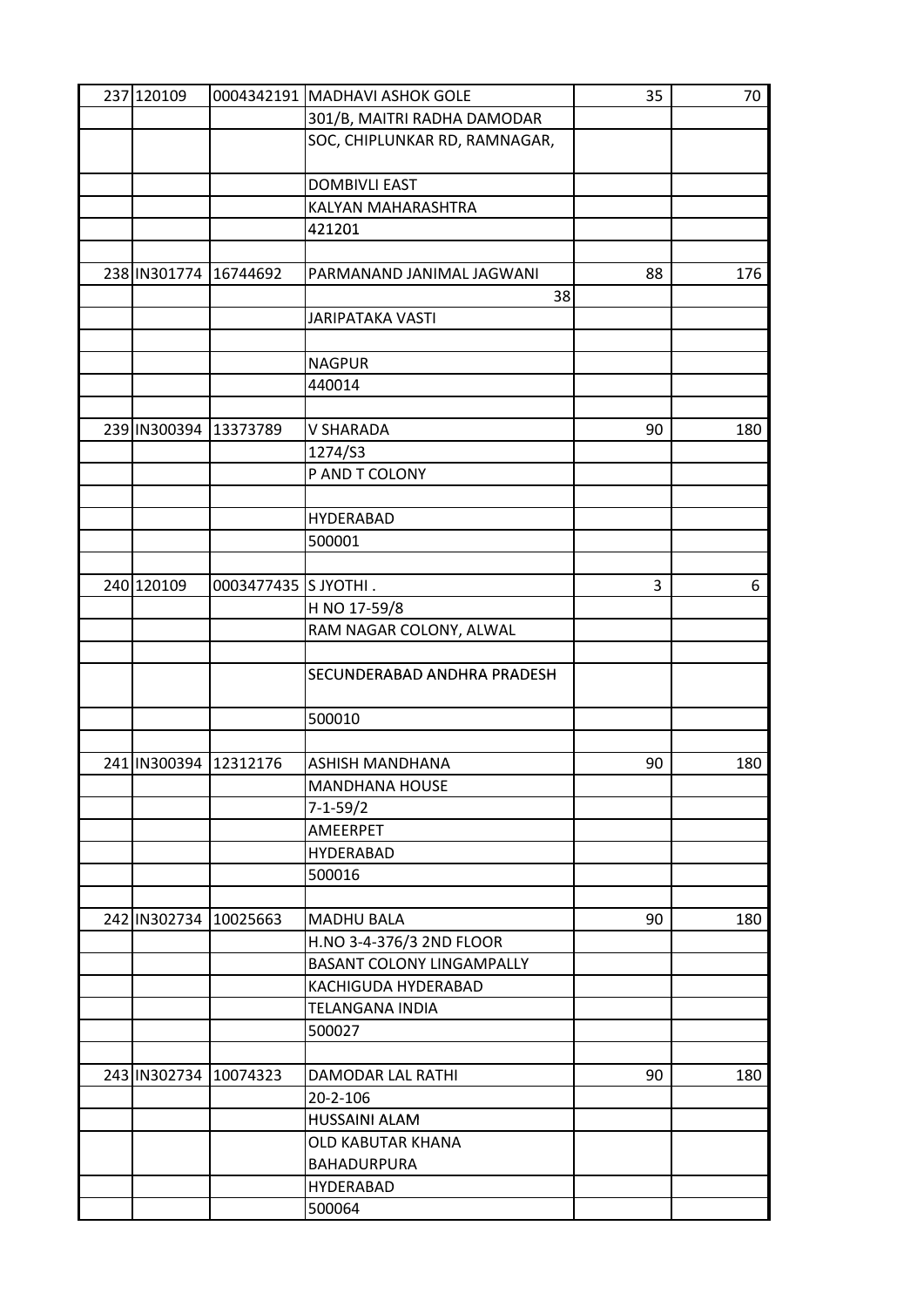| 244 130279            | 0000182903 G SWAMINATHAN.        | 15  | 30  |
|-----------------------|----------------------------------|-----|-----|
|                       | H NO 1-15/1                      |     |     |
|                       | <b>KHANAPUR VILLAGE</b>          |     |     |
|                       | RAJENDRANAGAR MANDAL             |     |     |
|                       | RANGAREDDY TELANGANA             |     |     |
|                       | 500075                           |     |     |
|                       |                                  |     |     |
| 245 IN304295 50021043 | <b>GNANAKALYANI MYLSAMY</b>      | 100 | 200 |
|                       | 201 HEMANTH SPANDANA             |     |     |
|                       | APARTMENT                        |     |     |
|                       | <b>BHATIA LAYOUT</b>             |     |     |
|                       | KUNDA NAHALLIITPL ROAD           |     |     |
|                       | <b>BANGALORE</b>                 |     |     |
|                       | 560037                           |     |     |
|                       |                                  |     |     |
| 246 IN302148 10862086 | <b>SHEETAL</b>                   | 90  | 180 |
|                       | NO 119/8 AND 9                   |     |     |
|                       | <b>1ST FLOOR MARUTHI MANSION</b> |     |     |
|                       | SULTANPET                        |     |     |
|                       | <b>BANGALORE</b>                 |     |     |
|                       | 560053                           |     |     |
|                       |                                  |     |     |
| 247 IN301313 21289374 | RAJESWARI B                      | 90  | 180 |
|                       | OLD NO 44 NEW NO 91              |     |     |
|                       | <b>GOVINDAPPA STREET</b>         |     |     |
|                       | <b>GOVINDAPPA STREET</b>         |     |     |
|                       | <b>CHENNAI</b>                   |     |     |
|                       | 600001                           |     |     |
|                       |                                  |     |     |
| 248 IN303237 10020958 | S SRINIVASAN                     | 90  | 180 |
|                       | 81/1 MANNAPPA STREET             |     |     |
|                       | <b>KOTTUR</b>                    |     |     |
|                       |                                  |     |     |
|                       | <b>CHENNAI</b>                   |     |     |
|                       | 600085                           |     |     |
|                       |                                  |     |     |
| 249 IN300394 18603590 | <b>KV SIREESHA</b>               | 10  | 20  |
|                       | PLOT NO 1 AND 2 GROUND FLOOR     |     |     |
|                       |                                  |     |     |
|                       | <b>THOLKAPIAR STREET</b>         |     |     |
|                       | THIRUVALLUVAR                    |     |     |
|                       | NAGAR ROAD OLD KATPADI           |     |     |
|                       | <b>VELLURE</b>                   |     |     |
|                       | 632007                           |     |     |
|                       |                                  |     |     |
| 250 120472            | 0013526869 FAHEEM KOYATTY        | 250 | 500 |
|                       | GREEN CABIN 11 372               |     |     |
|                       | CONVENT ROAD BEACH PO            |     |     |
|                       |                                  |     |     |
|                       | KOZHIKODE KERALA                 |     |     |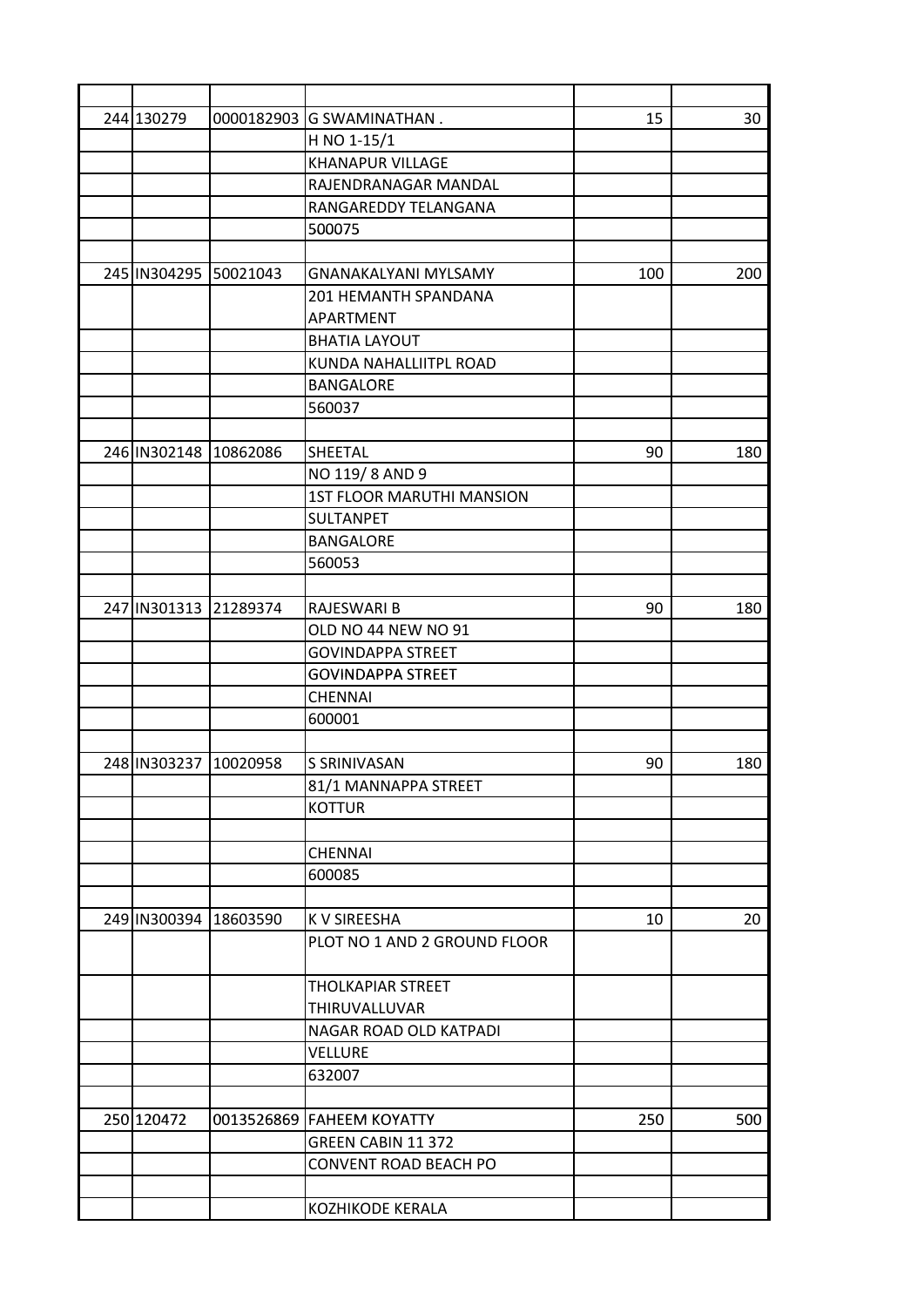|  |                       |                       | 673032                     |                |                |
|--|-----------------------|-----------------------|----------------------------|----------------|----------------|
|  |                       |                       |                            |                |                |
|  | 251 IN302679 37963534 |                       | MANJU MATHEW               | 250            | 500            |
|  |                       |                       | NEERUMPLACKAL HOUSE        |                |                |
|  |                       |                       | CHETHACKAL                 |                |                |
|  |                       |                       | <b>PO RANNY</b>            |                |                |
|  |                       |                       | PATHANAMTHITTA             |                |                |
|  |                       |                       | KERALA, INDIA              |                |                |
|  |                       |                       | 689677                     |                |                |
|  |                       |                       |                            |                |                |
|  | 252 120472            |                       | 0016797844 SREEKUMAR S     | $\overline{2}$ | 4              |
|  |                       |                       | KUZHIVILA KIZHAKKATHIL     |                |                |
|  |                       |                       | <b>THAMARAKUDY PO</b>      |                |                |
|  |                       |                       | KALAYAPURAM                |                |                |
|  |                       |                       | KOLLAM KERALA              |                |                |
|  |                       |                       | 691560                     |                |                |
|  |                       |                       |                            |                |                |
|  | 253 IN300773 10137392 |                       | SEEMA SHARMA               | 90             | 180            |
|  |                       |                       | 138/1, M.G. ROAD           |                |                |
|  |                       |                       | ROOM NO.-1                 |                |                |
|  |                       |                       | <b>GROUND FLOOR</b>        |                |                |
|  |                       |                       | <b>KOLKATA</b>             |                |                |
|  |                       |                       | 700007                     |                |                |
|  |                       |                       |                            |                |                |
|  | 254 IN302105 10502407 |                       | <b>MANABENDRA ROY</b>      | 5              | 10             |
|  |                       |                       | 33B, MAHIM HALDER STREET,  |                |                |
|  |                       |                       |                            |                |                |
|  |                       |                       |                            |                |                |
|  |                       |                       | <b>KOLKATA</b>             |                |                |
|  |                       |                       | 700026                     |                |                |
|  |                       |                       |                            |                |                |
|  | 255 IN300513 20532136 |                       | SEKH MOZAFFAR RAHMAN       | 70             | 140            |
|  |                       |                       | <b>NAWABPUR</b>            |                |                |
|  |                       |                       | NAWABPUR CHANDITALA        |                |                |
|  |                       |                       | NEAR BAITUL AMAN MOSQUE    |                |                |
|  |                       |                       | <b>HOOGHLY WEST BENGAL</b> |                |                |
|  |                       |                       | 712701                     |                |                |
|  |                       |                       |                            |                |                |
|  | 256 130279            | 0000190513 P USHA.    |                            | $\mathbf{1}$   | $\overline{2}$ |
|  |                       |                       | 7B TOWER C                 |                |                |
|  |                       |                       | 7TH FLOOR OF TRIVENI       |                |                |
|  |                       |                       | SHRISTINAGAR               |                |                |
|  |                       |                       | ASANSOL WEST BENGAL        |                |                |
|  |                       |                       | 713304                     |                |                |
|  |                       |                       |                            |                |                |
|  |                       | 257 IN300773 10310416 | MAMATA BHATTACHARYA        | $\overline{2}$ | 4              |
|  |                       |                       | 402, DIAMOND TOWERS 2      |                |                |
|  |                       |                       | <b>BARBETIA VILLAGE</b>    |                |                |
|  |                       |                       | BLOCK .- C                 |                |                |
|  |                       |                       | DIST.- PASCHIM MEDINIPORE  |                |                |
|  |                       |                       | 721301                     |                |                |
|  |                       |                       |                            |                |                |